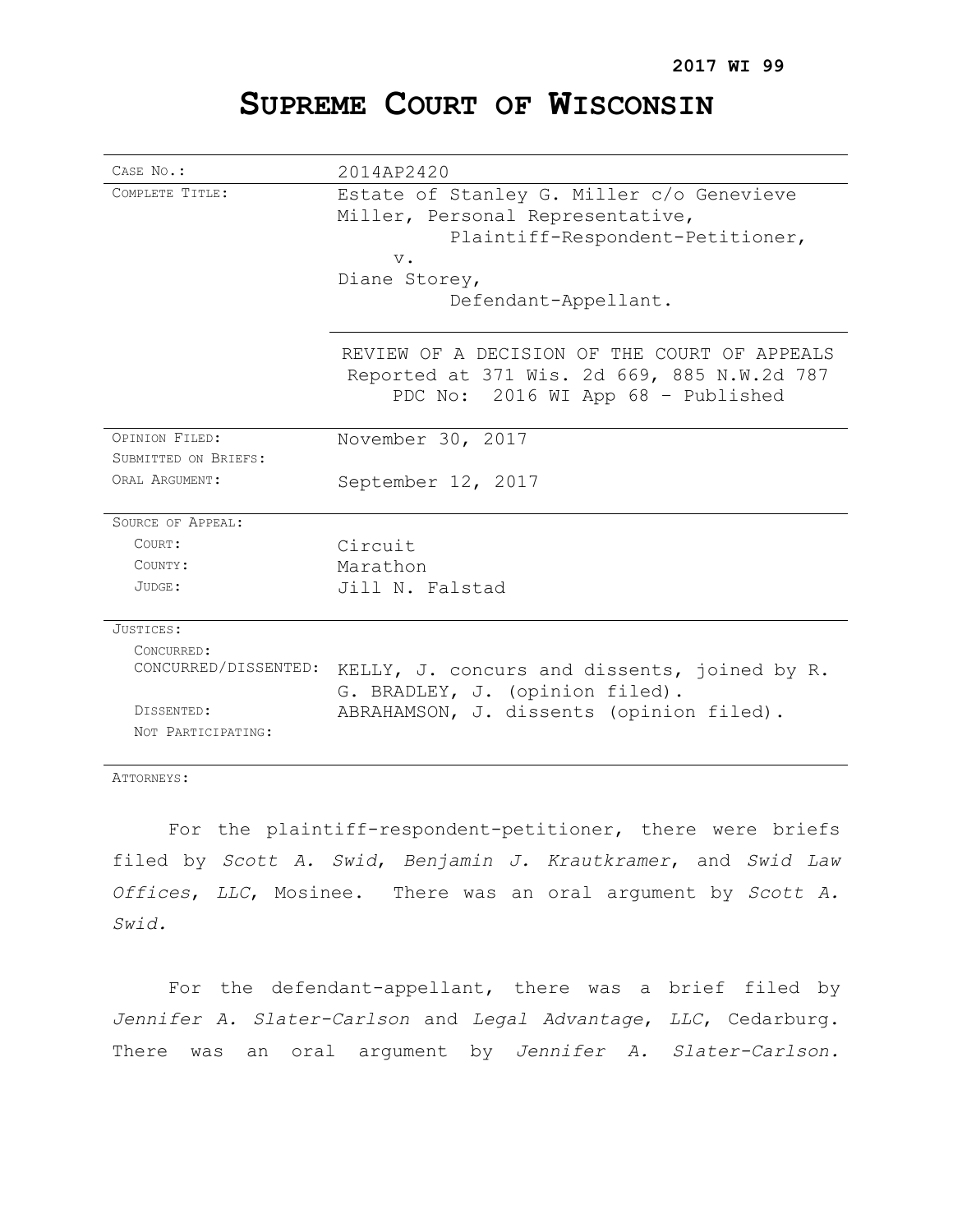### **2017 WI 99**

NOTICE

**This opinion is subject to further editing and modification. The final version will appear in the bound volume of the official reports.** 

No. 2014AP2420 (L.C. No. 2013SC669)

STATE OF WISCONSIN THE RESERVE STATE OF WISCONSIN THE SERVER SOURT

**Estate of Stanley G. Miller c/o Genevieve Miller, Personal Representative,**

 **Plaintiff-Respondent-Petitioner,**

 **v.**

**Diane Storey,**

 $\overline{a}$ 

 **Defendant-Appellant.**

**NOV 30, 2017**

**FILED**

Diane M. Fremgen Clerk of Supreme Court

REVIEW of a decision of the Court of Appeals. *Affirmed in part, reversed in part, and cause remanded.*

¶1 ANNETTE KINGSLAND ZIEGLER, J. This is a review of a published decision of the court of appeals, Estate of Miller v. Storey, 2016 WI App 68, 371 Wis. 2d 669, 885 N.W.2d 787, which reversed the Marathon County circuit court's<sup>1</sup> small claims money judgment for the Estate of Miller ("Estate") against Diane Storey ("Storey").

 $1$  The Honorable Jill N. Falstad presided.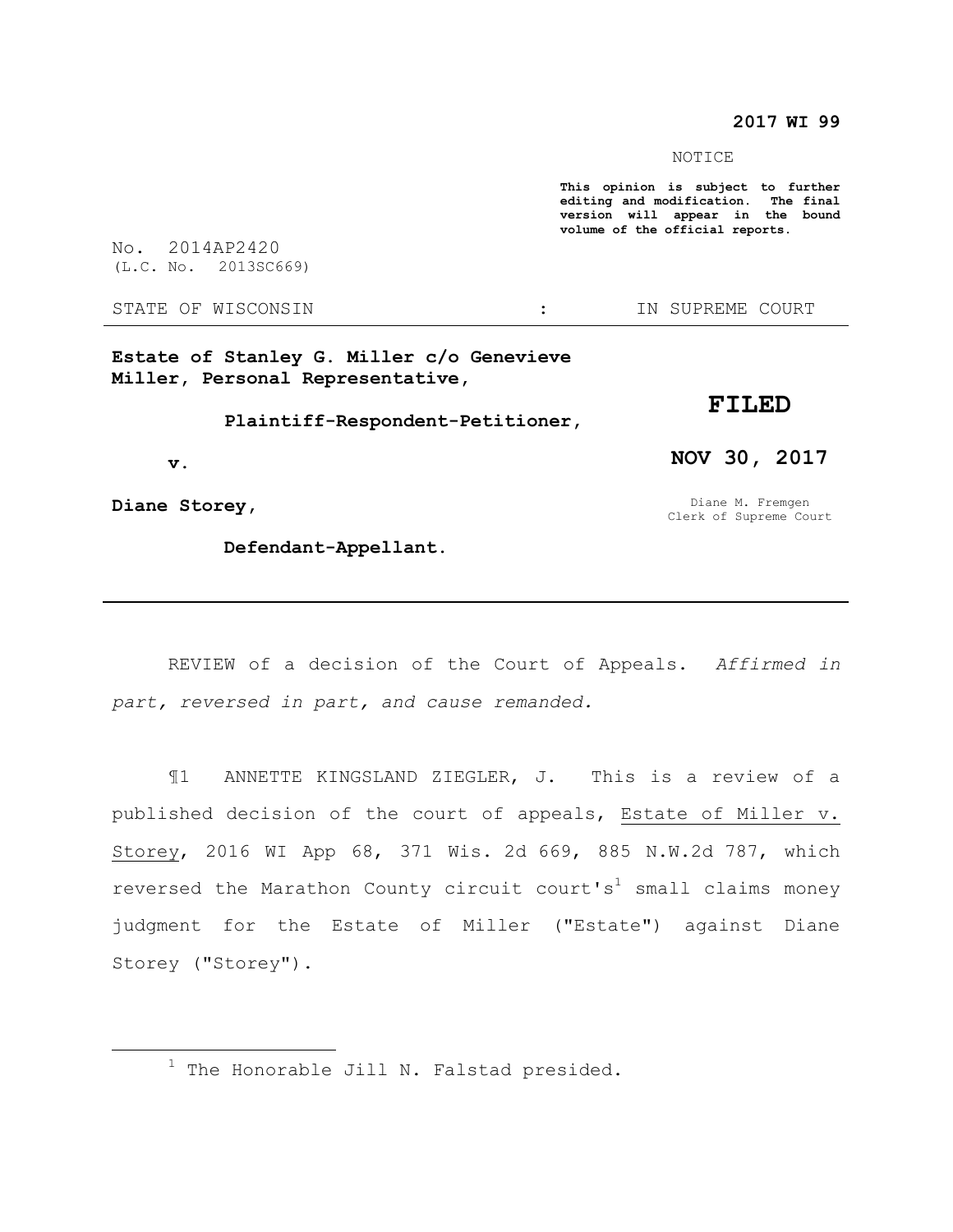¶2 In a small claims action by the Estate, a jury found Storey liable under Wis. Stat.  $\frac{1}{2}$  895.446 (2013-14)<sup>2</sup> for theft of money from her elderly uncle when she cared for him in the last year of his life. After the verdict, the circuit court awarded the Estate actual damages of \$10,000 under Wis. Stat.  $$799.01(1)(d),$ <sup>3</sup> exemplary damages of \$20,000 under § 895.446(3)(c), attorney fees of \$20,000 under § 895.446(3)(b),<sup>4</sup> and double taxable costs under Wis. Stat. § 807.01(3). Storey appealed.

¶3 On appeal, Storey argued that the actual damages should be reduced to \$5,000 because Wis. Stat. § 895.446 is a "tort action" under Wis. Stat. § 799.01(1)(cr), not an "other civil action" under § 799.01(1)(d), which also meant that double costs were not authorized under Wis. Stat. § 807.01(3). Storey further argued that attorney fees were not "costs of

 $\overline{a}$ 

<sup>2</sup> All subsequent references to the Wisconsin Statutes are to the 2013-14 version unless otherwise indicated.

<sup>&</sup>lt;sup>3</sup> While the evidence presented at trial would support a claim for over \$10,000, at the time, small claims actions were limited to \$5,000 for an "action based in tort" and to \$10,000 for an "other civil action." See Wis. Stat. § 799.01(1)(cr), (d). Thus, the jury verdict reflects a finding for actual damages in the amount of \$10,000.

<sup>&</sup>lt;sup>4</sup> We note that the reasonableness of this amount was not an issue before this court. Storey did argue in her briefing that any award of attorney fees must be limited to the amount to be recovered under the Estate's contingency fee agreement. See Stathus v. Horst, 2003 WI App 28, ¶¶19-24, 260 Wis. 2d 166, 659 N.W.2d 165. This issue, however, was not raised below and we decline to address it so as to afford the circuit court the opportunity to consider it in the first instance on remand.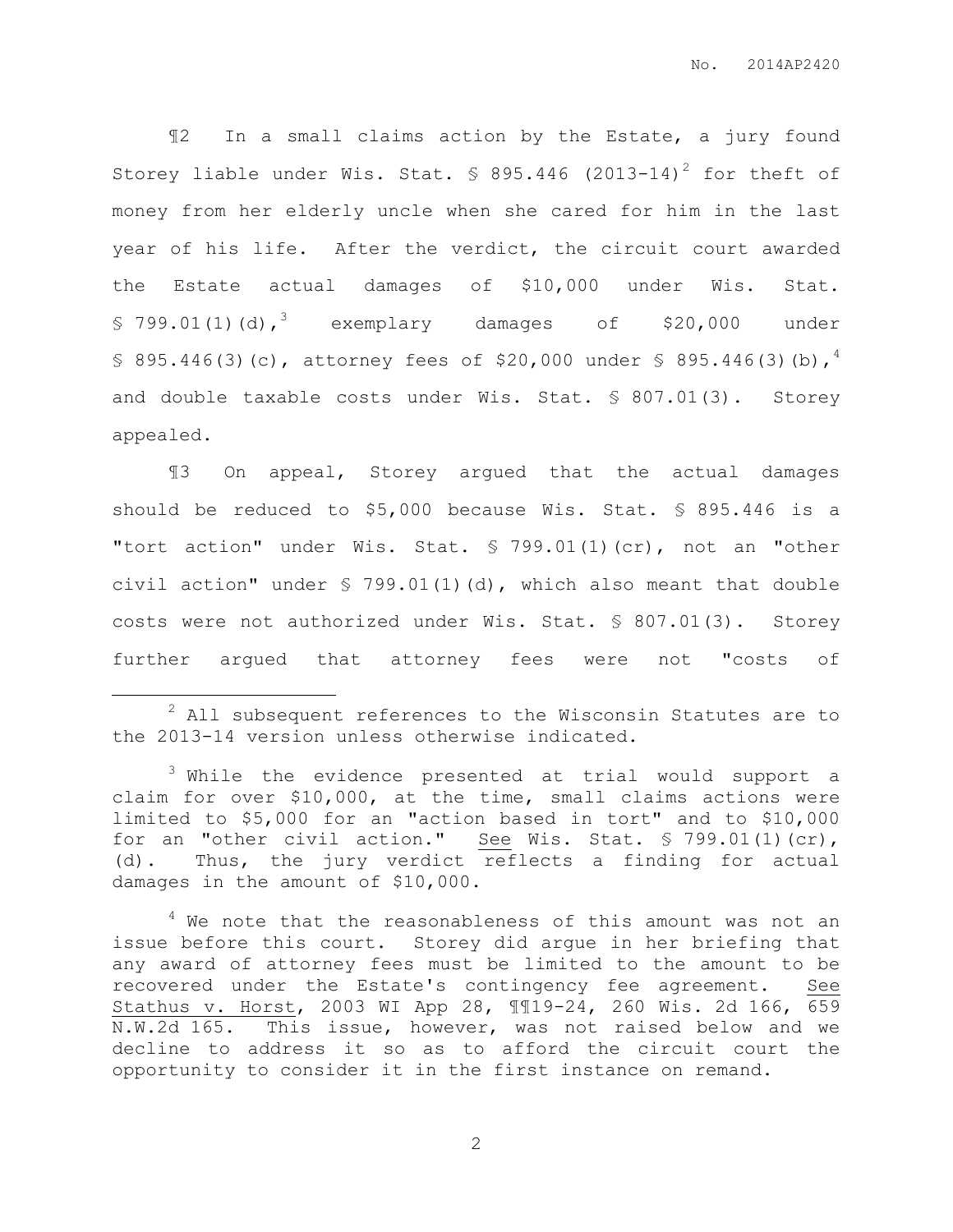investigation and litigation" under § 895.446(3)(b) and that exemplary damages under § 895.446(3)(c) could not be awarded by the judge where the jury had been the trier of fact. The court of appeals agreed and reversed the judgment of the circuit court. The Estate filed a motion for reconsideration, which the court of appeals denied. The Estate then petitioned this court for review.

¶4 There are four issues on this appeal. First, we consider whether Wis. Stat. § 895.446 is an "action based in tort" under Wis. Stat. § 799.01(1)(cr) or an "other civil action" under § 799.01(1)(d). Our conclusion on this issue will resolve the consequent issues of which damages cap under § 799.01 applies and whether double costs are authorized under Wis. Stat. § 807.01(3). Second, we consider whether attorney fees are included within the meaning of "costs of investigation and litigation" under § 895.446(3)(b). Third, we consider whether the court of appeals erroneously exercised its discretion in considering whether the circuit court erred when it awarded exemplary damages on the Estate's post-verdict motion. Fourth, we consider whether the court of appeals properly denied the Estate's motion for reconsideration.

¶5 As to the first issue, we conclude that Wis. Stat. § 895.446 is an "other civil action" under Wis. Stat. § 799.01(1)(d) based on fundamental principles of statutory interpretation and the established distinctions between statutory civil claims and common law tort claims. Because we conclude that § 895.446 is an "other civil action," we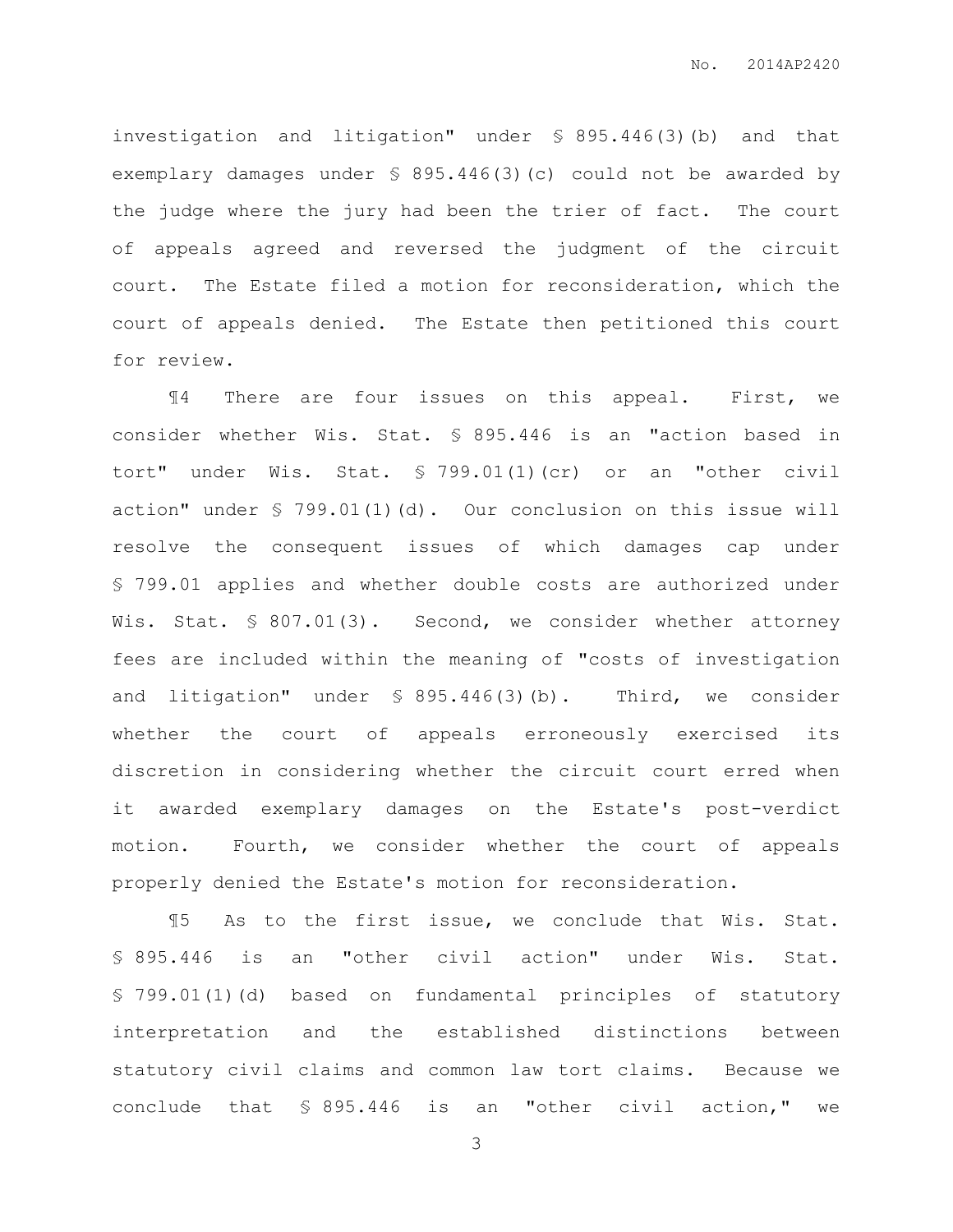consequently conclude that the damages cap is \$10,000 under § 799.01(1)(d) and that double costs are authorized under Wis. Stat. § 807.01(3).

¶6 As to the second issue, we conclude that attorney fees are included within the meaning of "costs of investigation and litigation" under Wis. Stat. § 895.446(3)(b) because Stathus v. Horst, 2003 WI App 28, 260 Wis. 2d 166, 659 N.W.2d 165, a judicial interpretation by the court of appeals, has long stood for that proposition, and the legislature, despite taking other, subsequent action in that very statute, has not legislated so as to alter that interpretation.

¶7 As to the third issue, we conclude that the court of appeals did not err when it considered the issue of exemplary damages, in part because the issue raised was a legal question, the parties thoroughly briefed the issue, and there were no disputed issues of fact. We also conclude that the court of appeals' reversal of the circuit court was proper because the circuit court's ruling was contrary to the clear legal standard set forth in Kimble v. Land Concepts, Inc., 2014 WI 21, 353 Wis. 2d 377, 845 N.W.2d 395.

¶8 As to the fourth issue, we conclude that our analysis as to the first issue renders analysis of the fourth issue unnecessary because our reversal of the court of appeals' holdings on actual damages and double costs obviates the substance of the Estate's remaining arguments.

¶9 Thus, we reverse the decision of the court of appeals as to the first and second issues and affirm the decision of the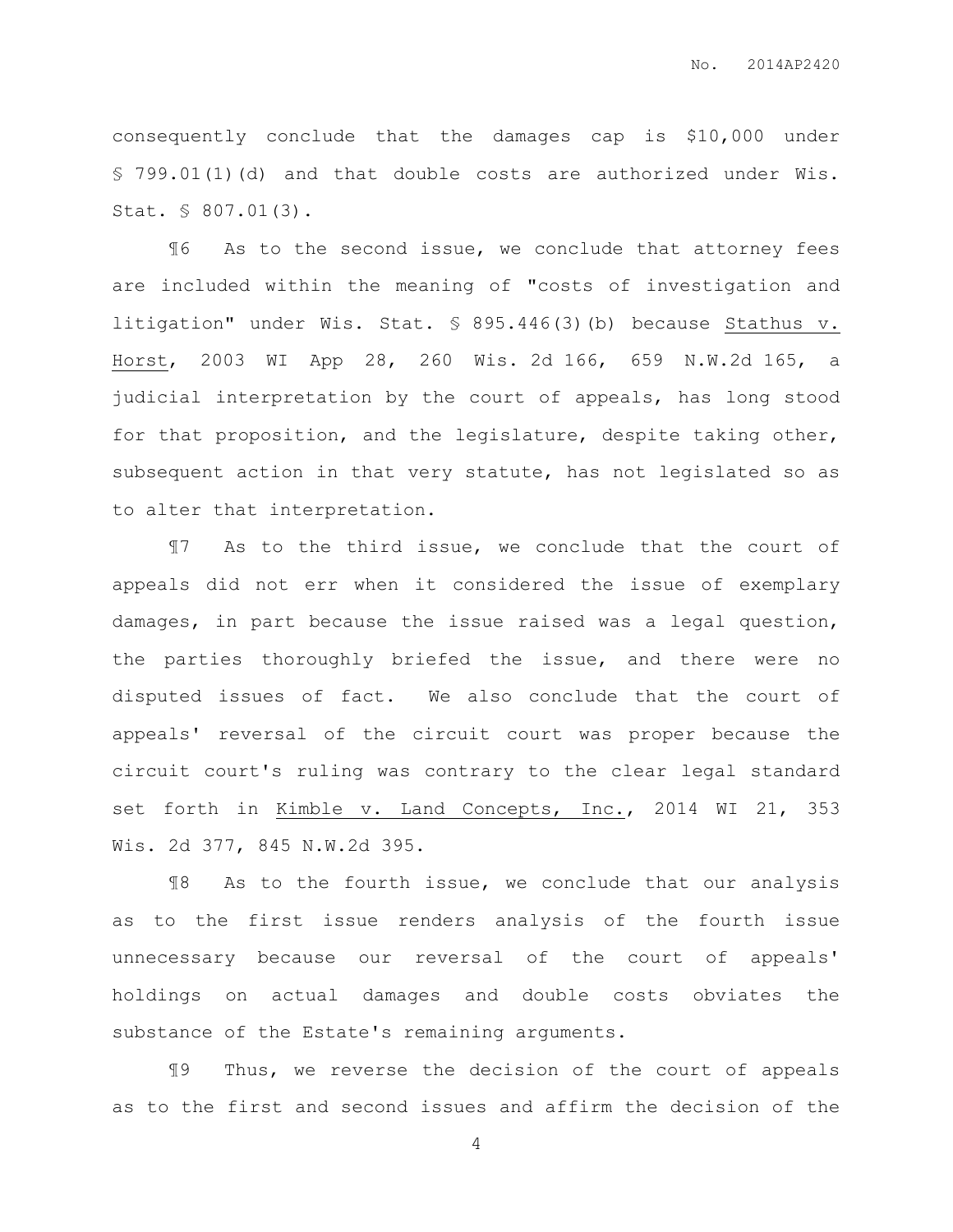court of appeals as to the third issue. Because we reverse on the first issue, we need not decide the fourth issue. We remand for further proceedings consistent with this opinion.

I. FACTUAL AND PROCEDURAL BACKGROUND

¶10 On February 28, 2013, the Estate filed a small claims action against Storey in the Marathon County circuit court seeking damages of \$10,000 for misappropriation of funds from the Estate of Stanley Miller. For the purposes of this appeal, the facts underlying the claim are not pertinent.

¶11 On June 7, 2013, the Estate filed a notice of its offer of settlement pursuant to Wis. Stat. § 807.01(3), which authorizes the award of double costs where the plaintiff's recovery is more favorable than the settlement offer. The Estate offered to settle the matter for  $$7,500.^5$  Storey declined, and, after an unsuccessful mediation, the case proceeded to a jury trial.

After issue is joined but at least 20 days before trial, the plaintiff may serve upon the defendant a written offer of settlement for the sum, or property, or the effect therein specified, with costs. . . . If the offer of settlement is not accepted and the plaintiff recovers a more favorable judgment, the plaintiff shall recover double the amount of the taxable costs.

§ 807.01(3).

 $\overline{a}$ 

<sup>5</sup> While typically an offer to settle is inadmissible, the offer is not used here "to prove liability for or invalidity of the claim or its amount." See Wis. Stat. § 904.08. Rather, the settlement offer is relevant in this case to determine whether double costs are authorized under Wis. Stat. § 807.01(3), which states in part as follows: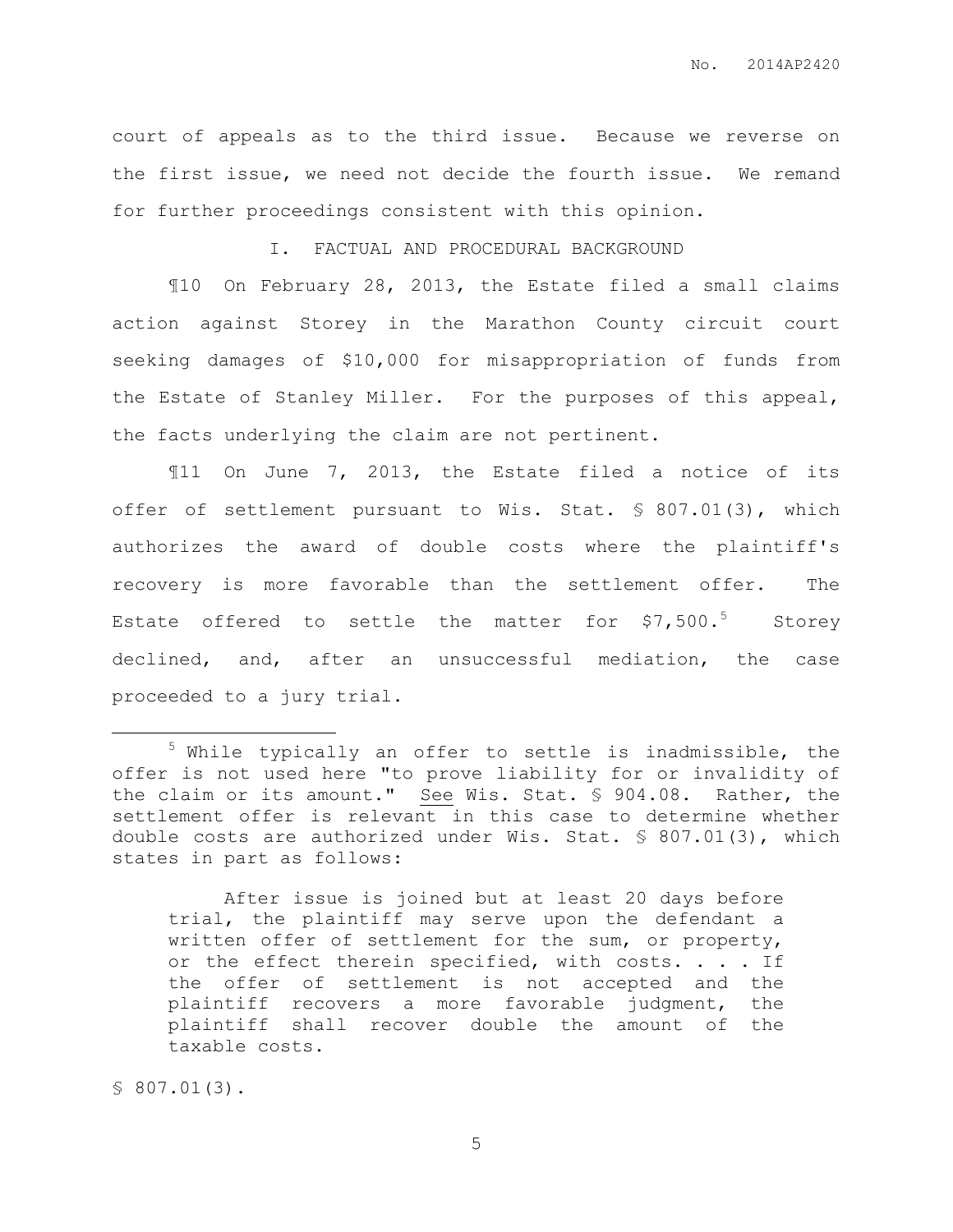¶12 On October 30, 2013, prior to trial, the Estate submitted its requested jury instructions, which included the following request for a specialized jury instruction for violation of Wis. Stat.  $\frac{1}{5}$  895.446<sup>6</sup> based on conduct prohibited by Wis. Stat.  $\text{\$ }943.20:^{7}$ 

To recover for theft by misappropriation, Plaintiff must prove by evidence that satisfies you to a reasonable certainty by the greater weight of the credible evidence that the following four elements were present:

First, that Defendant intentionally used, transferred, or retained possession of movable property of another. The term "intentionally" means that the Defendant must have had the mental purpose to take and carry away property. The term "movable property" means property whose physical location can be changed; "movable property" includes money.

Second, that the owner of the property did not consent to taking and carrying away the property.

Third, that Defendant knew the owner did not consent.

Fourth, that Defendant intended to deprive the owner permanently of the possession of the property.

Storey made no objection to this specialized jury instruction.

¶13 On January 9, 2014, the trial began. The trial lasted two days, and, at the close of the case, the circuit court

 $\overline{a}$ 

 $6$  Wisconsin Stat. § 895.446 is a civil statute that provides a cause of action for "Property damage or loss caused by crime" by reference to enumerated criminal statutes.

 $7$  Wisconsin Stat. § 943.20 is a criminal statute that prohibits "Theft."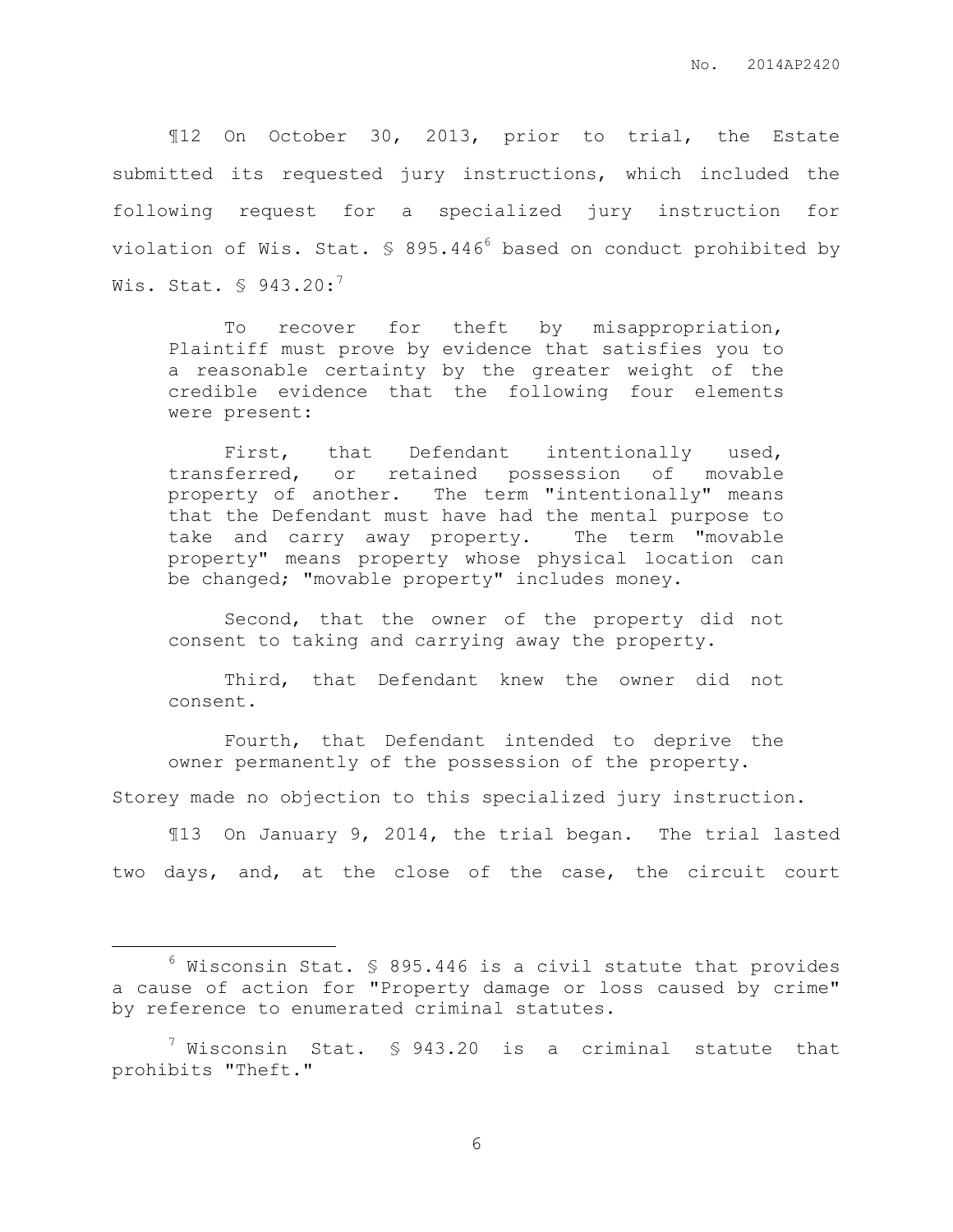instructed the jury as requested by the Estate. The jury found Storey liable under Wis. Stat. § 895.446.

¶14 On July 8, 2014, the circuit court held a hearing on the Estate's post-verdict motions. The Estate argued that the court should award (1) \$10,000 for actual damages under Wis. Stat. § 895.446(3)(a); (2) \$30,000 for exemplary damages under § 895.446(3)(c); (3) \$814.95 for taxable costs under Wis. Stat. § 799.25; (4) \$814.95 for double costs under Wis. Stat. § 807.01(3); and (5) \$20,000 for attorney fees under § 895.446(3)(b). Storey argued that the actual damages should be limited to the \$5,000 cap for an "action based in tort"; that the exemplary damages were inappropriate because they were not requested in the initial complaint; that the taxable costs should not be doubled because, if the actual damages were limited to \$5,000, then § 807.01(3) did not apply; and that the attorney fees exceeded the maximum award allowed under Wis. Stat. § 814.04(1). The circuit court ruled in favor of the Estate and entered a judgment for  $$52,629.90.^8$ 

¶15 On October 15, 2014, Storey appealed.

 $\overline{a}$ 

¶16 On July 6, 2016, the court of appeals reversed the judgment of the circuit court.

 $8$  The circuit court awarded only \$20,000 in exemplary damages, and, as noted by the court of appeals, the record appears to support an award of \$51,629.90, which is one thousand dollars less than the amount of the judgment entered by the circuit court. See Estate of Miller v. Storey, 2016 WI App 68, ¶10 n.3, 371 Wis. 2d 669, 885 N.W.2d 787.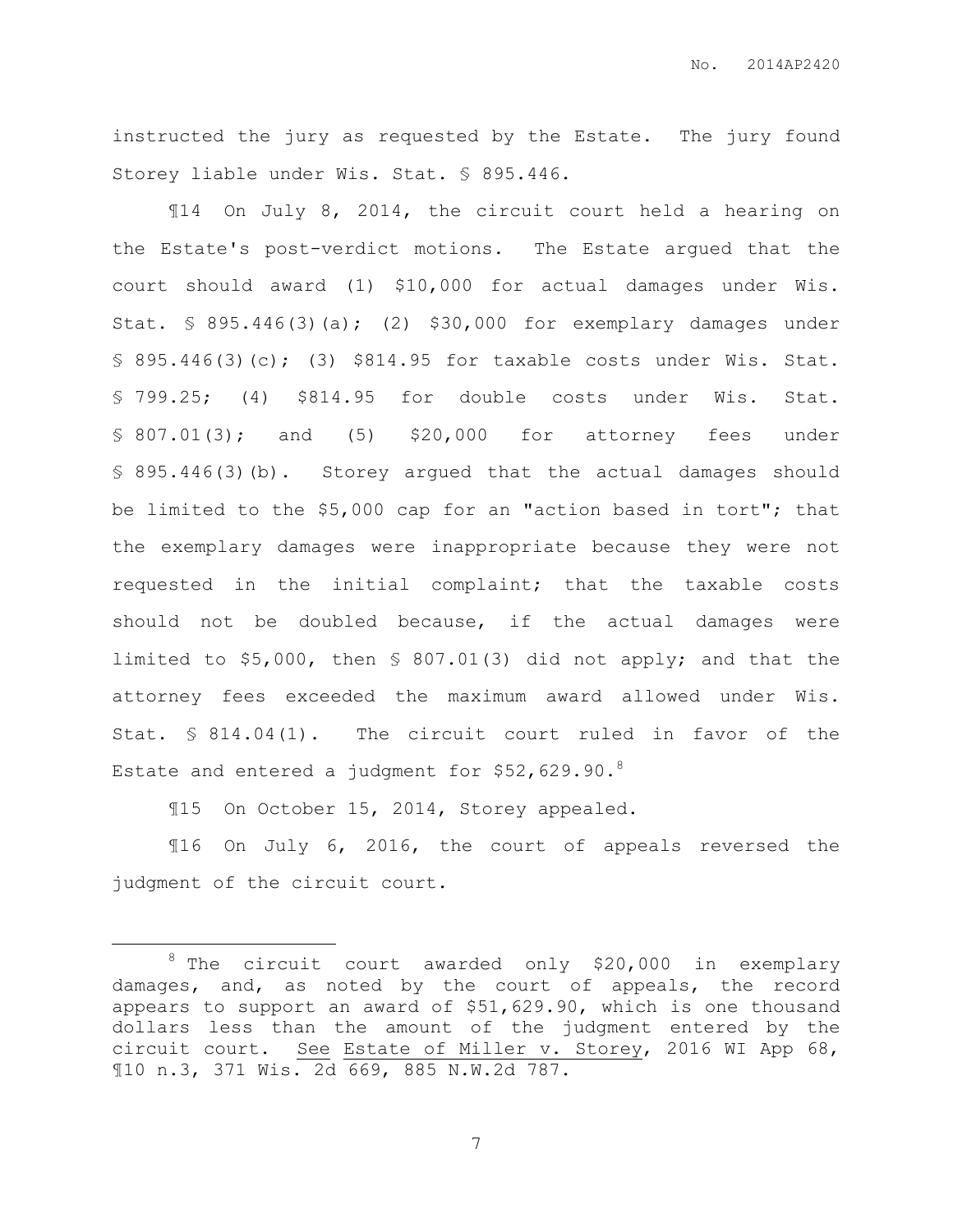¶17 On the issue of actual damages, the court of appeals held that civil theft claims under Wis. Stat.  $\frac{1}{5}$  895.446(1)<sup>9</sup> are "tort claims." Consequently, it held that the actual damages award was limited to \$5,000 under Wis. Stat. § 799.01(1)(cr) and reversed the award of double costs under Wis. Stat. § 807.01(3).

¶18 On the issue of attorney fees, the court of appeals held that the phrase "costs of . . . litigation" in Wis. Stat. § 895.446(3)(b) did not include attorney fees because, if the legislature had intended that attorney fees be collectible, it would have so specified, as it did in making specific provision for "reasonable attorney fees" in § 895.446(3m)(b).

¶19 On the issue of exemplary damages, the court of appeals held that whether to award exemplary damages in a jury trial must be decided by the jury. Here, the Estate not only challenges the court of appeals' holding but also argues that it was an erroneous exercise of discretion for the court of appeals

 $\overline{a}$ 

 $9$  The court of appeals' July 6th opinion cites to Wis. Stat. § 895.446(3)(c), which is the exemplary damages subsection. We read this as a typo and interpret their holding to apply to subsection (1).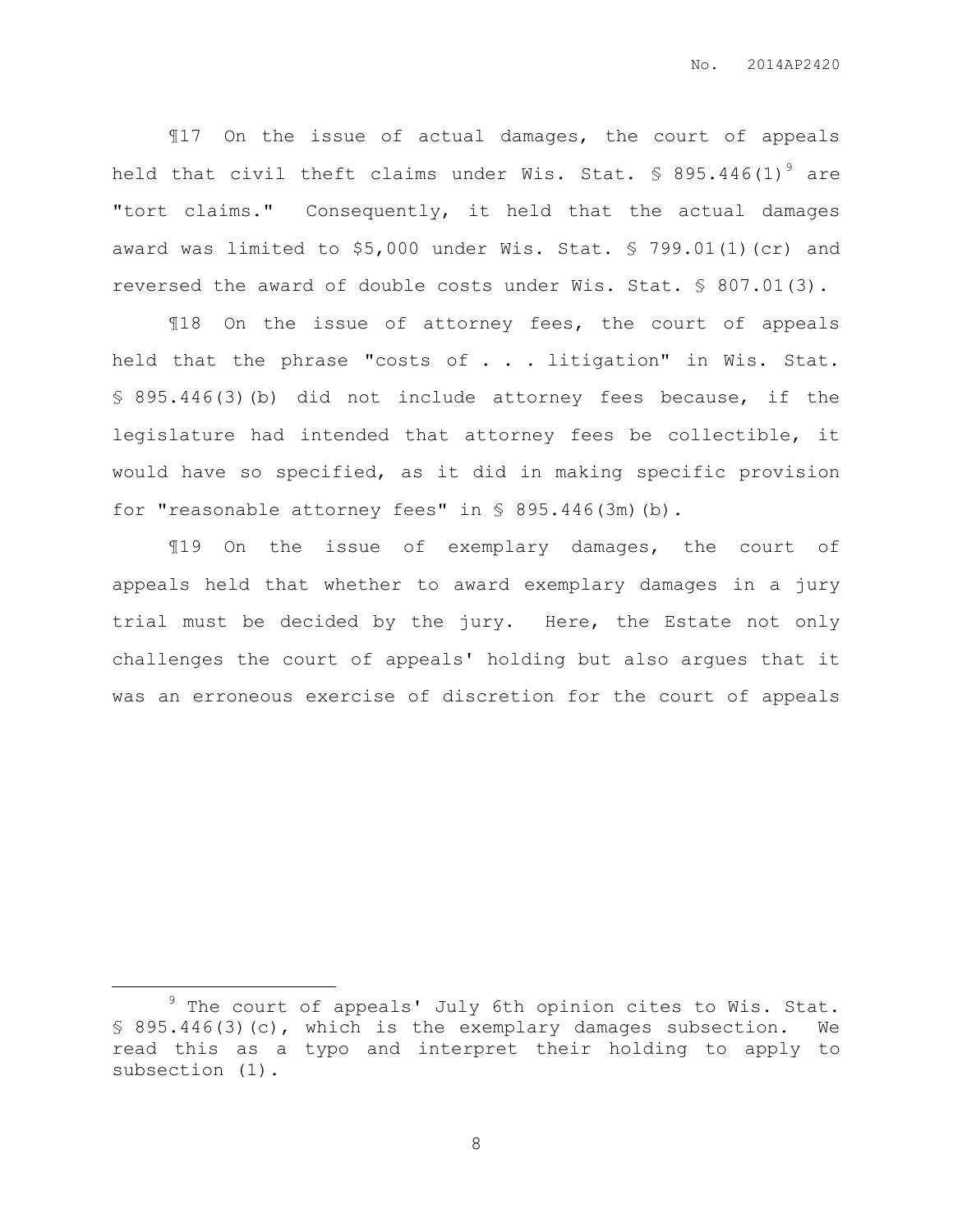to decide the issue at all, as it was not preserved by objection in the circuit court below.<sup>10</sup>

¶20 On July 11, 2016, the Estate filed a motion for reconsideration. As pertains to the issue here, the Estate argued that the court of appeals' holding as to actual damages was not supported by the case law cited in the opinion and that the holding as to double costs did not address existing precedent interpreting the application of Wis. Stat. § 807.01.

¶21 On July 14, 2016, the court of appeals withdrew and vacated its July 6th opinion.

¶22 On July 28, 2016, the court of appeals denied the Estate's motion for reconsideration.

¶23 On August 16, 2016, the court of appeals issued a revised opinion. As pertains to the issue here, the revised opinion reflects changes to the analysis of actual damages and double costs. See Estate of Miller, 371 Wis. 2d 669, ¶¶21, 31. With regard to actual damages, the court of appeals removed

 $\overline{a}$ 

 $10$  Storey did object to the award of exemplary damages in her responses to the Estate's post-verdict motion in the circuit court and at the July 8, 2014 hearing on the motion, but her objection was based on a different ground than she raised on appeal. See supra 114; State v. Nelis, 2007 WI 58, 131, 300 Wis. 2d 415, 733 N.W.2d 619 ("An objection is sufficient to preserve an issue for appeal, if it apprises the court of the specific grounds upon which it is based."). In the circuit court she argued that exemplary damages were barred because the Estate had not requested them in the complaint; in the court of appeals, and in this court, she argued that exemplary damages were barred because the judge cannot award them where the jury is the finder of fact.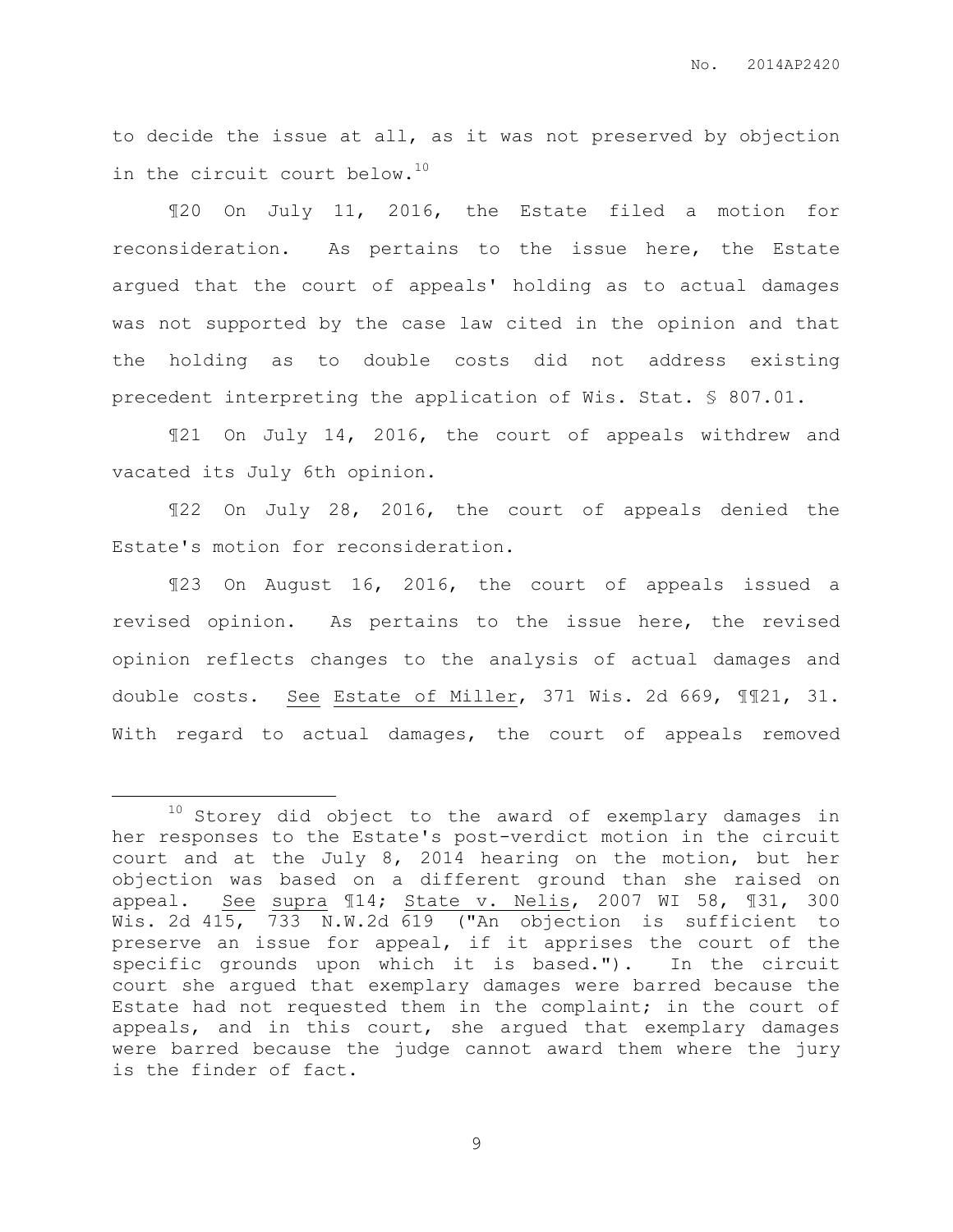citations to legal authority and added language that the Estate had conceded the issue. Id., 121. With regard to double costs, the court of appeals added language that the Estate had conceded the issue. Id., ¶31. Here, the Estate argues that the court of appeals erroneously exercised its discretion in denying the Estate's motion for reconsideration because the court of appeals withdrew and revised its opinion contemporaneously with its review of the motion, and two of the revisions made were responsive to two of the motion's arguments. In essence, the Estate argues that the court of appeals cannot both revise its decision and deny the Estate's motion for reconsideration, especially because the revisions appear to be based on the merits of the motion's arguments.

¶24 On September 12, 2016, the Estate filed a petition for review in this court. On January 9, 2017, we granted the petition.

#### II. STANDARD OF REVIEW

¶25 Interpretation of a statute is a question of law that we review de novo, although we benefit from the analyses of the circuit court and the court of appeals. See State v. Harrison, 2015 WI 5, ¶37, 360 Wis. 2d 246, 858 N.W.2d 372. Thus, we review de novo whether Wis. Stat. § 895.446 is an "action based in tort" or an "other civil action" and whether attorney fees are included within the meaning of "costs of . . . litigation" under § 895.446(3)(b). The proper allocation of responsibilities between the judge and the jury with regard to exemplary damages is also a question of law that we review de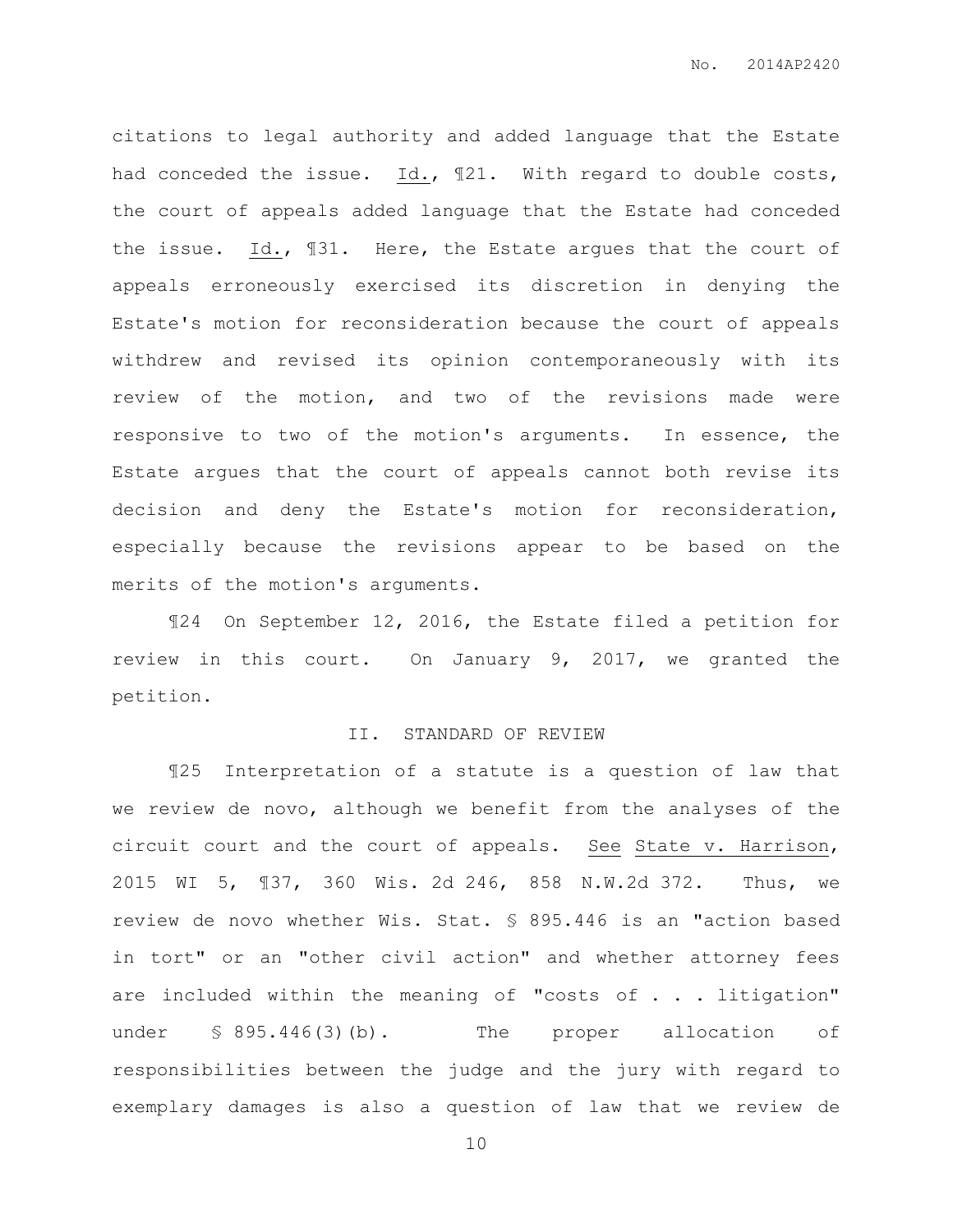novo. See Kimble, 353 Wis. 2d 377, ¶38. Thus, we also review de novo the merits of the court of appeals' decision to reverse the circuit court's award of exemplary damages.

¶26 We review the court of appeals' exercise of discretion under the deferential erroneous exercise of discretion standard. See State v. Lemberger, 2017 WI 39, ¶13, 374 Wis. 2d 617, 893 N.W.2d 232. Whether to consider an issue not preserved below is an exercise of discretion. See State v. Caban, 210 Wis. 2d 597, 609, 563 N.W.2d 501 (1997). Whether to grant or deny a motion for reconsideration under Wis. Stat. (Rule) § 809.24 is an exercise of discretion. See State v. Thiel, 171 Wis. 2d 157, 159-60, 491 N.W.2d 94 (Ct. App. 1992). Thus, we review the court of appeals' decisions to consider the issue of exemplary damages and to deny the Estate's motion for reconsideration for erroneous exercise of discretion.<sup>11</sup>

#### III. ANALYSIS

¶27 The following analysis will address four issues: (A) Whether Wis. Stat. § 895.446 is an "action based in tort" under Wis. Stat. § 799.01(1)(cr) or an "other civil action" under § 799.01(1)(d); (B) Whether attorney fees are included within

 $\overline{a}$ 

 $11$  To the extent that the Estate's fourth issue may be read as raising an issue of the court of appeals' authority under Wis. Stat. (Rule) § 809.24, this would require interpretation of the statute, which is a question of law that we would review de novo. See State v. Harrison, 2015 WI 5, ¶37, 360 Wis. 2d 246, 858 N.W.2d 372. However, because we conclude that our analysis of the first issue renders analysis of the fourth issue unnecessary, we need not address this question of law.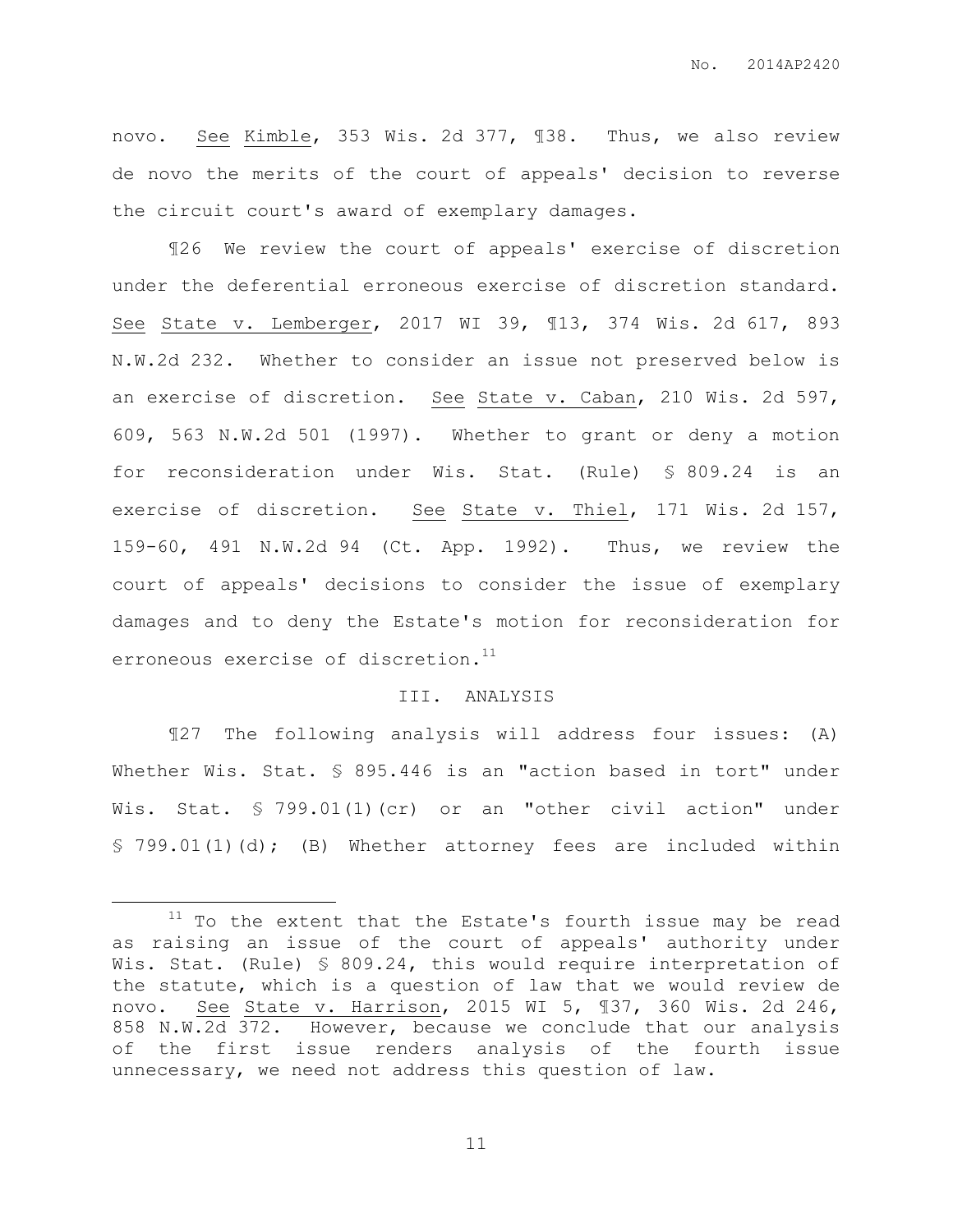the meaning of "costs of investigation and litigation" under § 895.446(3)(b); (C) Whether the court of appeals erroneously exercised its discretion in considering whether the circuit court erred when it awarded exemplary damages on the Estate's post-verdict motion; and (D) Whether the court of appeals properly denied the Estate's motion for reconsideration.

¶28 As to the first issue, we conclude that Wis. Stat. § 895.446 is an "other civil action" under Wis. Stat. § 799.01(1)(d) based on fundamental principles of statutory interpretation and the established distinctions between statutory civil claims and common law tort claims. Because we conclude that § 895.446 is an "other civil action," we consequently conclude that the damages cap is \$10,000 under § 799.01(1)(d) and that double costs are authorized under Wis. Stat. § 807.01(3).

¶29 As to the second issue, we conclude that attorney fees are included within the meaning of "costs of investigation and litigation" under Wis. Stat. § 895.446(3)(b) because Stathus, 260 Wis. 2d 166, a judicial interpretation by the court of appeals, has long stood for that proposition, and the legislature, despite taking other, subsequent action in that very statute, has not legislated to alter that interpretation.

¶30 As to the third issue, we conclude that the court of appeals did not err when it considered the issue of exemplary damages, in part because the issue raised was a legal question, the parties thoroughly briefed the issue, and there were no disputed issues of fact. We also conclude that the court of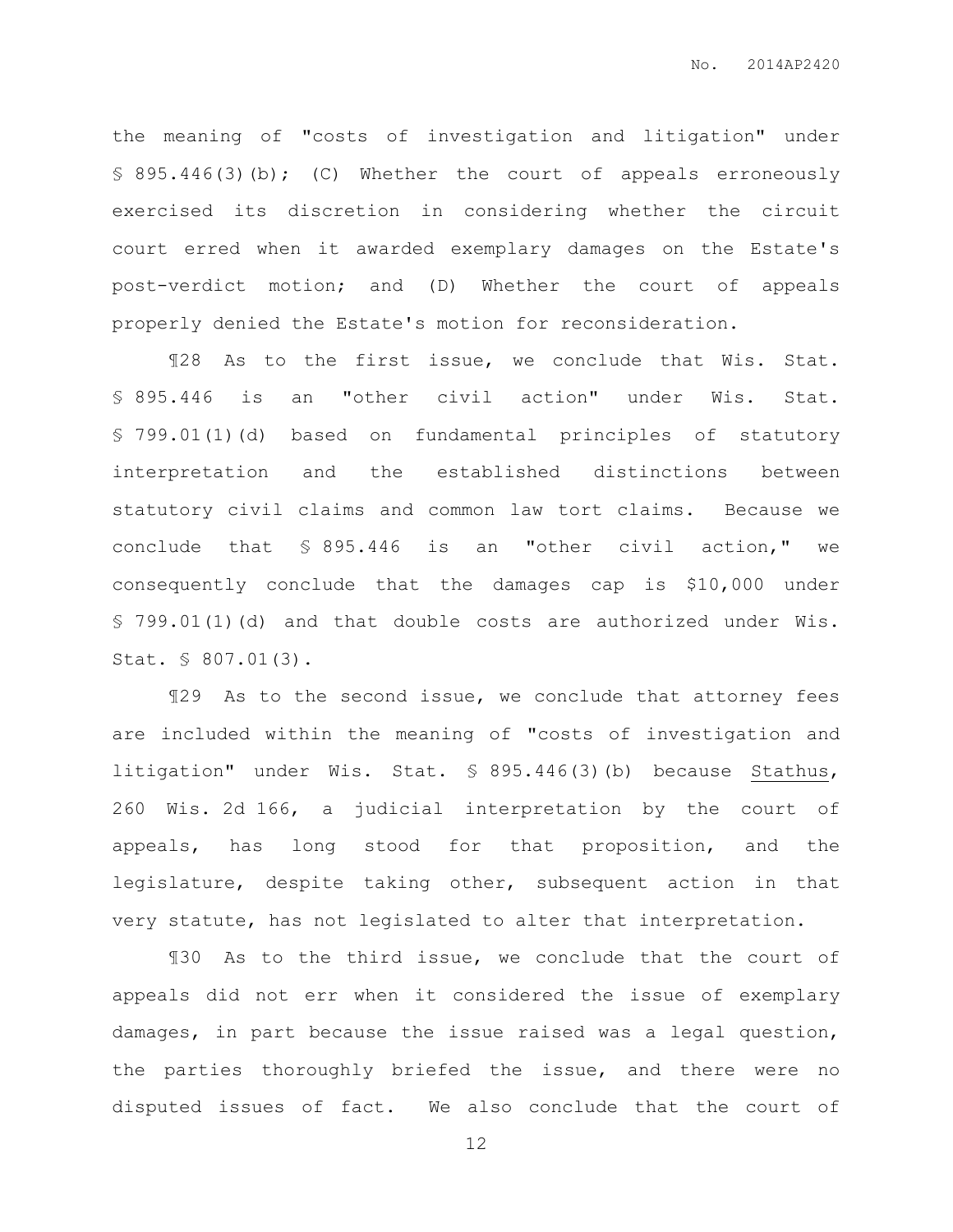appeals' reversal of the circuit court was proper because the circuit court's ruling was contrary to the clear legal standard set forth in Kimble, 353 Wis. 2d 377.

¶31 As to the fourth issue, we conclude that our analysis as to the first issue renders analysis of the fourth issue unnecessary because our reversal of the court of appeals' holdings on actual damages and double costs obviates the substance of the Estate's remaining arguments.

A. Whether Wis. Stat. § 895.446 Is An "Action Based In Tort" Under Wis. Stat. § 799.01(1)(cr) Or An "Other Civil Action" Under § 799.01(1)(d).

¶32 The first issue we consider is whether Wis. Stat. § 895.446 is an "action based in tort" under Wis. Stat.  $$ 799.01(1)(cr)$ , and thus subject to the \$5,000 small claims limit, or an "other civil action" under  $\frac{1}{5}$  799.01(1)(d), and thus subject to the \$10,000 small claims limit. The applicable statutory limit also impacts the award of costs. The Estate argues that § 895.446 is an "other civil action," and thus subject to the \$10,000 limit, because its civil theft claim arises from a statutorily created right to enforce criminal law. The Estate distinguishes this statutory civil theft claim from the civil action for conversion, which arises from the common law of tort. Storey, to the contrary, argues that § 895.446 is an "action based in tort," and thus subject to the \$5,000 limit, because the elements required to prove the Estate's statutory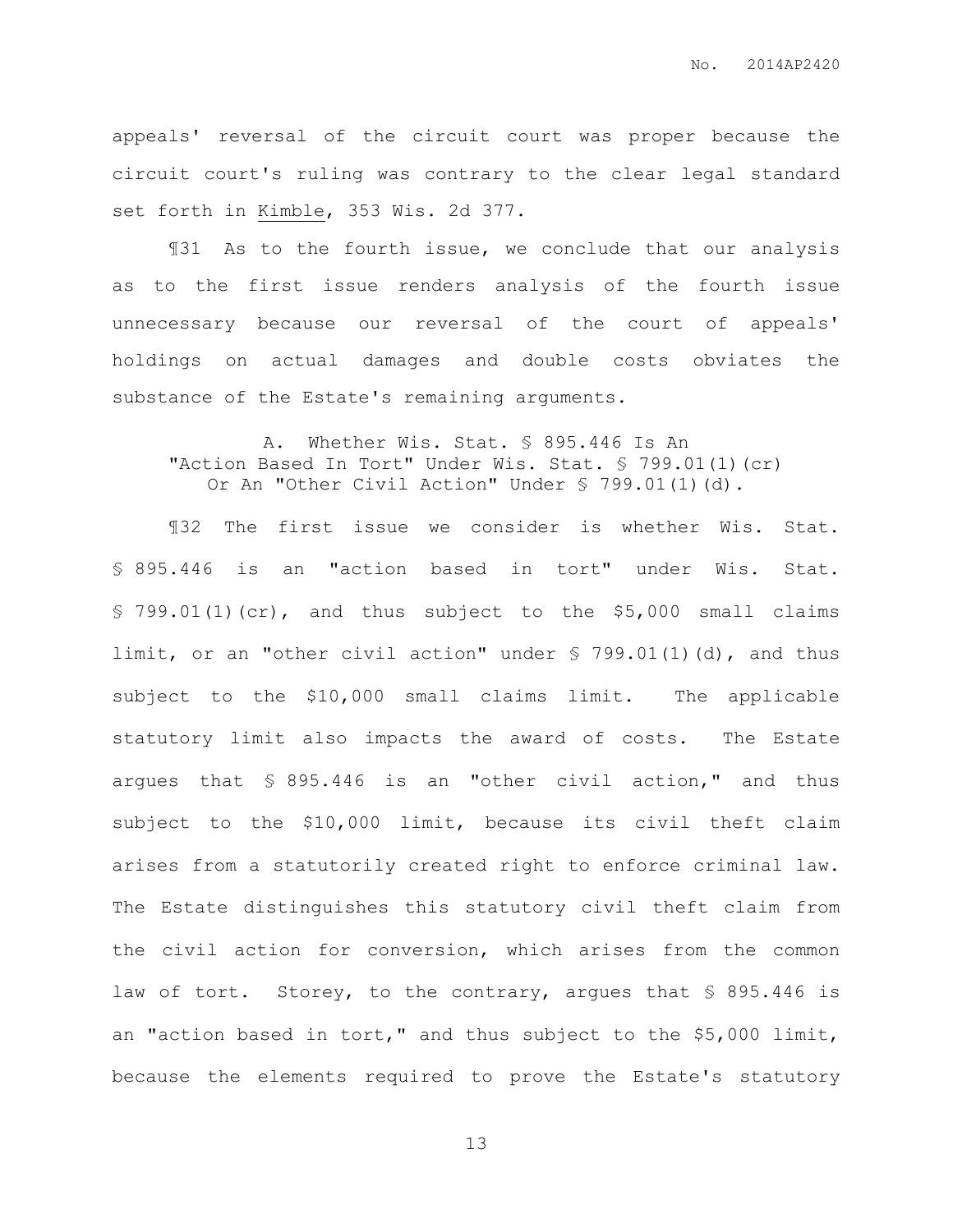civil theft claim are similar to the elements of the common law tort of conversion.

¶33 We conclude that Wis. Stat. § 895.446 is an "other civil action" under Wis. Stat. § 799.01(1)(d) based on fundamental principles of statutory interpretation and the established distinctions between statutory civil claims and common law tort claims. Because we conclude that § 895.446 is an "other civil action," we consequently conclude that the damages cap is \$10,000 under § 799.01(1)(d) and that double costs are authorized under Wis. Stat. § 807.01(3).

## 1. Wisconsin Stat. § 895.446 is an "other civil action" under Wis. Stat. § 799.01(1)(d).

¶34 Wisconsin Stat. § 895.446 is an "other civil action" under Wis. Stat. § 799.01(1)(d) for four reasons: first, the statute itself refers to its cause as a "civil action"; second, our case law distinguishes the statutory civil theft claim under § 895.446 from similar common law tort claims; third, our case law distinguishes between other statutorily created civil claims and common law tort claims; and fourth, there is a long-standing distinction in the common law between crimes and torts, even though both may be based on the same conduct, which suggests that a plaintiff acting under a civil statute that enables enforcement of criminal law is not bringing an action based in tort.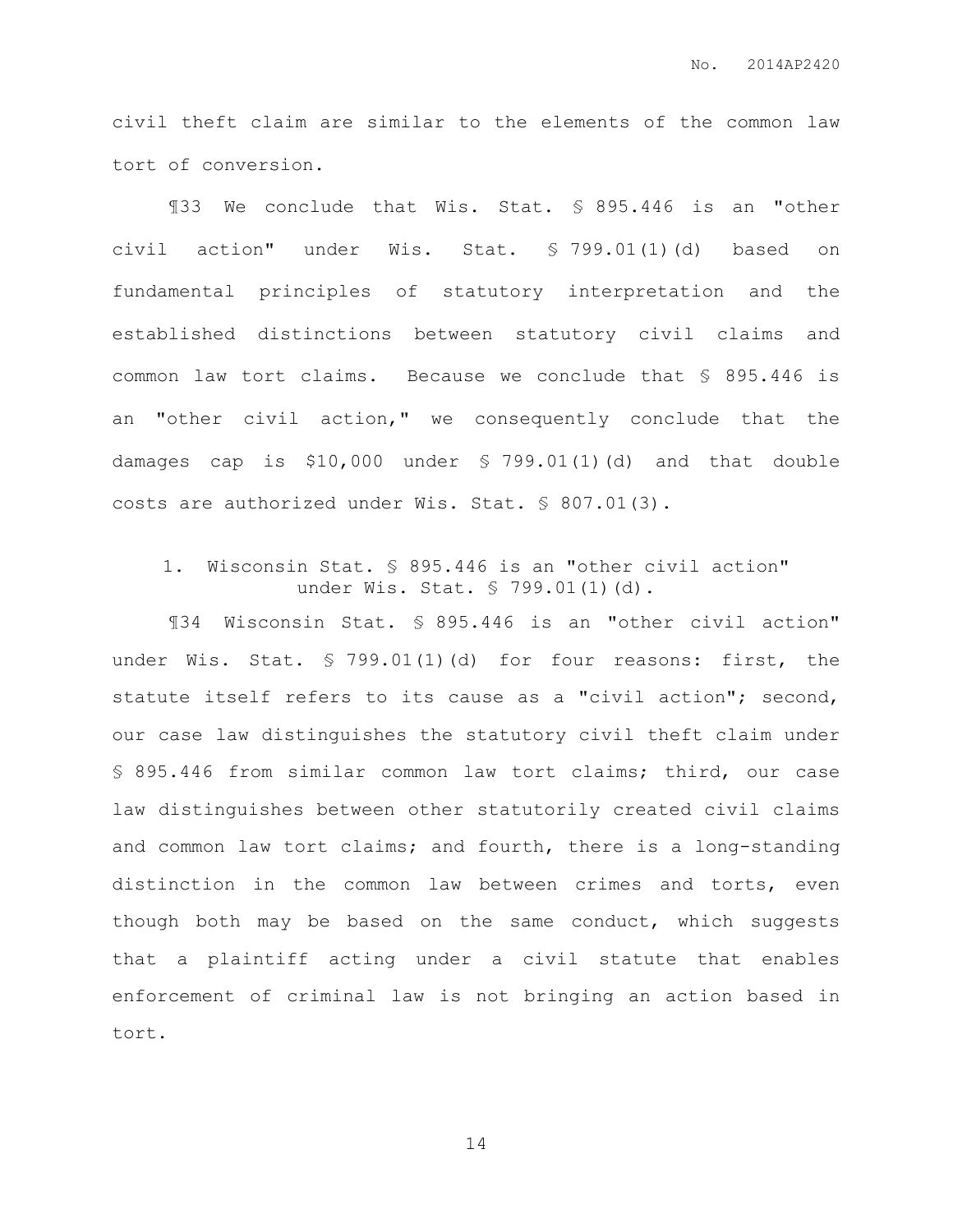¶35 "[S]tatutory interpretation begins with the language of the statute." State ex rel. Kalal v. Cir. Ct. for Dane Cty., 2004 WI 58, ¶45, 271 Wis. 2d 633, 681 N.W.2d 110; Antonin Scalia & Bryan A. Garner, Reading Law: The Interpretation of Legal Texts 56-58 (2012) (Supremacy-of-Text Principle).<sup>12</sup> Here, the statute provides for a civil cause of action against a person who has caused damage or loss to property by conduct that is proscribed by the enumerated criminal statutes. See Wis. Stat. § 895.446(1). Subsections (2) and (3) both refer to this cause as a "civil action":

(2) The burden of proof in a civil action under sub.  $(1)$  . . . .

(3) If the plaintiff prevails in a civil action under sub.  $(1)$  . . . .

§ 895.446(2), (3). Words are to be understood in their ordinary everyday meaning. See Kalal, 271 Wis. 2d 633, ¶45; Scalia & Garner, supra, at 69-77 (Ordinary-Meaning Canon).<sup>13</sup> Thus, when a statute characterizes its cause as a "civil action" it is within the bounds of ordinary understanding to interpret it as a "civil action." Furthermore, a word or phrase is presumed to bear the same meaning throughout a text. See Scalia & Garner, supra, at

 $\overline{a}$ 

 $13$  The Ordinary Meaning Canon dictates that "[w]ords are to be understood in their ordinary, everyday meanings—unless the context indicates that they bear a technical sense." Id. at 69.

 $12$  The Supremacy-of-Text Principle dictates that "[t]he words of a governing text are of paramount concern, and what they convey, in their context, is what the text means." Antonin Scalia & Bryan A. Garner, Reading Law: The Interpretation of Legal Texts 56 (2012).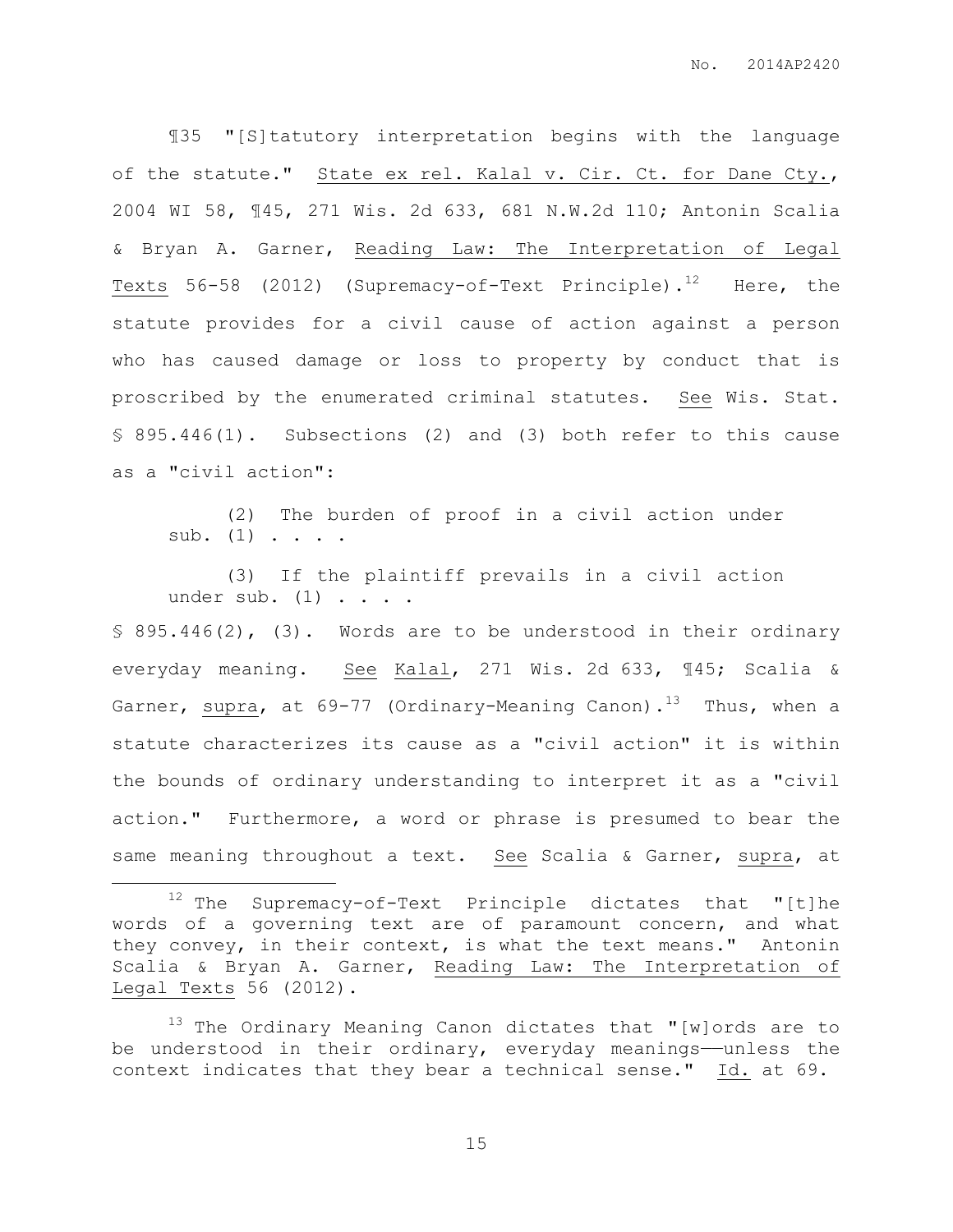170-73 (Presumption of Consistent Usage).<sup>14</sup> Thus, the use of the term "civil action" in § 895.446 to describe the cause therein provided indicates that the cause may also be properly characterized as a "civil action" under Wis. Stat. § 799.01. See § 799.01(1)(d) ("Other civil actions where the amount claimed is  $$10,000$  or less . . . . ").

¶36 Additionally, Wisconsin cases analyzing a civil theft claim under the statute have referred to the cause as a civil action. See Tri-Tech Corp. of Am. v. Americomp Servs., Inc., 2002 WI 88, ¶1, 254 Wis. 2d 418, 646 N.W.2d 822 ("civil theft"). This statutory civil theft claim has also been specifically distinguished from similar claims of conversion, which sound in tort. In other words, a civil claim for theft under Wis. Stat. § 895.446 is separate and distinct from a claim for conversion. For example, in H.A. Friend & Co. v. Professional Stationery, Inc., the plaintiff brought a civil theft claim under Wis. Stat.  $$895.80(1)$   $(2003-04)^{15}$  and a common law tort claim for conversion where the defendant had written checks and withdrawn and transferred funds without authorization. 2006 WI App 141, ¶¶2, 5-6, 294 Wis. 2d 754, 720 N.W.2d 96. The court of appeals treated these as separate and distinct claims in its analysis.

 $\overline{a}$ 

<sup>14</sup> The Presumption of Consistent Usage dictates that "[a] word or phrase is presumed to bear the same meaning throughout a text; a material variation in terms suggests a variation in meaning." Id. at 170.

 $15$  Wis. Stat. § 895.80 (2003-04) was renumbered as Wis. Stat. § 895.446 in 2006. See 2005 Wis. Act 155, § 70.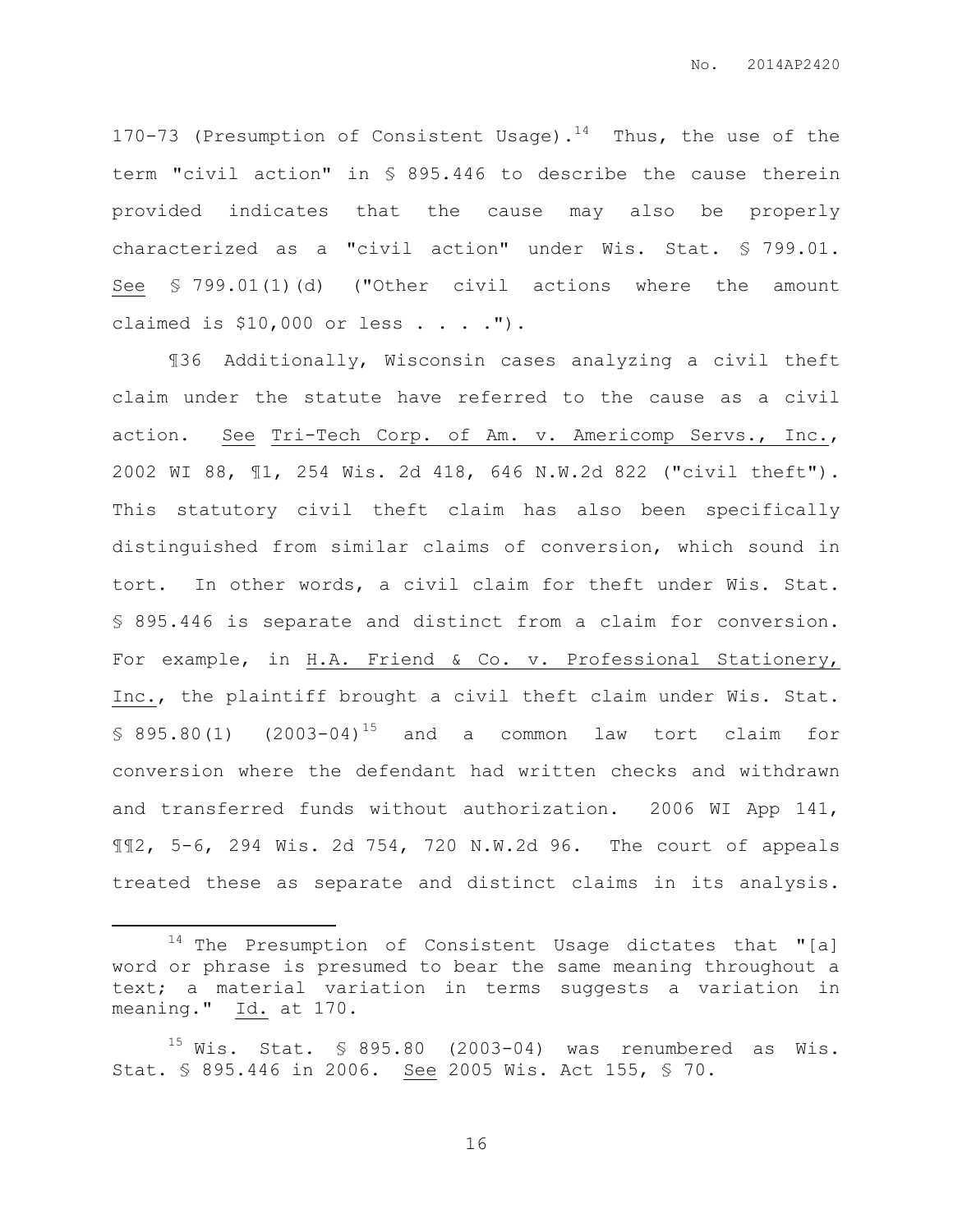Compare id., ¶9, with id., ¶11. See also Cook v. Public Storage, Inc., 2008 WI App 155, ¶49, 314 Wis. 2d 426, 761 N.W.2d 645 (distinguishing the plaintiff's common law claim of conversion from its statutory theft claim under Wis. Stat. § 895.446 (2005-06) via Wis. Stat. § 943.20 (2005-06)); Phillips v. Parmelee, 2013 WI 105, ¶9, 351 Wis. 2d 758, 840 N.W.2d 713 (where the plaintiff brought a statutory civil theft claim under Wis. Stat. § 895.446 (2009-10) via Wis. Stat. § 943.20 (2009-10) and a common law tort claim for negligence because defendantsellers had failed to disclose asbestos-related defects).

¶37 Moreover, there is an established distinction between statutory claims and common law claims generally. See Kailin v. Armstrong, 2002 WI App 70, 252 Wis. 2d 676, 643 N.W.2d 132; Chomicki v. Wittekind, 128 Wis. 2d 188, 381 N.W.2d 561 (Ct. App. 1985). In Chomicki the plaintiff brought a statutory civil claim under Wis. Stat. § 101.22(7) (1985-86) where her landlord had sexually harassed and threatened her. See Chomicki, 128 Wis. 2d at 192. In rejecting the landlord's challenge to the jury's award of compensatory damages, the court of appeals held that Chomicki's recovery was not controlled by the rules regarding the common law tort of intentional infliction of emotional distress because "Chomicki . . . did not bring a common law tort claim, but a private civil action specifically authorized by statute." Id. at 199.

¶38 Similarly, in Kailin, the plaintiff brought a statutory civil claim under Wis. Stat. § 100.18 (1999-2000) and a common law tort claim for misrepresentation where defendant-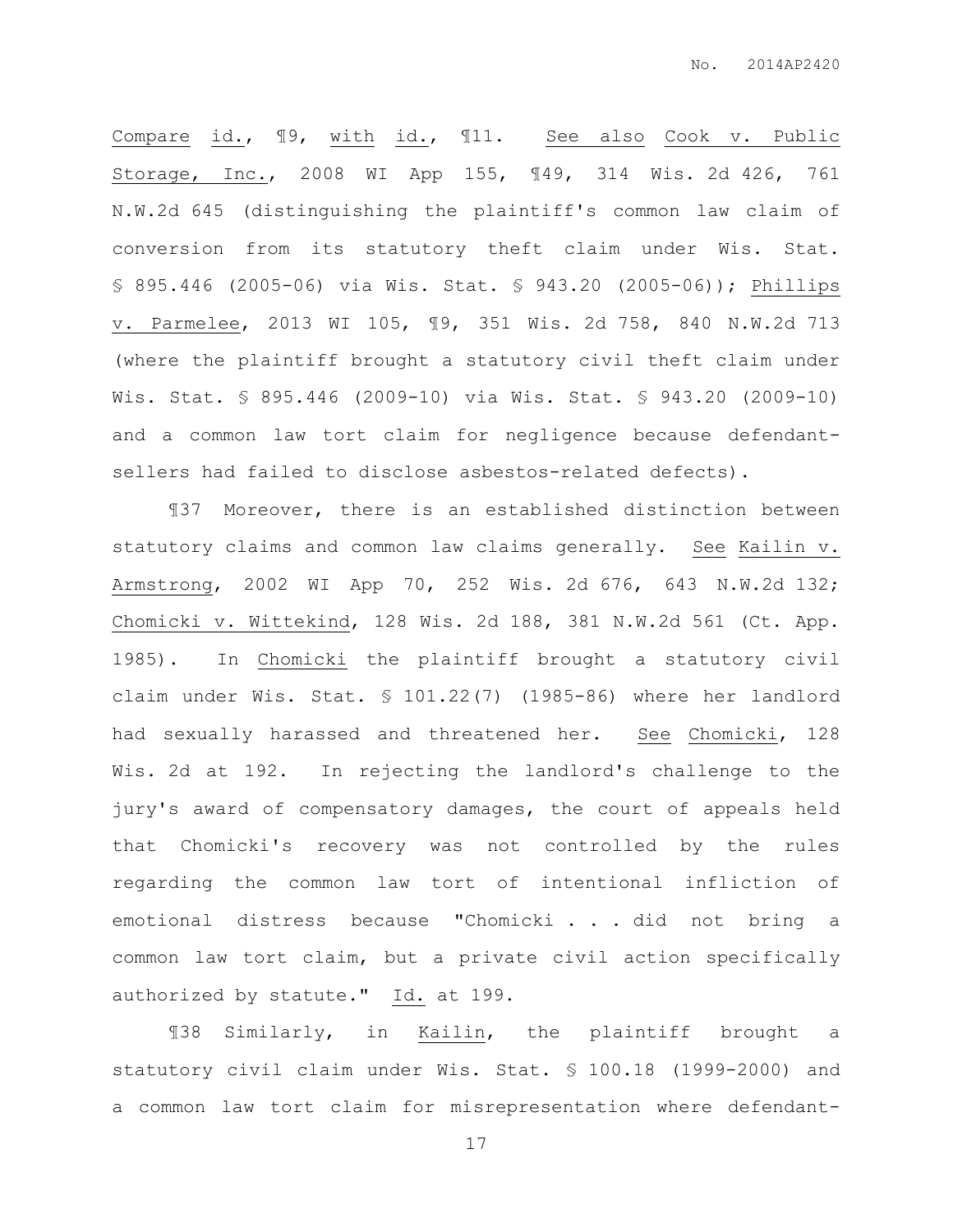sellers had failed to disclose a tenant with a history of delinquent rent payments. 252 Wis. 2d 676, ¶¶1-2. The court of appeals treated these claims as separate and distinct in its analysis, compare id., II26-36, with id., II37-45, and held that "[t]he fact that two different claims may be proved with the same evidence in a particular case does not mean they are the same claim." Id., ¶41. This is particularly true where the elements of the statutory cause of action "differ from those of the common law claim[]." Id., ¶40; see also Below v. Norton, 2008 WI 77, ¶42, 310 Wis. 2d 713, 751 N.W.2d 351 (noting that the plaintiff was not without a remedy where the economic loss doctrine barred common law claims of misrepresentation because the statutory civil claim under Wis. Stat. § 100.18 (2003-04) was still available).

¶39 Here, the Estate brought a statutory civil theft claim under Wis. Stat. § 895.446 via Wis. Stat. § 943.20. Statutory claims are distinct from common law claims, and in fact, often both can be pursued. See  $Kailin, 252$  Wis. 2d 676,  $\P{41;}$ Chomicki, 128 Wis. 2d at 199. Additionally, the precise statutory civil theft claim being pursued by the Estate here has been held to be distinct from the similar common law tort of conversion. See H.A. Friend & Co., 294 Wis. 2d 754, ¶¶9, 11. Moreover, this distinction is supported by the fact that the elements of the statutory cause of action "differ from those of the common law claim[]." Kailin, 252 Wis. 2d 676, ¶40.

¶40 The elements of the Estate's statutory civil theft claim are as follows: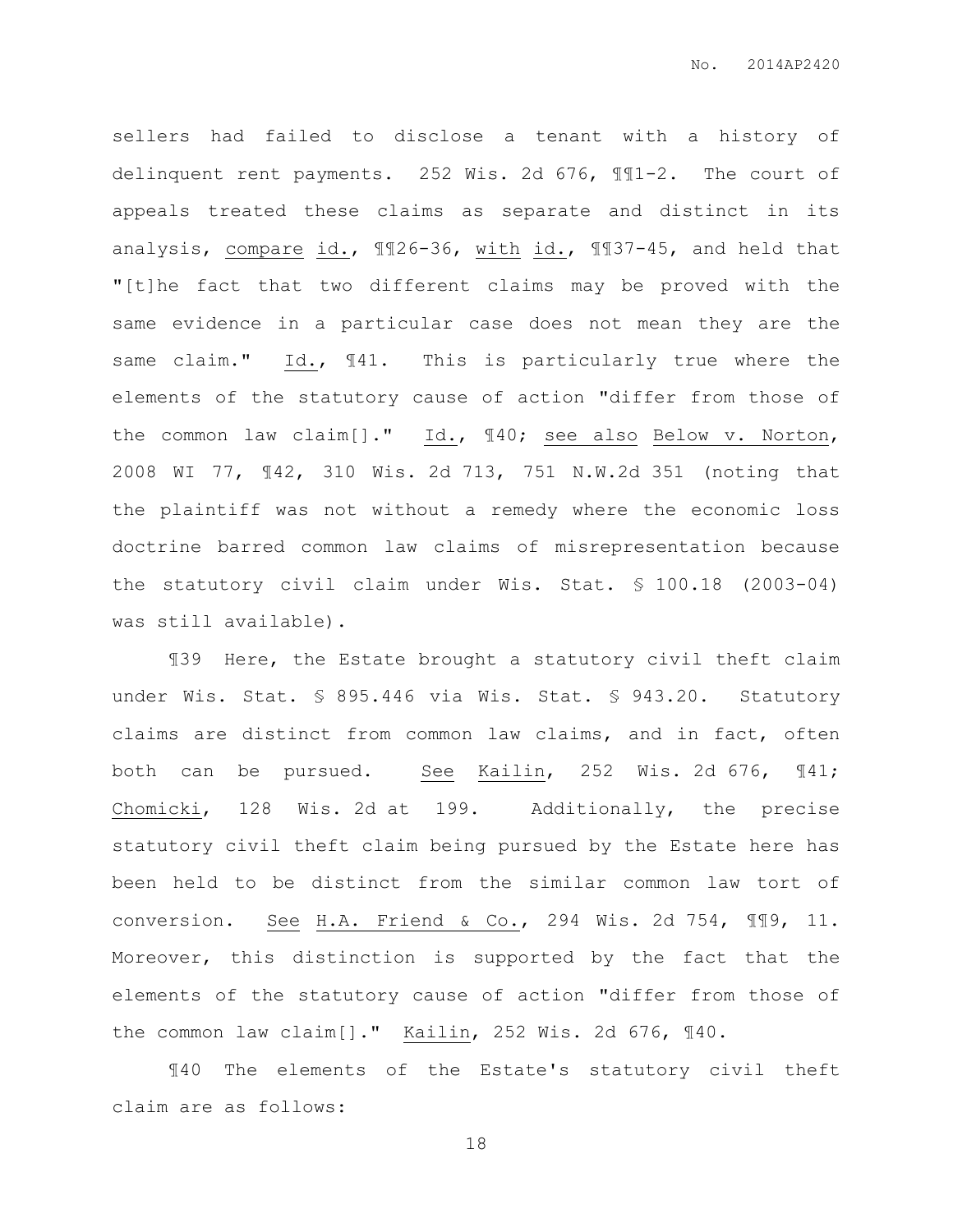- 1. Defendant intentionally used, transferred, or retained possession of movable property of another;
- 2. The owner of the property did not consent to taking and carrying away the property;
- 3. Defendant knew the owner did not consent; and
- 4. Defendant intended to deprive the owner permanently of the possession of the property.<sup>16</sup>

See supra ¶12. Conversely, the elements of the common law tort claim of conversion are as follows:

- 1. That (defendant) intentionally (controlled) (took) property belonging to (owner);
- 2. That defendant (controlled) (took) the property without the consent of (owner) or without lawful authority; and
- 3. That defendant's act with respect to the property seriously interfered with the right of (owner) to possess the property.

<sup>16</sup> The elements of criminal theft under Wis. Stat. § 943.20 are exactly the same as the elements of the civil theft claim brought by the Estate:

 $\overline{a}$ 

- 1. The defendant intentionally took and carried away movable property of another. . . .
- 2. The owner of the property did not consent to taking and carrying away the property.
- 3. The defendant knew that the owner did not consent.
- 4. The defendant intended to deprive the owner permanently of the possession of the property.

Wis JI-Criminal 1441 (2009) (footnotes omitted). The cause of action under Wis. Stat. § 895.446 does not have a set of elements unique from criminal causes because the statutory civil claim is tied to whichever enumerated criminal statute listed in subsection (1) applies. See also supra note 7. Of course, the burden of proof and the consequences are different, as is the enforcement mechanism: a criminal charge is brought by the government taking formal action, and a civil action is brought by a citizen seeking monetary damages.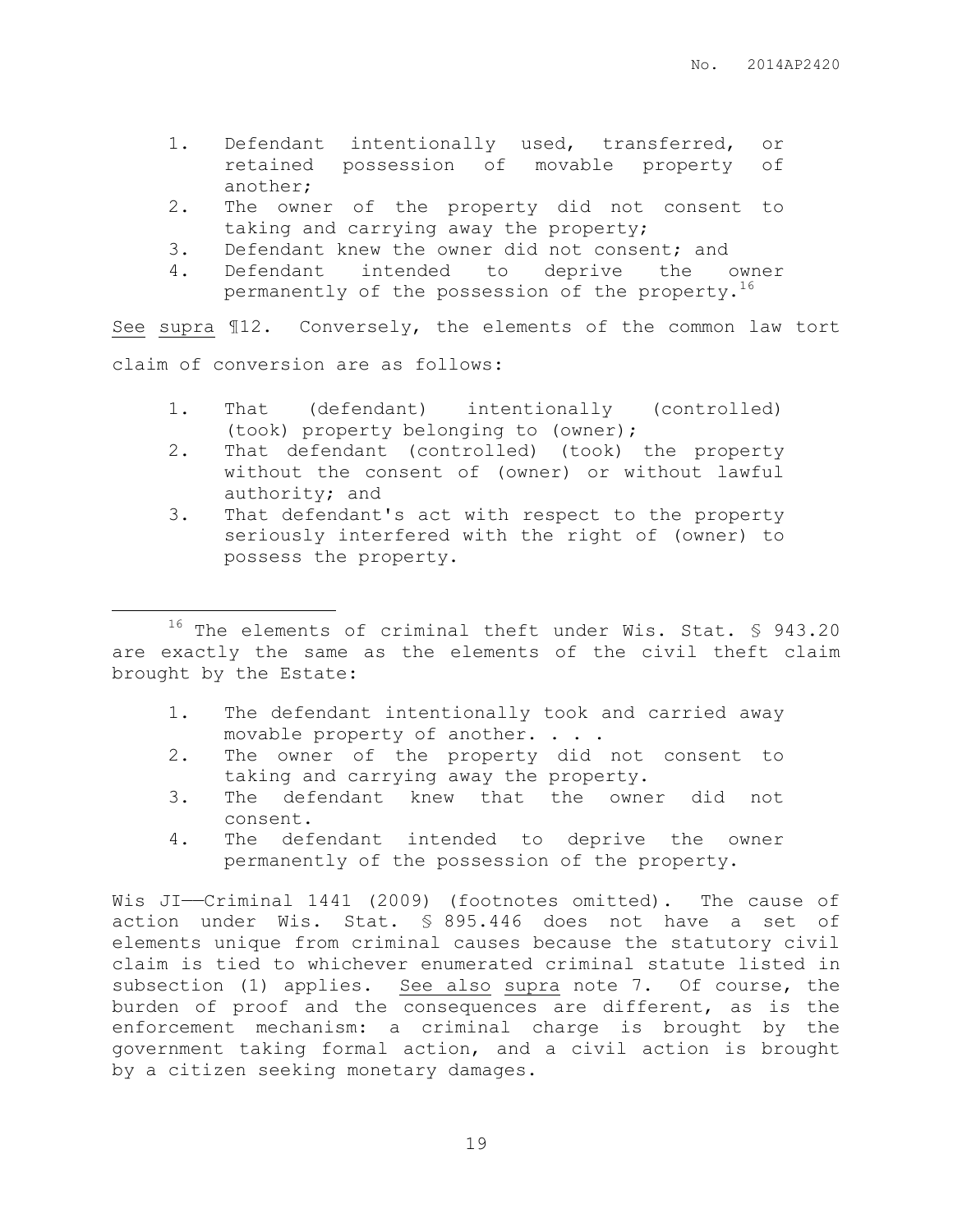Wis JI-Civil 2200 (2014). Although similar, the Estate's statutory civil theft claim significantly differs from the common law tort claim of conversion in two respects: first, the statutory civil theft claim additionally requires that the "defendant knew that the owner did not consent"; second, the statutory civil theft claim differs in that it requires that the "defendant intended to deprive the owner permanently of . . . possession," not simply that the defendant acted to "seriously interfere with the right of the owner to possess the property." Compare supra ¶12, with Wis JI——Civil 2200 (2014). Thus, the Estate's statutory civil theft claim under Wis. Stat. § 895.446 is, in fact, separate and distinct from a common law tort claim for conversion, even if the same facts might support both causes of action.

¶41 Furthermore, the Estate's claim is essentially a criminal charge being brought civilly by a plaintiff (for money damages) instead of by the State (for conviction), as authorized by statute. These criminal roots are important because there has long been a distinction in the common law between a tort claim and a criminal charge. See David J. Seipp, The Distinction Between Crime and Tort in the Early Common Law, 76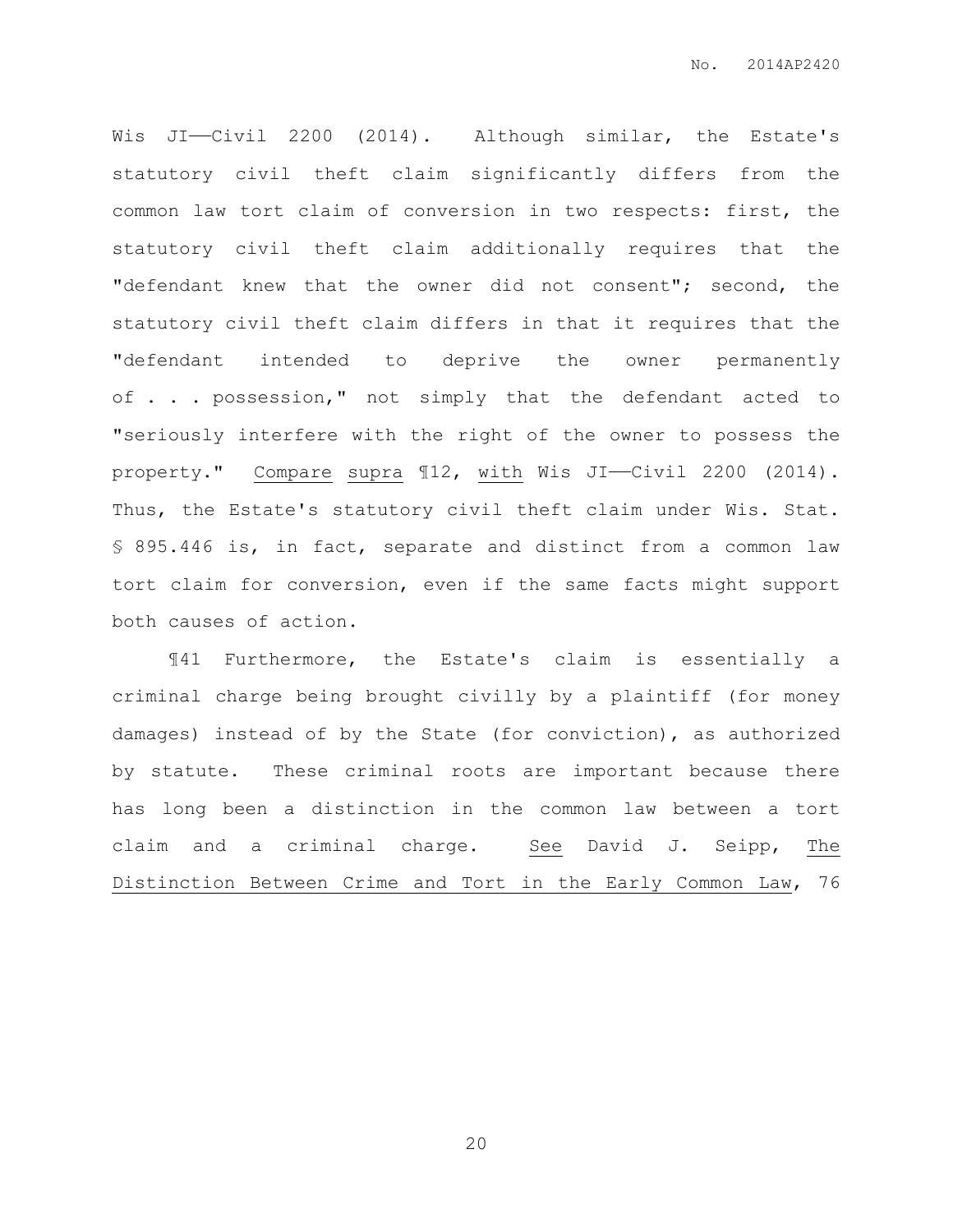B.U. L. Rev. 59 (1996).<sup>17</sup> Thus, the long-standing distinction between causes of action brought as crimes and causes of action brought as torts suggests that statutory claims which enable civil enforcement of criminal law, such as the claim brought here,<sup>18</sup> need not necessarily be treated as "actions based in tort" because they are actually "actions based in criminal law."

¶42 Based on the foregoing, we conclude that Wis. Stat. § 895.446 is an "other civil action" under Wis. Stat. § 799.01(1)(d), not an "action based in tort" under § 799.01(1)(cr). It is true that any cause that is not criminal is civil; thus, tort claims are civil actions. But the distinction between an "action based in tort" and an "other civil action" is one that the legislature has made, and is one that is important to claimants because there is a significant difference in the amounts that may be recovered. Compare § 799.01(1)(cr), with § 799.01(1)(d). Thus, it is the task of this court to give effect and meaning to that distinction. See Kalal, 271 Wis. 2d 633, ¶46 ("Statutory language is read where possible to give reasonable effect to every word, in order to

 $\overline{a}$ 

 $17$  The earliest distinction at common law was between the "appeal of felony" (crimes) and the "writ of trespass" (torts). See David J. Seipp, The Distinction Between Crime and Tort in the Early Common Law, 76 B.U. L. Rev. 59, 60 (1996). Although both were considered "breaches of the king's peace," conviction of a felony carried much harsher penalties and had different procedural requirements. Id. at 59, 61-63.

 $18$  The Estate specifically brought an action under Wis. Stat. § 895.446 for conduct prohibited by Wis. Stat. § 943.20-a criminal statute prohibiting "Theft."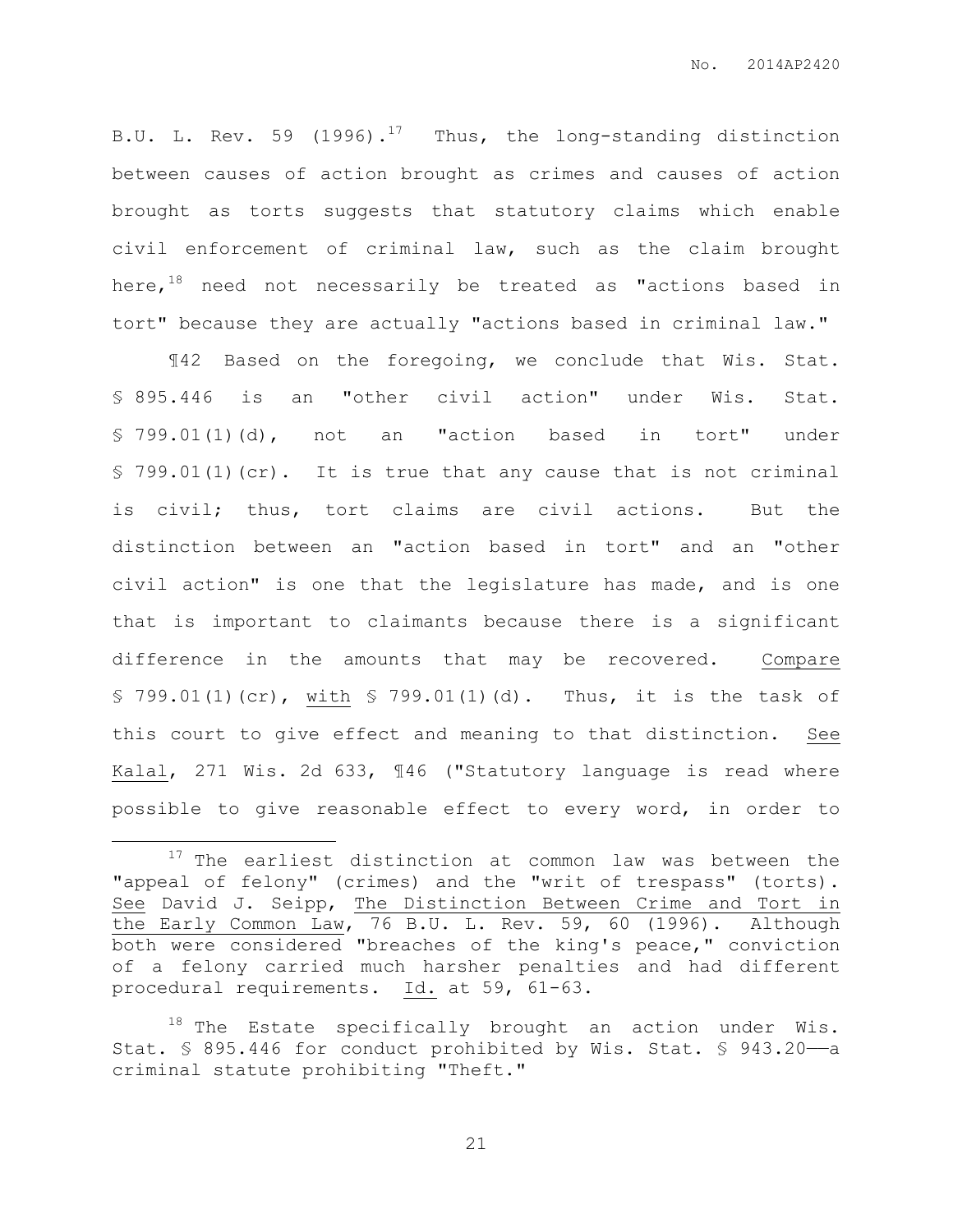avoid surplusage."); Scalia & Garner, supra ¶35, at 174-79 (Surplusage Canon).<sup>19</sup> In doing so, we hold that  $\frac{1}{5}$  895.446 is an "other civil action" under § 799.01(1)(d) because the statute itself refers to its cause as a "civil action," our case law distinguishes the statutory civil theft claim under § 895.446 from similar common law tort claims, our case law distinguishes between other statutory civil claims and common law tort claims generally, and there is a long-standing distinction in the common law between crimes and torts that suggests that a plaintiff acting under a civil statute that enables enforcement of criminal law is not bringing an "action based in tort," but rather is bringing an "action based in criminal law," even though both claims may be based on the same conduct.

¶43 In sum, to conclude that Wis. Stat. § 895.446——the civil theft statute——is an "action based in tort" rather than an "other civil action" would require us to, at a minimum, ignore fundamental principles of statutory construction, disregard the legislature's choice to provide a statutory civil theft claim, and discount the established distinctions between statutory civil claims and common law tort claims.

 $\overline{a}$ 

 $19$  The Surplusage Canon dictates that "[i]f possible, every word and every provision is to be given effect . . . . None should be ignored. None should needlessly be given an interpretation that causes it to duplicate another provision or to have no consequence." Scalia & Garner, supra note 12, at 174.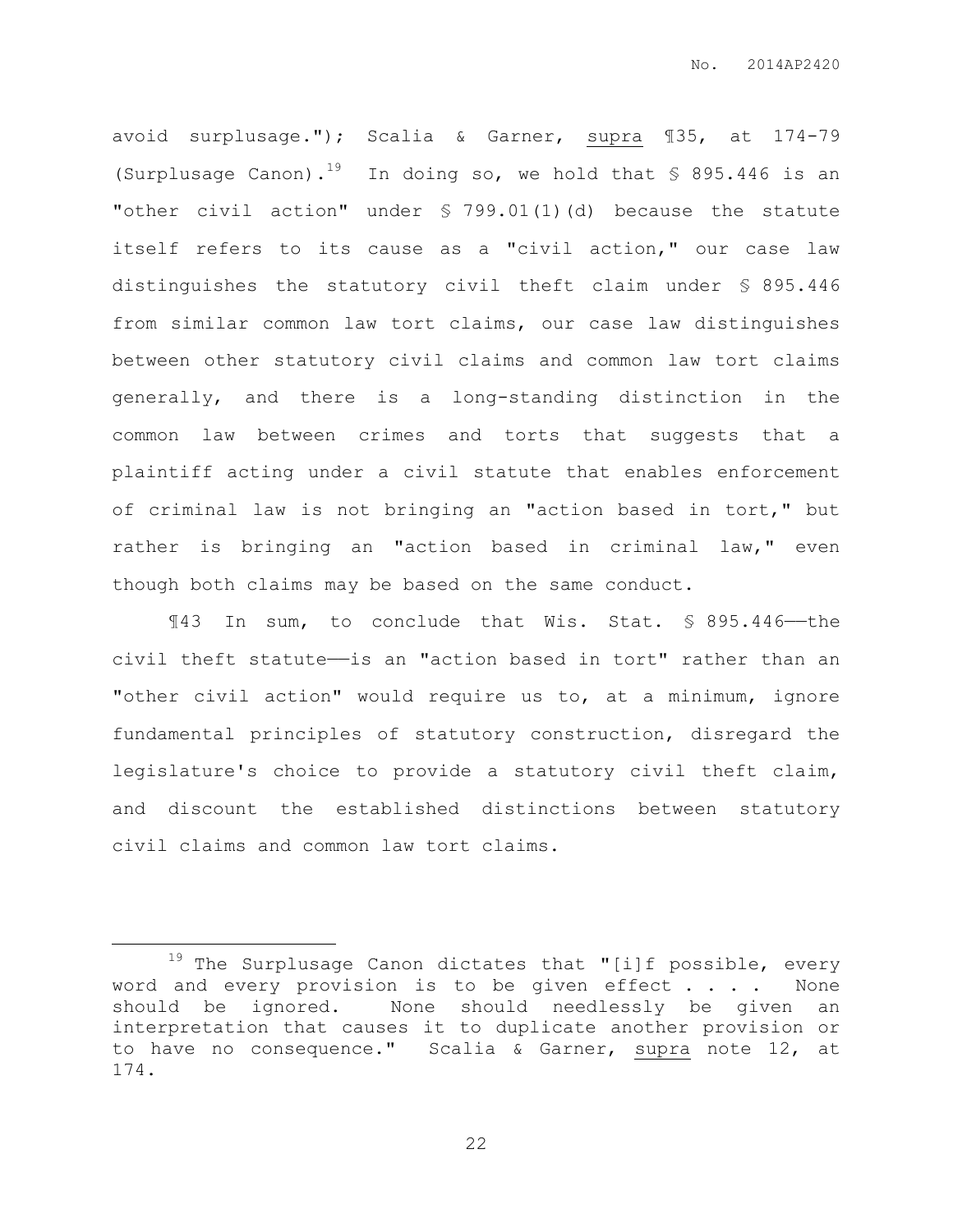2. Because Wis. Stat. § 895.446 is an "other civil action" under Wis. Stat. § 799.01(1)(d), the damages cap is \$10,000 and double costs are authorized under Wis. Stat. § 807.01(3).

¶44 Because we conclude that Wis. Stat. § 895.446 is an "other civil action" under Wis. Stat. § 799.01(1)(d), the damages cap is \$10,000 and double costs are authorized under Wis. Stat. § 807.01(3).

¶45 With regard to the damages cap, Wis. Stat. § 799.01(1) states in relevant part as follows:

EXCLUSIVE USE OF SMALL CLAIMS PROCEDURE. Except as provided in ss. 799.02(1) and 799.21(4) and except as provided under sub. (2), the procedure in this chapter is the exclusive procedure to be used in circuit court in the following actions: . . .

(d) Other civil actions. Other civil actions where the amount claimed is \$10,000 or less, if the actions or proceedings are:

1. For money judgments . . . . § 799.01(1)(d)1.

¶46 The jury found Storey liable for a violation of Wis. Stat. § 895.446 and awarded \$10,000 in actual damages. As established above, § 895.446 is an "other civil action." Thus, the \$10,000 in damages claimed and subsequently awarded is appropriate under Wis. Stat. § 799.01(1)(d)'s damages cap. We therefore remand the cause to the circuit court with direction to reinstate the circuit court judgment as to actual damages in the amount of \$10,000.

¶47 With regard to the double costs, Wis. Stat. § 807.01(3) states in relevant part as follows: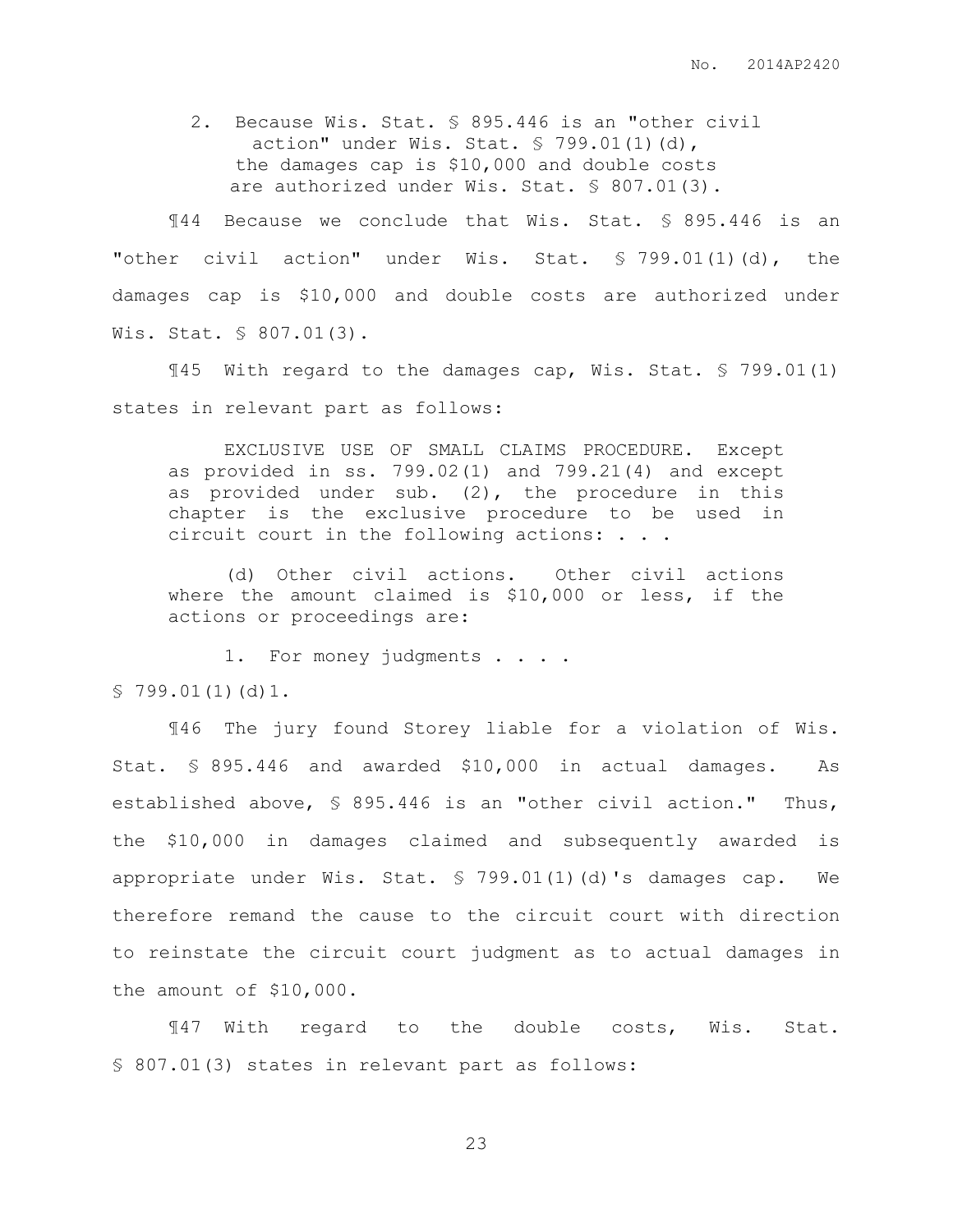After issue is joined but at least 20 days before trial, the plaintiff may serve upon the defendant a written offer of settlement for the sum, or property, or to the effect therein specified, with costs. . . . If the offer of settlement is not accepted and the plaintiff recovers a more favorable judgment, the plaintiff shall recover double the amount of the taxable costs.

§ 807.01(3). The Estate (the plaintiffs below) filed a notice of its offer of settlement on June 7, 2013 (approximately seven months before trial). The Estate offered to settle with Storey for a sum of \$7,500. Storey declined to settle. After trial and appeal, the Estate will recover \$10,000 in actual damages, which is a higher and more favorable judgment. Thus, the Estate "shall recover double the amount of the taxable costs." Id. The Estate's taxable costs amount to \$814.95, which doubled amount to \$1,629.90. We therefore remand the cause to the circuit court with direction to reinstate the circuit court's judgment as to taxable costs in the amount of \$1,629.90.

## B. Whether Attorney Fees Are Included Within The Meaning Of "Costs Of Investigation And Litigation" Under Wis. Stat. § 895.446(3)(b).

¶48 The second issue we consider is whether attorney fees are included within the meaning of "costs of investigation and litigation" under Wis. Stat. § 895.446(3)(b). The Estate argues that attorney fees are included as "costs of . . . litigation" because the court of appeals has already interpreted this phrase as including attorney fees. See Stathus, 260 Wis. 2d 166, ¶¶12- 24. Storey argues that Stathus is not good law because it considered a version of the statute that did not include subsection (3m); subsection (3m) specifically provides for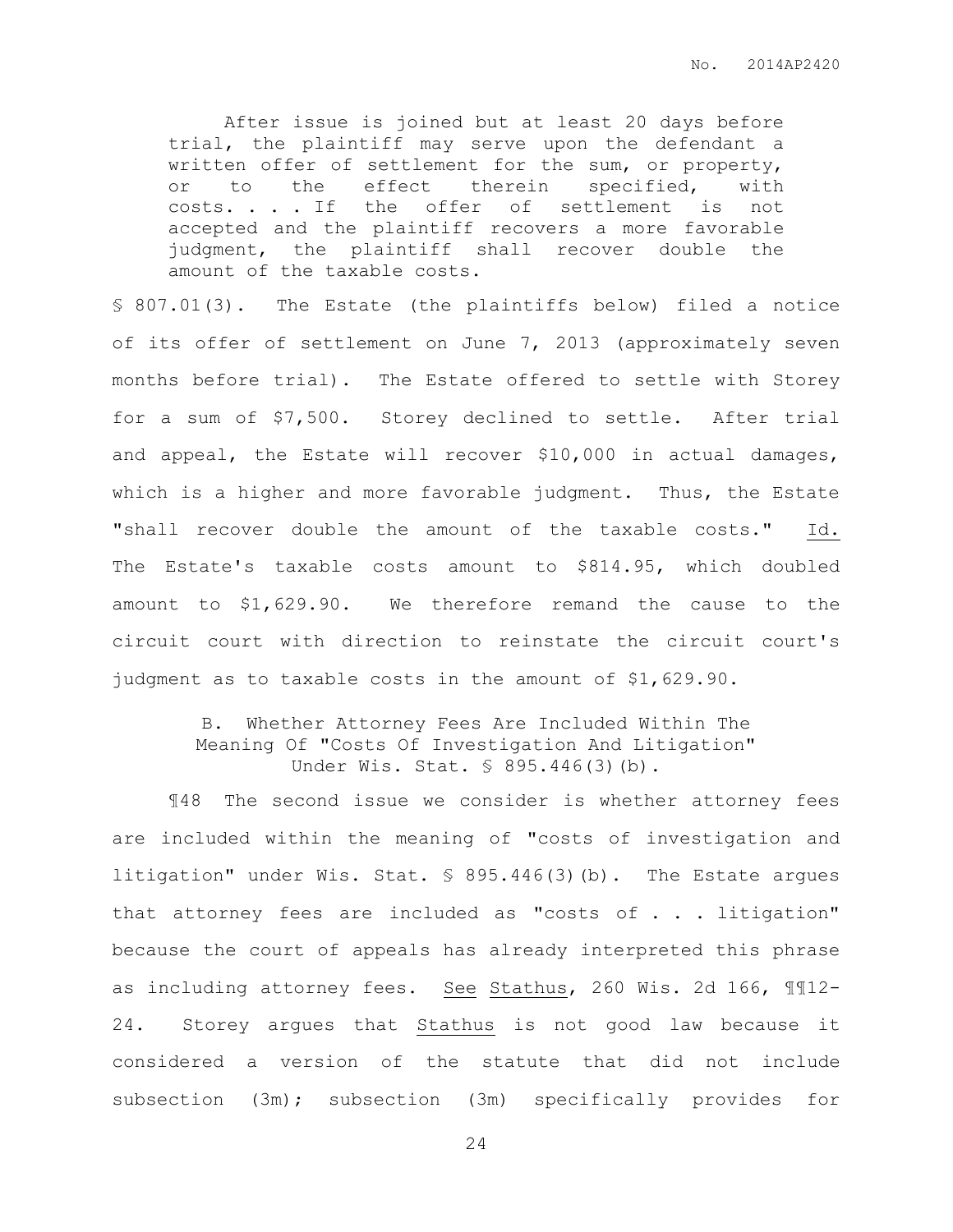"reasonable attorney fees" and interpreting subsection (3)(b) to include attorney fees in light of this amendment would render the specific provision in (3m) superfluous.

¶49 We conclude that attorney fees are included within the meaning of "costs of investigation and litigation" under Wis. Stat. § 895.446(3)(b) because Stathus, 260 Wis. 2d 166, a judicial interpretation by the court of appeals, has long stood for that proposition and the legislature, despite taking other, subsequent action in that very statute, has not legislated so as to alter that interpretation.

¶50 We begin with the language of the statute. See Kalal, 271 Wis. 2d 633, ¶45. Section 895.446(3)(b) states in relevant part as follows:

If the plaintiff prevails in a civil action under sub. (1), he or she may recover all of the following: . . .

(b) All costs of investigation and litigation that were reasonably incurred, including the value of the time spent by any employee or agent of the victim. Wis. Stat. § 895.446(3)(b).

¶51 "If a statute uses words or phrases that have already received authoritative construction by the jurisdiction's court of last resort, or even uniform construction by inferior courts . . . they are to be understood according to that construction." Scalia & Garner, supra ¶35, at 322-26 (Prior-Construction Canon). "A statute will be construed to alter the common law only when that disposition is clear," and "[r]epeals by implication are . . . 'very much disfavored.'" Id. at 318-19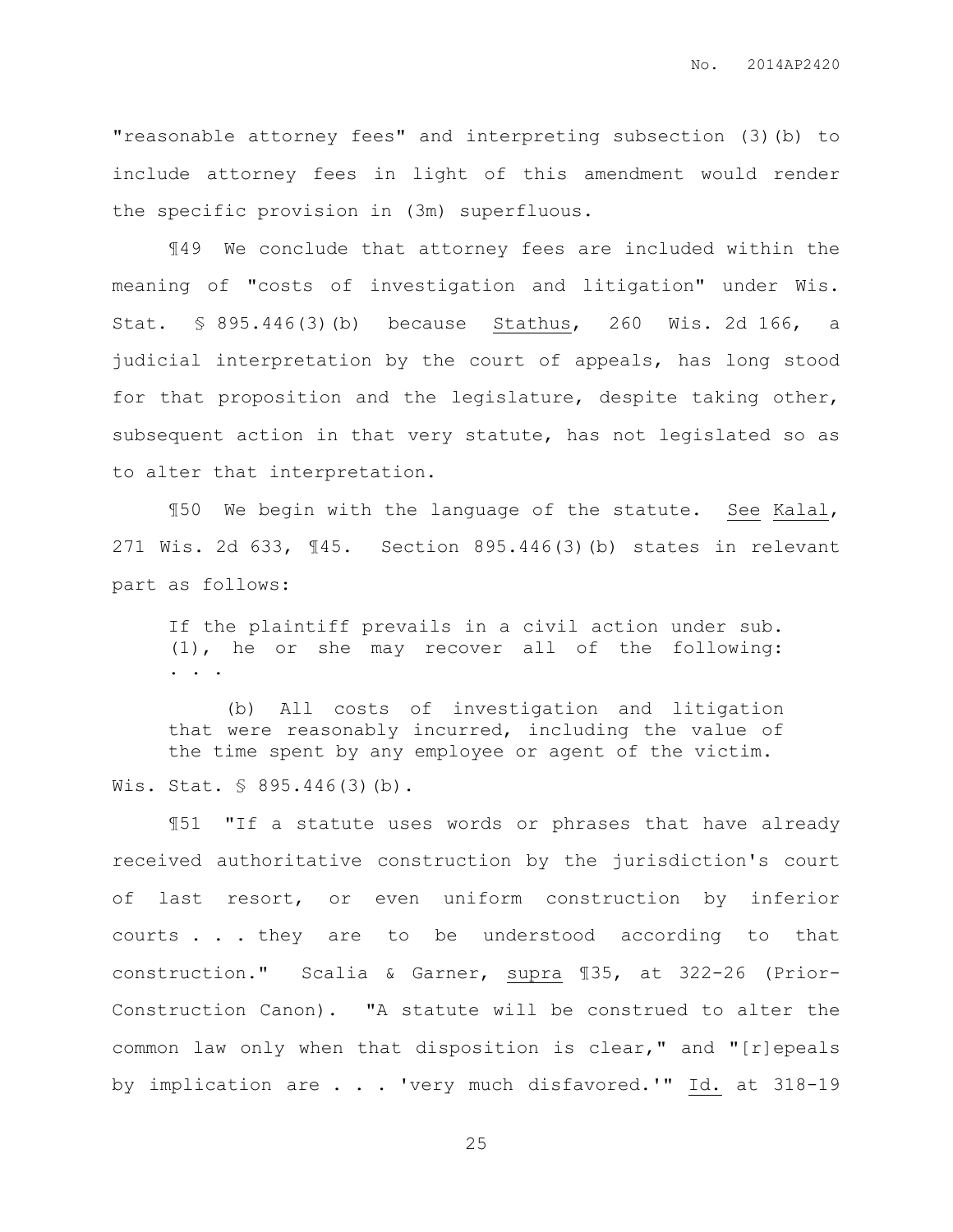(Presumption Against Change in Common Law); id. at 327-33 (Presumption Against Implied Repeal). In other words, legislative inaction in the wake of judicial construction of a statute indicates legislative acquiescence.<sup>20</sup> See Progressive N. Ins. Co. v. Romanshek, 2005 WI 67, ¶52, 281 Wis. 2d 300, 697 N.W.2d 417. This doctrine of legislative acquiescence applies with equal, if not greater, force where the legislature has acted on the statute, but declines to revise the interpreted language. See Tucker v. Marcus, 142 Wis. 2d 425, 434, 418 N.W.2d 818 (1988) (citing Munninghoff v. Wis. Conservation Comm'n, 255 Wis. 252, 258, 38 N.W.2d 712 (1949) ("The reenactment of the statute on which there existed a judicial determination indicates an intent to adopt the judicial determination as a part of the statute.")); see also United States v. Home Concrete & Supply, LLC, 566 U.S. 478, 483 (2012) (declining to give the same language in a reenacted statute a different construction where the operative language in a reenacted provision was identical because stare decisis counsels against such interpretive variation).

 $\overline{a}$ 

 $20$  We note that Justice Kelly's concurrence/dissent takes issue with this canon of construction, see Justice Kelly's concurrence/dissent, ¶¶94-104, but does not argue that Wisconsin law does not support application of the canon or that we have incorrectly applied the canon here. Thus, its scrutiny of the assumptions that underlie the canon do not bear directly on the integrity of our analysis. In other words, the dissent has presented a problem without suggesting a solution, and we decline to digress from the established canons of construction because to do so would leave us with "no intelligible, generally accepted and consistently applied theory of statutory interpretation." Scalia & Garner, supra note 12, at 8.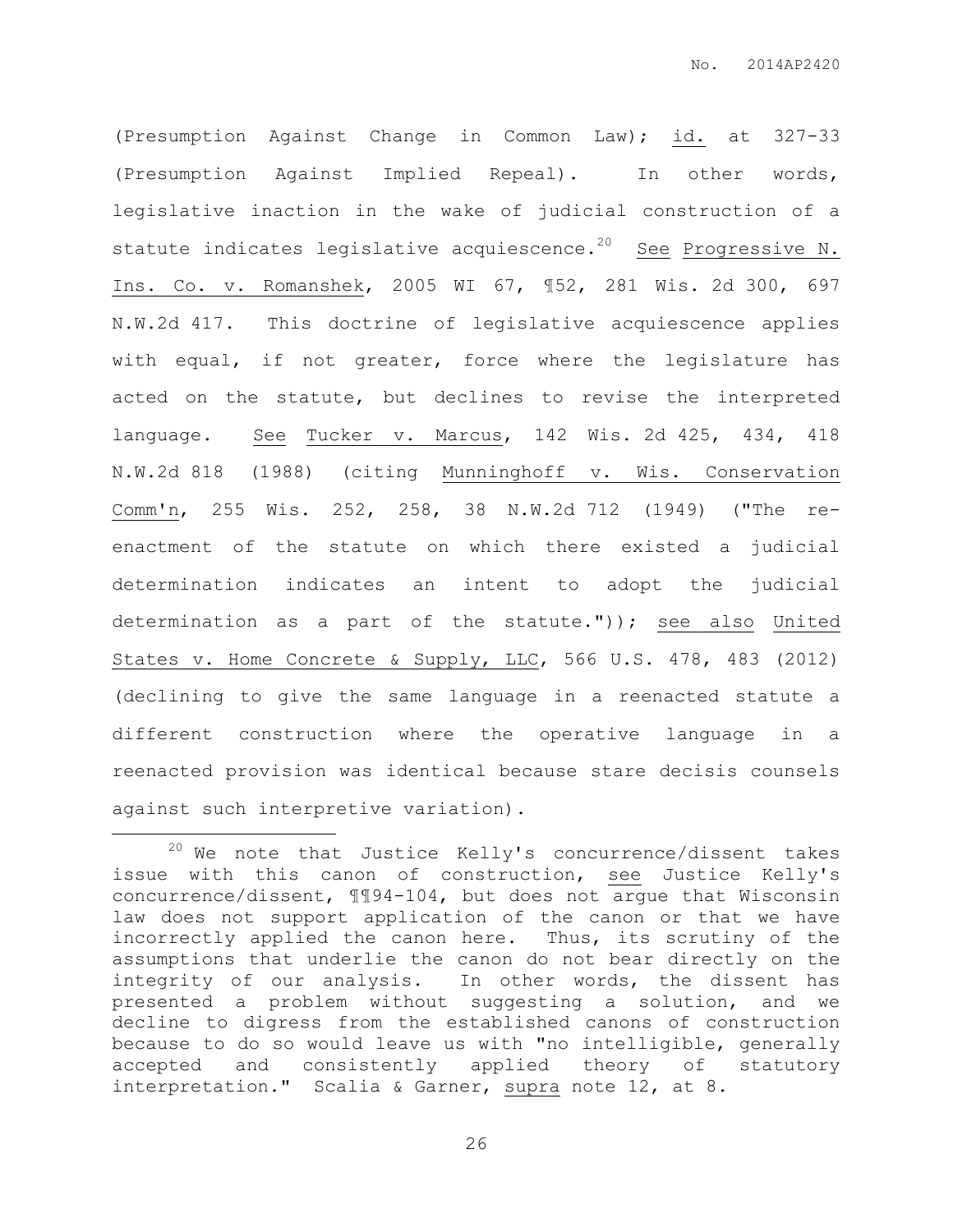¶52 The phrase "[a]ll costs of investigation and litigation" has previously been interpreted to include attorney fees. See Stathus, 260 Wis. 2d 166,  $\text{\texttt{III2-24.}}^{21}$  In Wisconsin,

 $\overline{a}$ 

Additionally, lower courts have consistently awarded attorney fees under the statute. See Revolution Processing Sol., Inc. v. Collins Fin., LLC, No. 13CV657, 2015 WL 13540579, at \*4 (Wis. Cir. Ct. Dec. 9, 2015); Gribble v. Gribble, No. 11CV017625, 2015 WL 5192481, at \*2 (Wis. Cir. Ct. Aug. 18, 2015); Coyle v. Coyle, No. 11CV0510, 2013 WL 6211087, at \*1 (Wis. Cir. Ct. Oct. 2, 2013); Offerman v. Pettijohn, No. 09CV04775, 2011 WL 2260387 (Wis. Cir. Ct. Apr. 8, 2011); Carter v. Cuttingedge of Elkhart Lake, Inc., No 06CV414, 2007 WL 5308643 (Wis. Cir. Ct. Nov. 6, 2007); Lautenslager v. Wallace Enters., Inc., No. 03CV1860, 2004 WL 5162818 (Wis. Cir. Ct. Nov. 5, 2004); see also BJK of Manitowoc Cty., Inc. v. Barkwell, No. 09CV738, 2012 WL 13001081, at \*17 (Wis. Cir. Ct. June 25, 2012); cf. KBS Constr., Inc. v. McCullough Plumbing, Inc., No. 2008AP1867, unpublished slip op., ¶¶31-32 (Wis. Ct. App. Dec 23, 2009); IW Enter. V. Kopas, No. 03-2036, unpublished slip op., ¶¶11, 32-33 (Wis. Ct. App. July 27, 2004); Lorge v. Rabl, No. 03CV1629, 2006 WL 6623605 (Wis. Cir. Ct. May 2, 2006).

On this, the legislature has stood silent.

 $21$  We acknowledge that the  $Stathus$  court did not directly consider the issue of whether attorney fees were awardable; rather, in promulgating the standards by which a circuit court should determine whether an award of attorney fees under the statute is reasonable, the Stathus court assumed that attorney fees were awardable. This assumption, however, is a prior construction under the Predicate-Act Canon and the Interpretation Principle of statutory construction. The Interpretation Principle holds that "[e]very application of a text to particular circumstances entails interpretation"; the Predicate-Act Canon holds that "[a]uthorization of an act also authorizes a necessary predicate act." See Scalia & Garner, supra note 12, at 53-55, 192-94. Thus, when the Stathus court remanded to the circuit court with instructions to "apply the appropriate standards for determining 'reasonableness'" of attorney fees under the statute, it necessarily construed the statute as authorizing the award of attorney fees. Stathus, 260 Wis. 2d 166, ¶25.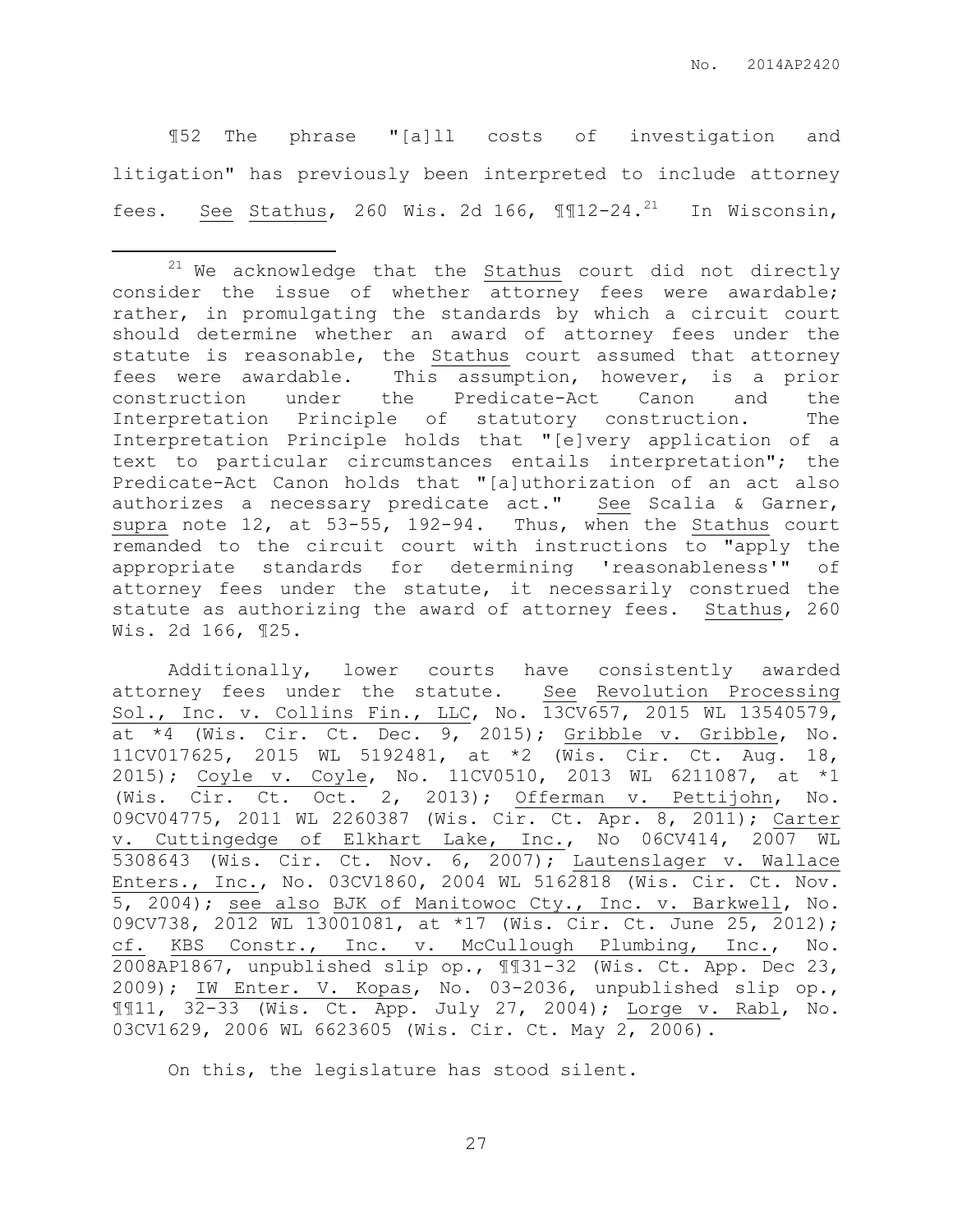this is an authoritative interpretation. See Wenke v. Gehl Co., 2004 WI 103, ¶21, 274 Wis. 2d 220, 682 N.W.2d 405 ("The principle of stare decisis applies to the published decisions of the court of appeals."). After Stathus, the legislature made six revisions to the statute.<sup>22</sup> Thus, the legislature had ample opportunity to act on or repeal the judicial interpretation of "costs of . . . litigation" in Stathus, particularly when it amended subsection (3)(b). See 2003 Wis. Act 138, § 22. But the legislature did not act on or repeal the interpreted language. Therefore, the Stathus court's interpretation that attorney fees are included as "costs of . . . litigation" stands as good law.<sup>23</sup>

¶53 Additionally, the language of Wis. Stat. § 799.25— governing costs recoverable in small claims actions——supports the conclusion that attorney fees are included as costs of litigation. Section 799.25 states in relevant part as follows:

Costs. The clerk shall without notice to the parties tax and insert in the judgment as costs in

 $\overline{a}$ 

<sup>22</sup> See 2003 Wis. Act 36, § 11; 2003 Wis. Act 138, §§ 19-25; 2005 Wis. Act 155, § 70 (renumbering as Wis. Stat. § 895.446); 2005 Wis. Act 447, § 1; 2007 Wis. Act 96, § 161; 2011 Wis. Act 186, § 2.

 $23$  We note also that this interpretation is consonant with the instructions given in the legislative drafting file for the act creating the statute, which describes the purpose as allowing "a person who wins a civil action to receive treble damages and costs for certain property crimes. This includes all reasonable attorney fees and other costs of investigation and litigation. . . . " Drafting File, 1995 Wis. Act 27, Legislative Reference Bureau, Madison, Wis.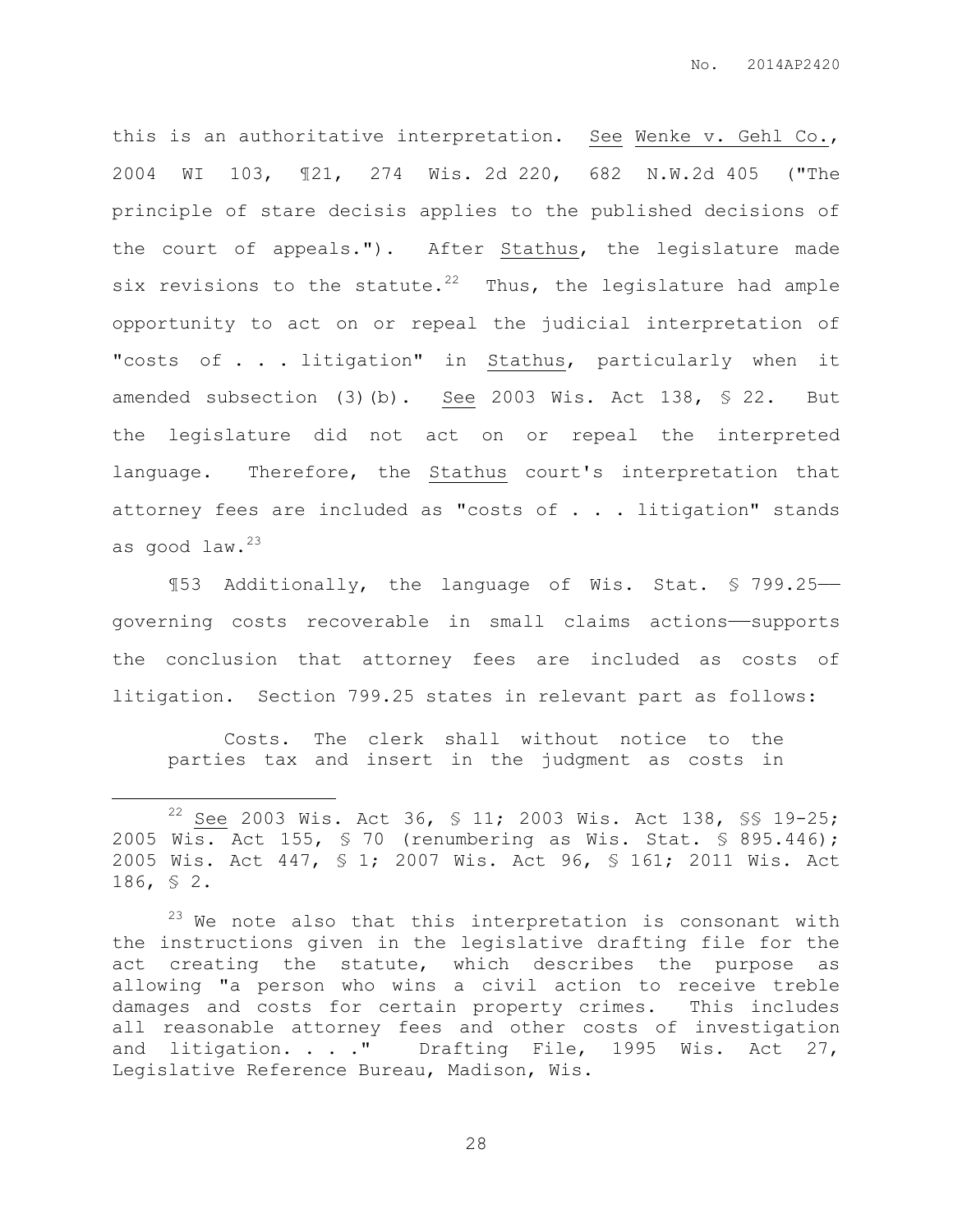favor of the party recovering judgment the following: . . .

(10) Attorney Fees. (a) Attorney fees as provided in s. 814.04(1) and (6), except if the amount of attorney fees is otherwise specified by statute.  $24$ 

§ 799.25(10)(a). Thus, the Stathus interpretation of "costs of . . . litigation" as inclusive of attorney fees seems particularly appropriate in small claims actions, given the language in the statute directing that "attorney fees" are "costs." See also Scalia & Garner, supra ¶35, at 170-73 (Presumption of Consistent Usage).

¶54 Moreover, the private attorney general doctrine supports the conclusion that attorney fees are included as costs of litigation. The term "private attorney general" first appeared in the law in 1943, when Judge Jerome Frank used the phrase to describe attorneys empowered by Congress to "institute a proceeding . . . to vindicate the public interest." Assoc. Indus. of New York v. Ickes, 134 F.2d 694, 704 (2d Cir. 1943). It was soon after analogized to "a sort of King's proctor," but did not take root in widespread practice until the 1970s. F.C.C. v. Nat'l Broadcasting Co., 319 U.S. 239, 265 n.1 (1943) (Douglas, J., dissenting); see William B. Rubenstein, On What a "Private Attorney General" Is——And Why it Matters, 57 Vand. L. Rev. 2129, 2130 (2004).

 $\overline{a}$ 

 $24$  As established here, the amount of attorney fees recoverable in this action is "otherwise specified" by Wis. Stat. § 895.446(3)(b). Thus, the \$300 limit provided in Wis. Stat. § 814.04(1)(a) does not apply to the Estate's recovery in this case.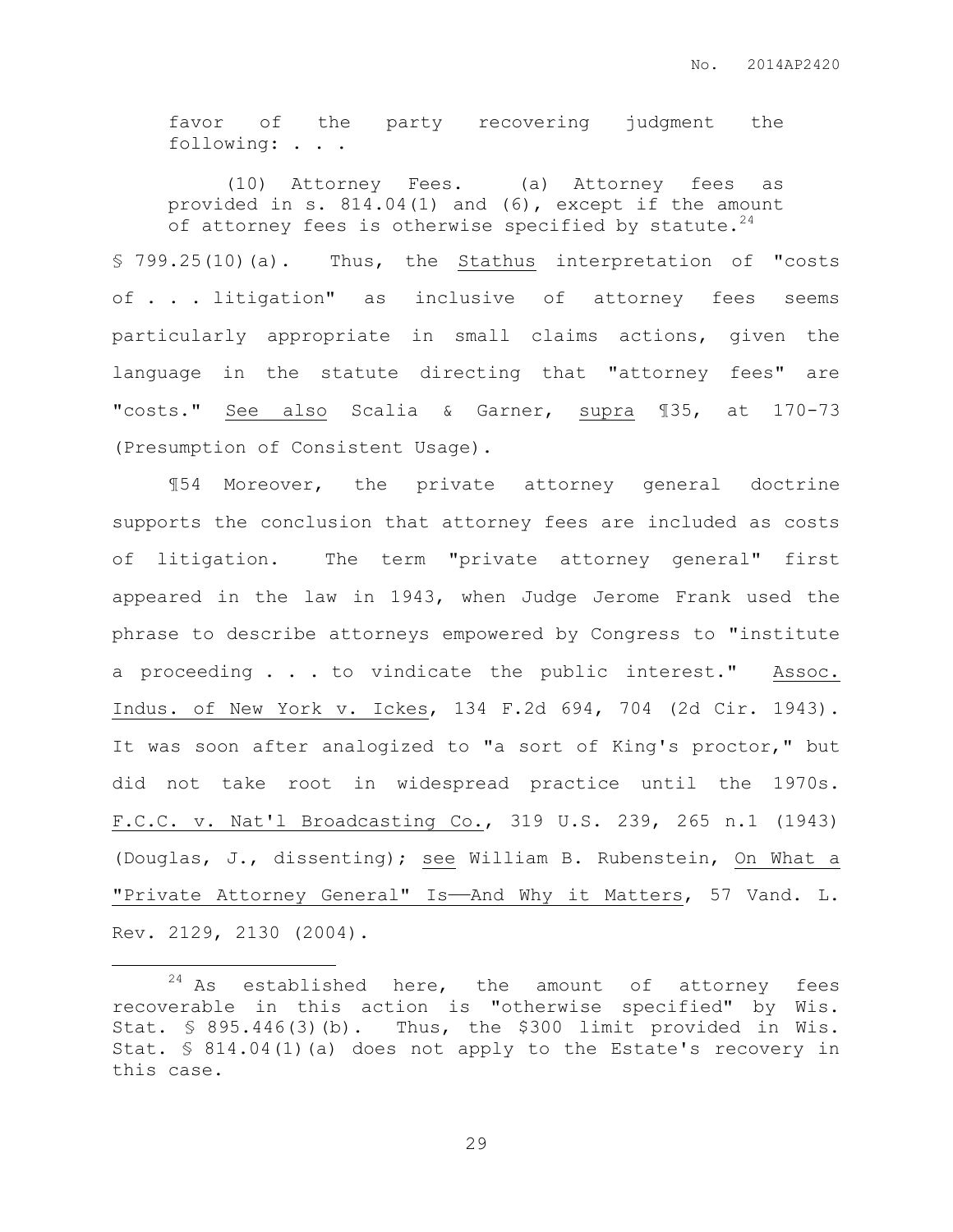¶55 The expansive popularity of the doctrine in the 1970s has been attributed to its status as an equitable exception to the American rule that each party in a lawsuit bears its own costs. See Ann K. Wooster, Annotation, Private Attorney General Doctrine—State Cases 106 A.L.R. 5th 523, § 2(a) (2003); Rubenstein, supra ¶54, at 2136 ("Once loosed as a matter of money, the private attorney general concept's diffusion was limited only by the imagination of lawyers seeking attorneys' fees."). This rapid expansion, however, prompted courts to craft legal standards to define its limits.

¶56 Under federal law, attorney fees are recoverable under the private attorney general doctrine only where there is statutory authority or a contract justifying the award. See Alyeska Pipeline Serv. Co. v. Wilderness Soc'y, 421 U.S. 240, 263 (1975); cf. id. ("[U]nder some, if not most, of the statutes providing for the allowance of reasonable fees, Congress has opted to rely heavily on private enforcement to implement public policy and to allow counsel fees so as to encourage private litigation.").

¶57 This holding did not control the doctrine's development at the state level,  $25$  but Wisconsin has adopted a similar limitation. See Marquardt v. Milwaukee Cty., 2002 WI App 12, ¶23, 249 Wis. 2d 780, 639 N.W.2d 762. In Marquardt, the

 $\overline{a}$ 

 $25$  In some states the legal standard is promulgated by statute, see, e.g., Cal. Civ. Proc. Code § 1021.5, but in most states, as in Wisconsin, the legal standard has developed in the common law.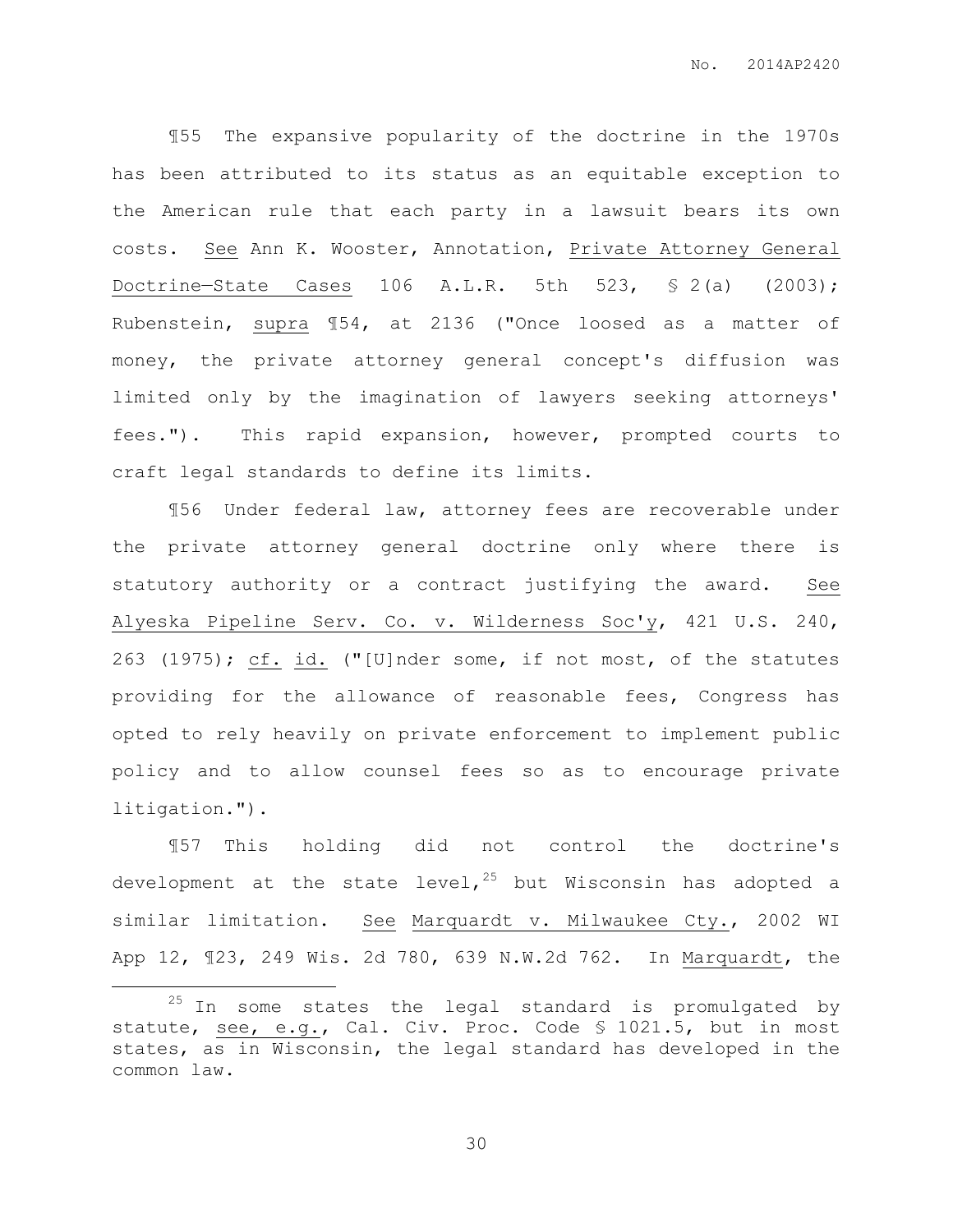court held that, "[i]n order for Marquardt to prevail on his theory that he was acting as a private attorney general, he was required to show that some statutory basis existed for his request for attorney's fees." Id. The statutory basis for the request, however, need not be express statutory language authorizing attorney fees. See Watkins v. LIRC, 117 Wis. 2d 753, 755, 345 N.W.2d 482 (1984) (holding "that DILHR has the authority to award reasonable attorney's fees to a prevailing complainant" "even though [the] Act contains no express statutory language authorizing such an award"). Where there is no express authorization for attorney fees, the court must determine "whether the authority to award attorney's fees may be fairly implied from [the statute]"; this is a question of statutory interpretation. Id. at 761.

¶58 "A cardinal rule in interpreting statutes is to favor a construction that will fulfill the purpose of the statute over a construction that defeats the manifest object of the act." Id. at 761; see also Scalia & Garner, supra ¶35, at 63-65 (Presumption Against Ineffectiveness).<sup>26</sup> An award of reasonable attorney fees effectuates the purpose of a public rights statute if, without the award, victims would not be in an economic position to advance the private and public interest at stake. See Watkins, 117 Wis. 2d at 764; Shands v. Castrovinci, 115

 $\overline{a}$ 

<sup>&</sup>lt;sup>26</sup> The Presumption Against Ineffectiveness dictates that "[a] textually permissible interpretation that furthers rather than obstructs the document's purpose should be favored." Scalia & Garner, supra note 12, at 63.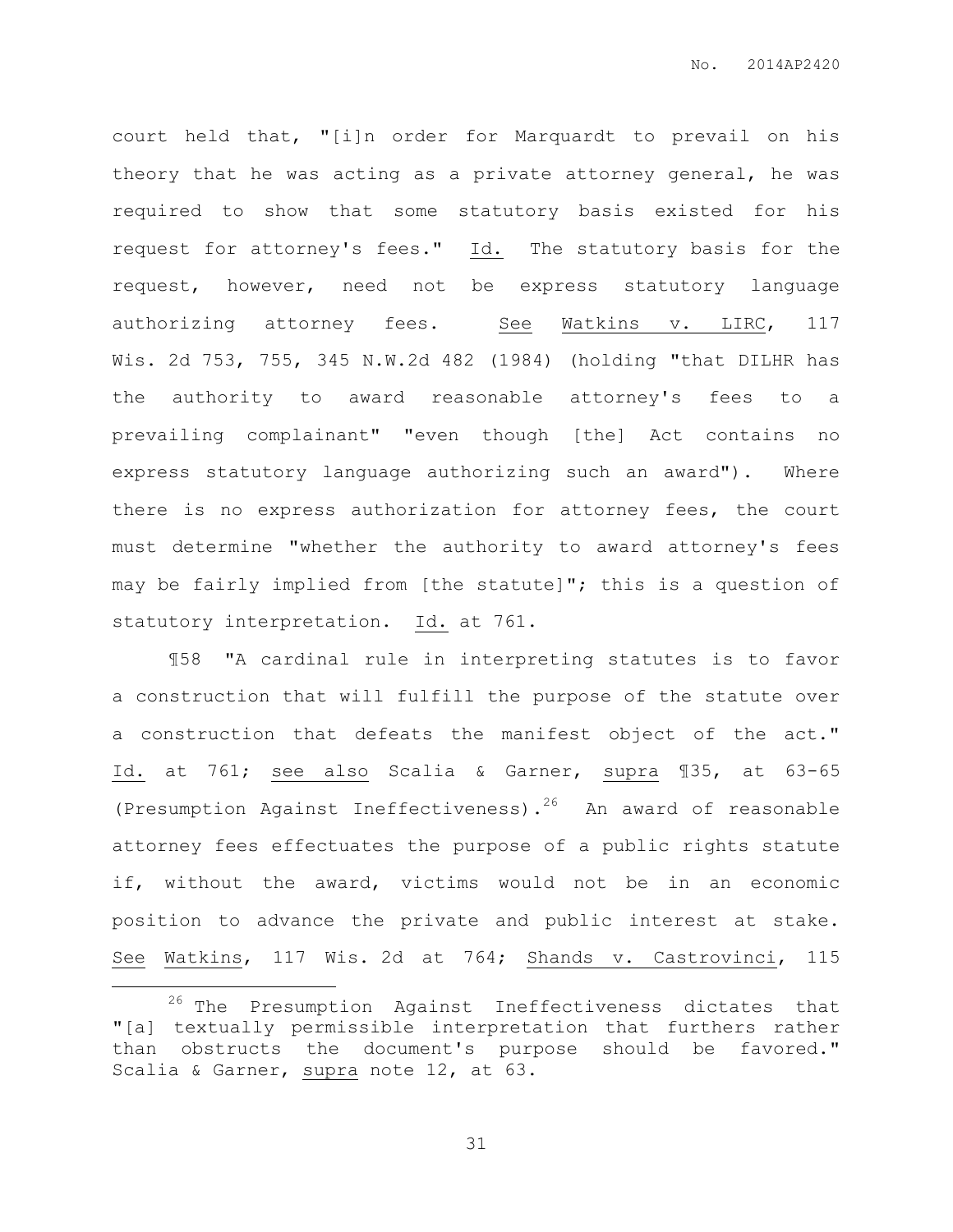Wis. 2d 352, 358, 340 N.W.2d 506 (1983) ("Often the amount of pecuniary loss is small compared with the cost of litigation. . . The award of attorney fees encourages attorneys to pursue [] claims where the anticipated monetary recovery would not justify the expense of legal action."). This is grounded in the maxim that, if rights are to be meaningful, they must be enforceable. See also Hartman v. Winnebago Cty., 216 Wis. 2d 419, 433 n.8, 574 N.W.2d 222 (1998) (noting that, where a party is acting as a private attorney general, the costs incurred in retaining counsel are "necessary" costs because, to fully enforce the public's rights, "assistance of counsel is fundamental").

¶59 Given this analysis, Wis. Stat. § 895.446 could well fall under the private attorney general doctrine.<sup>27</sup> On the facts of the cause before us, the Estate brought a private suit based on a criminal statute that deters theft. Criminal prosecution is the exclusive province of the government in the United States today. Rubenstein, supra ¶54, at 2141. Thus, in bringing a private suit that enforces criminal proscriptions, the Estate's cause vindicates the public right to be free from crime. See also Watkins, 117 Wis. 2d at 764 ("[A]n individual who brings an action to enforce a statutory right may be acting as a 'private attorney general' to enforce the public's rights under the

 $\overline{a}$ 

 $27$  We note also that other states provide for similar civil actions based on criminalized conduct. See, e.g., In. Stat. 35-43-4-2 (Theft; receiving stolen property); In. Stat. 34-24-3-1 (Pecuniary loss as result of property offenses).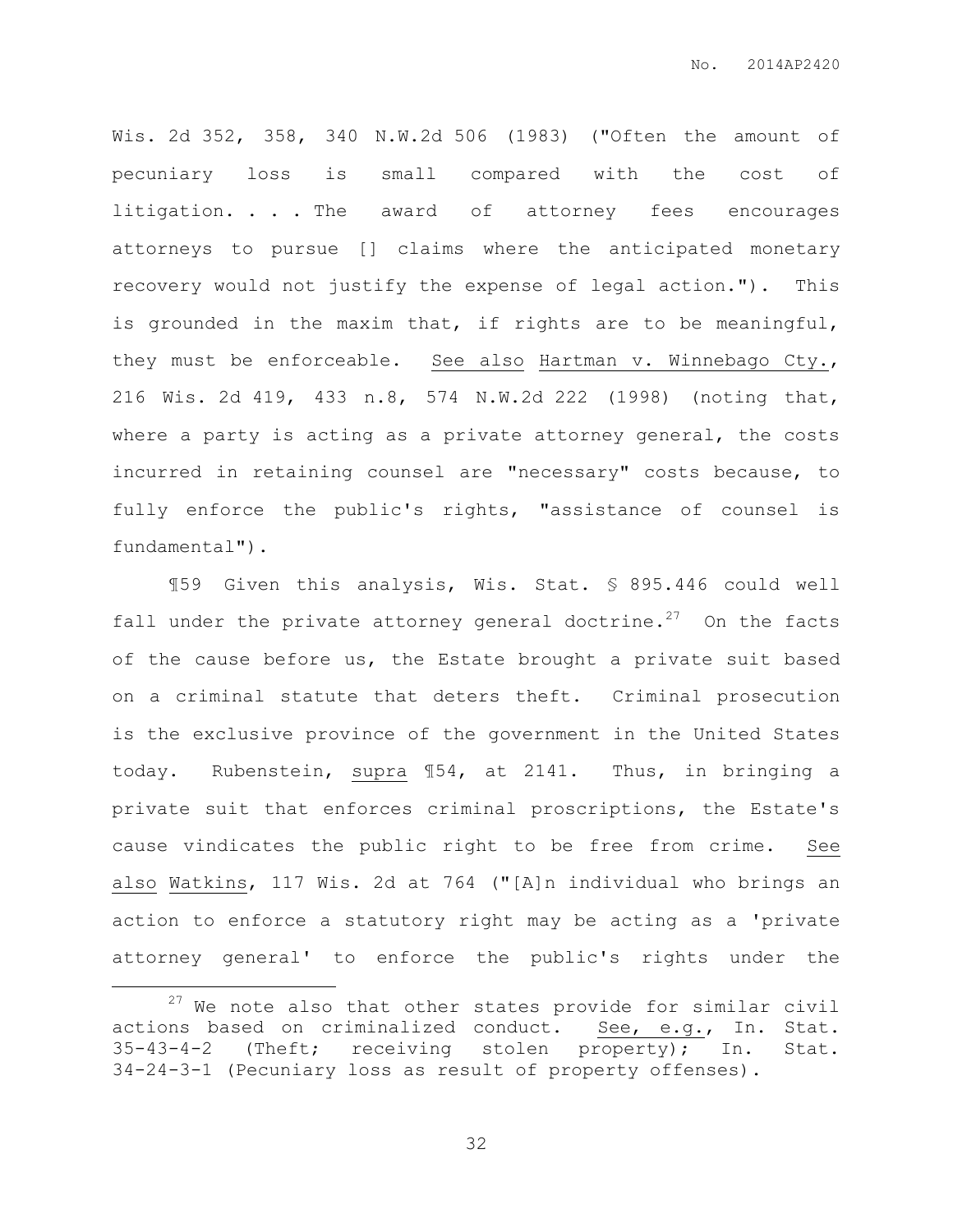statute."). Additionally, the Estate's claim was for \$10,000 and the circuit court found that the hourly legal fees amounted to \$24,708.50. As a practical matter then, without attorney fees, the Estate may not have been in an economic position to advance the private and public interest at stake.<sup>28</sup>

¶60 Based on the foregoing, we conclude that attorney fees are recoverable as "costs of . . . litigation" under Wis. Stat. § 895.446(3)(b) because the court of appeals' authoritative interpretation in Stathus stands where the legislature failed to act to repeal that interpretation. Additionally, the itemization of "attorney fees" as "costs" in Wis. Stat. § 799.25 (applicable to small claims) and the private attorney general doctrine support the conclusion that attorney fees are recoverable here.

¶61 Furthermore, other language in the statute supports our conclusion that attorney fees are recoverable. It is well established that attorneys are agents of their clients. See, e.g., Marten Transp., Ltd v. Hartford Specialty Co., 194 Wis. 2d 1, 13, 533 N.W.2d 452 (1995) ("The relationship of attorney and client is one of agency."). Section 895.446(3)(b) allows the plaintiffs in a civil theft action to recover the "value of the time spent by any employee or agent of the

 $\overline{a}$ 

 $28$  We note that the circuit court awarded attorney fees based on an hourly rate, although the record reflects that the Estate had a contingency fee agreement, and confine our analysis to the facts underlying the circuit court award. See supra note 4.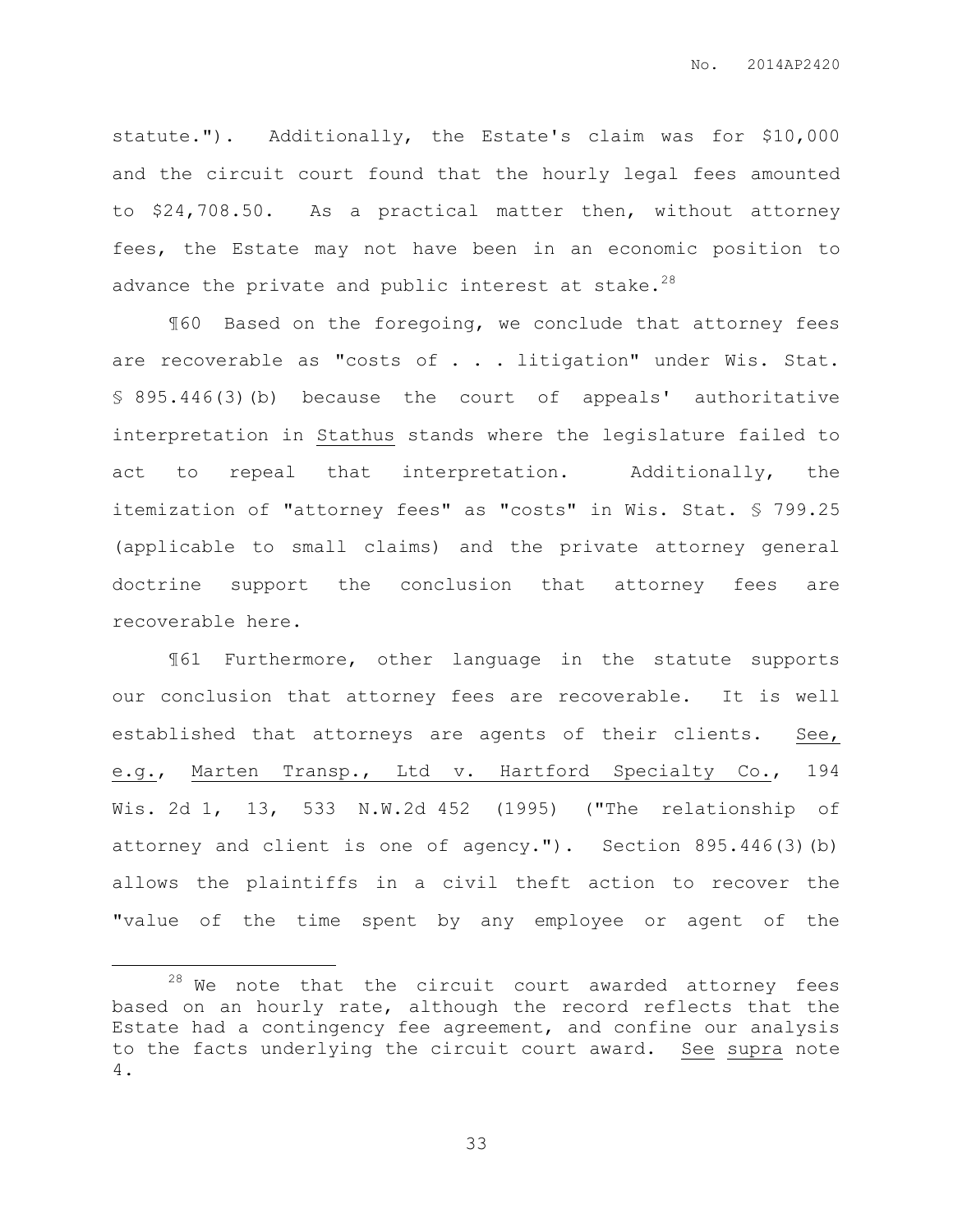victim." Thus, the language of this provision further supports that the Estate, as the plaintiff in this civil theft action, may recover attorney fees as the value of the time spent by the Estate's attorneys, who are its agents.<sup>29</sup>

¶62 In sum, to conclude that Wis. Stat. § 895.446(3)(b) does not include attorney fees would require us to, at a minimum, overturn precedent, disregard fundamental principles of statutory interpretation, and ignore the legislature's inaction with respect to this subsection, especially when the legislature modified this very statute six times post-Stathus. We therefore remand the cause to the circuit court with direction to award reasonable attorney fees consistent with this opinion. See supra ¶2 note 4.

## C. Whether The Court Of Appeals Erroneously Exercised Its Discretion In Considering Whether The Circuit Court Erred When It Awarded Exemplary Damages On The Estate's Post-Verdict Motion.

¶63 The third issue we consider is whether the court of appeals erred in considering an argument regarding exemplary damages that was not raised in the circuit court. This issue is two-fold: first we determine whether considering the argument was an erroneous exercise of discretion; second, we determine whether the court of appeals' decision to reverse the circuit court's award of exemplary damages was an error of law.

 $\overline{a}$ 

 $29$  Again, the reasonableness of the amount awarded was not an issue before this court and we decline to address it so as to afford the circuit court the opportunity to consider it in the first instance on remand. See supra note 4.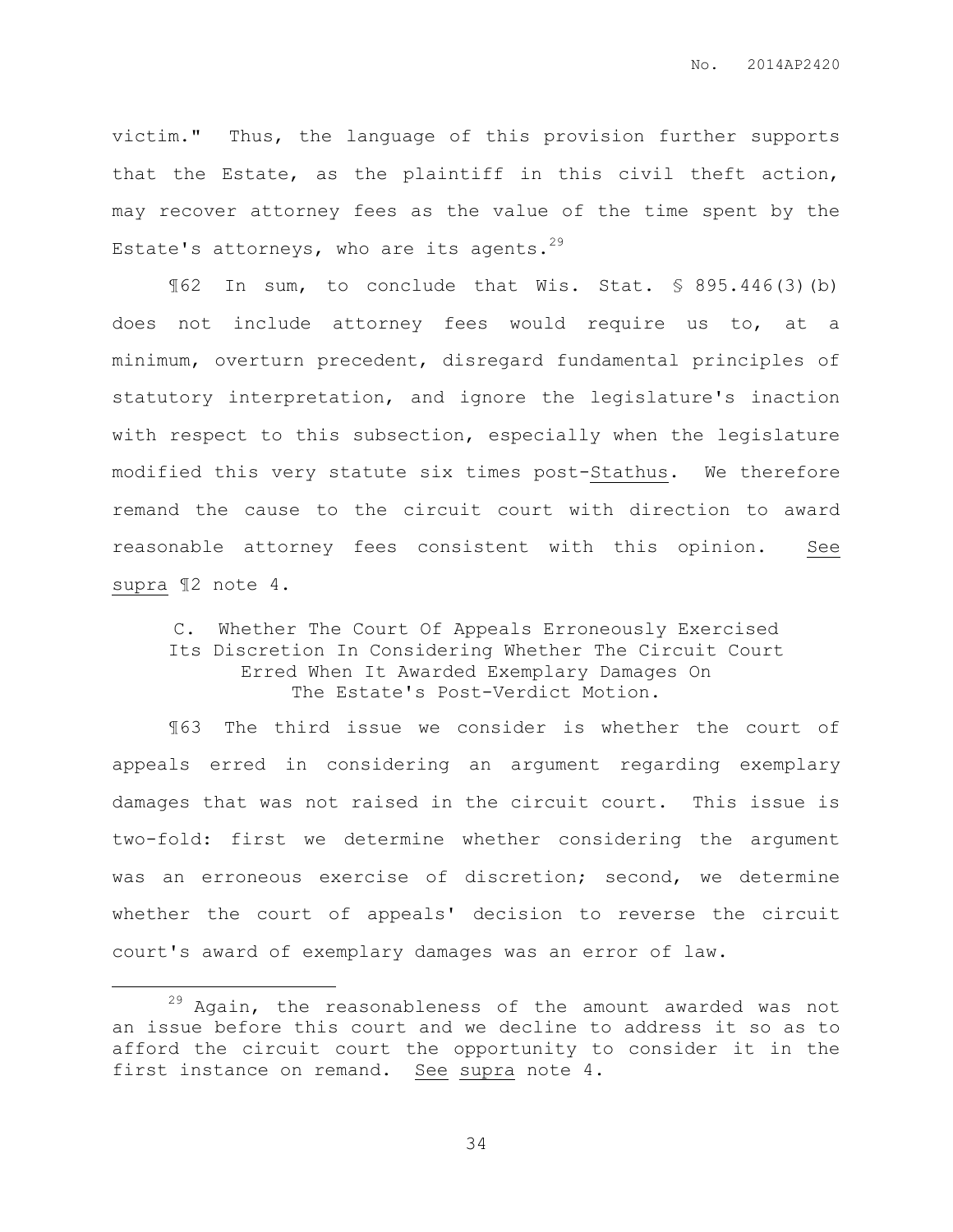¶64 As to whether the court of appeals erred in considering the issue of the circuit court's award of exemplary damages, the Estate argues that the court of appeals erroneously exercised its discretion because considering an argument not preserved below creates a double standard for parties who decline to address arguments not fully briefed by an opposing party.<sup>30</sup> Storey argues that the court of appeals did not erroneously exercise its discretion because the circuit court was wrong to award exemplary damages to the Estate on the Estate's post-verdict motion where there is clear law that requires an award of exemplary damages be made by the trier of fact, which in this case was the jury.

¶65 As to whether the court of appeals erred in reversing the circuit court's award of exemplary damages, the Estate argues that the court of appeals erred because the law does not clearly require a jury to determine the amount of exemplary damages. Storey argues that the court of appeals did not err because the law clearly requires that the trier of fact determine the amount of exemplary damages, which in this case

 $\overline{a}$ 

<sup>&</sup>lt;sup>30</sup> The essence of this double standard is as follows: on the one hand, responding to an issue that the opposing party did not fully brief or raise below "open[s] the door for the Court of Appeals to consider the issue 'thoroughly' briefed"; on the other hand, "a failure to take on the merits of that [issue] can be used against the respondent if the Court of Appeals" decides to consider the issue and determines it has been forfeited by the party that declined to respond on the basis that the issue had not been fully briefed.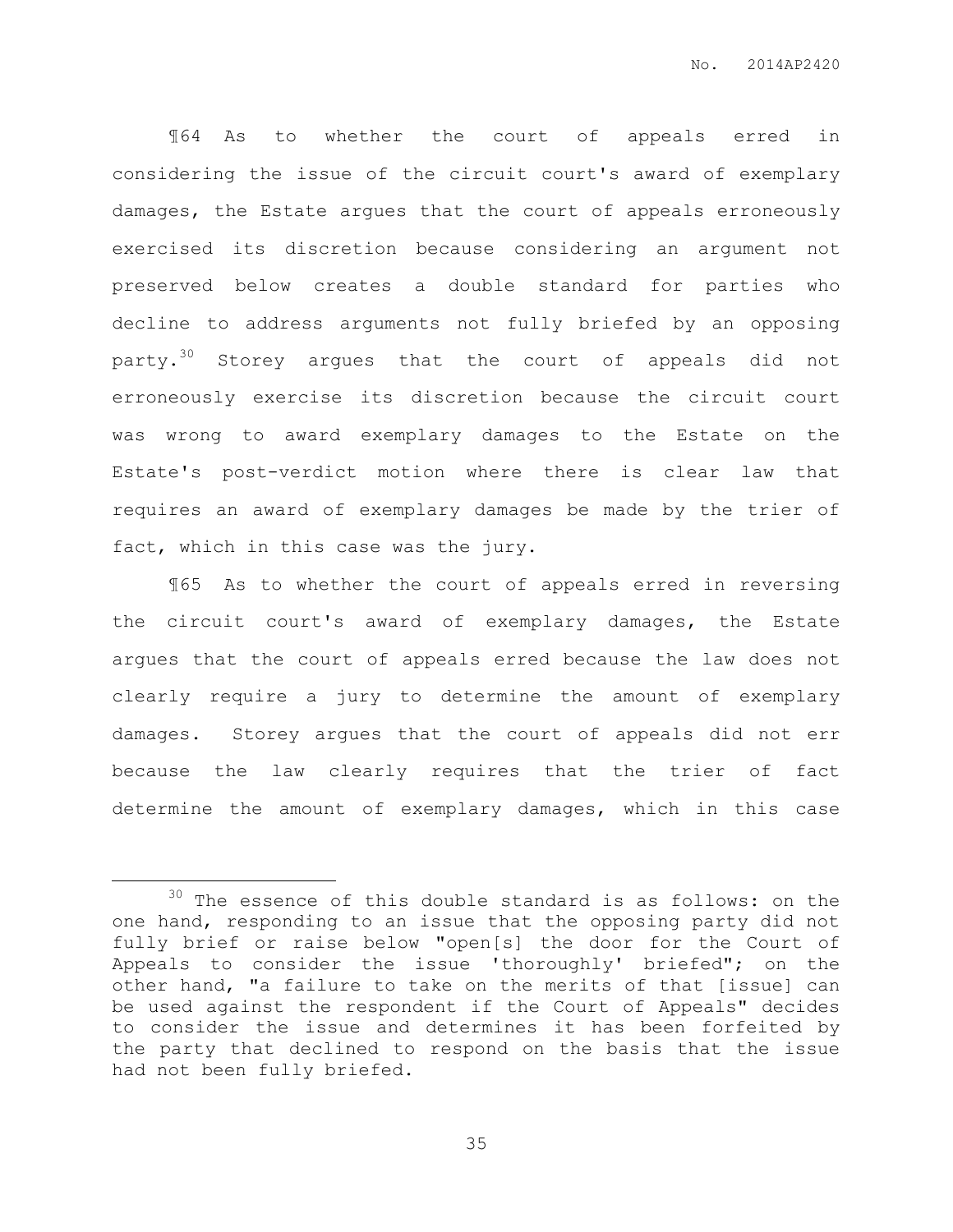No. 2014AP2420

was the jury; thus, the judge's award of exemplary damages on a post-verdict motion was improper.

¶66 Regarding discretion, we conclude that the court of appeals did not err when it considered the issue of exemplary damages, in part because the issue raised was a legal question, the parties thoroughly briefed the issue, and there were no disputed issues of fact. Regarding the legal merit of reversal, we conclude that the court of appeals' reversal of the circuit court was proper because the circuit court's ruling was contrary to the clear legal standard set forth in Kimble, 353 Wis. 2d 377.

¶67 First, we determine whether considering the argument was an erroneous exercise of discretion. Typically, on appeal, a court will not consider an issue not preserved below. See State v. Huebner, 2000 WI 59, ¶10, 235 Wis. 2d 486, 611 N.W.2d 727. Although this has commonly been known as the "waiver rule," we reiterate here that it is more properly referred to as "forfeiture." $31$  See id.,  $\text{I1}$  n.2; Brunton v. Nuvell Credit Corp., 2010 WI 50, ¶35, 325 Wis. 2d 135, 785 N.W.2d 302. At the circuit court, issues are preserved by timely objection. Huebner, 235 Wis. 2d 486, ¶10. An appellate court may, however, exercise its discretion to hear an issue not preserved below. See Caban, 210 Wis. 2d at 609. Such an

 $\overline{a}$ 

 $31$  "[F]orfeiture is the failure to make the timely assertion of a right[;] waiver is the intentional relinquishment or abandonment of a known right." Brunton v. Nuvell Credit Corp., 2010 WI 50, ¶35, 325 Wis. 2d 135, 785 N.W.2d 302.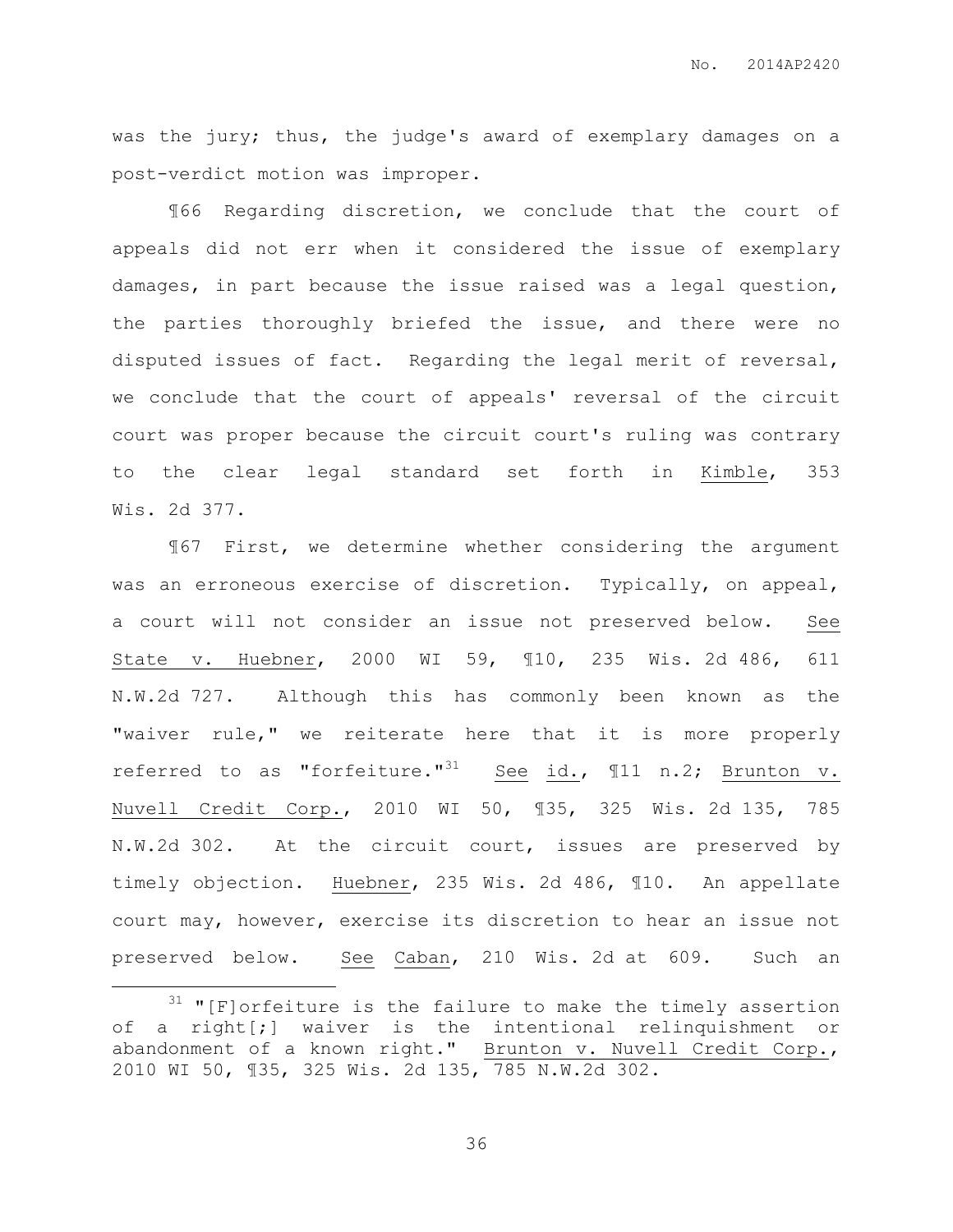exercise of discretion is proper where the issue raised is a legal question, the parties have thoroughly briefed the issue, and there are no disputed issues of fact. See Wirth v. Ehly, 93 Wis. 2d 433, 444, 287 N.W.2d 140 (1980), superseded by statute on other grounds; see also State v. Bodoh, 226 Wis. 2d 718, 737, 595 N.W.2d 330 (1999).

¶68 Here, the court of appeals did not err when it considered the issue of exemplary damages. First, the proper allocation of responsibilities between the judge and the jury with regard to exemplary damages is a question of law. See Kimble, 353 Wis. 2d 377, ¶38. Second, Storey raised the issue of the proper allocation of responsibilities between judge and jury with regard to exemplary damages in her briefing in the court of appeals, and the Estate's court of appeals brief responds to her argument on that issue. Third, the parties do not dispute that it was the judge, not the jury—the trier of fact below——who determined both the appropriateness and the amount of the award of exemplary damages. Thus, the court of appeals did not err when it considered whether the circuit court had improperly awarded exemplary damages.

¶69 Second, we determine whether the court of appeals' decision to reverse the circuit court's award of exemplary damages was an error of law. The accepted legal standard for awarding exemplary damages is clear. In Kimble, this court stated: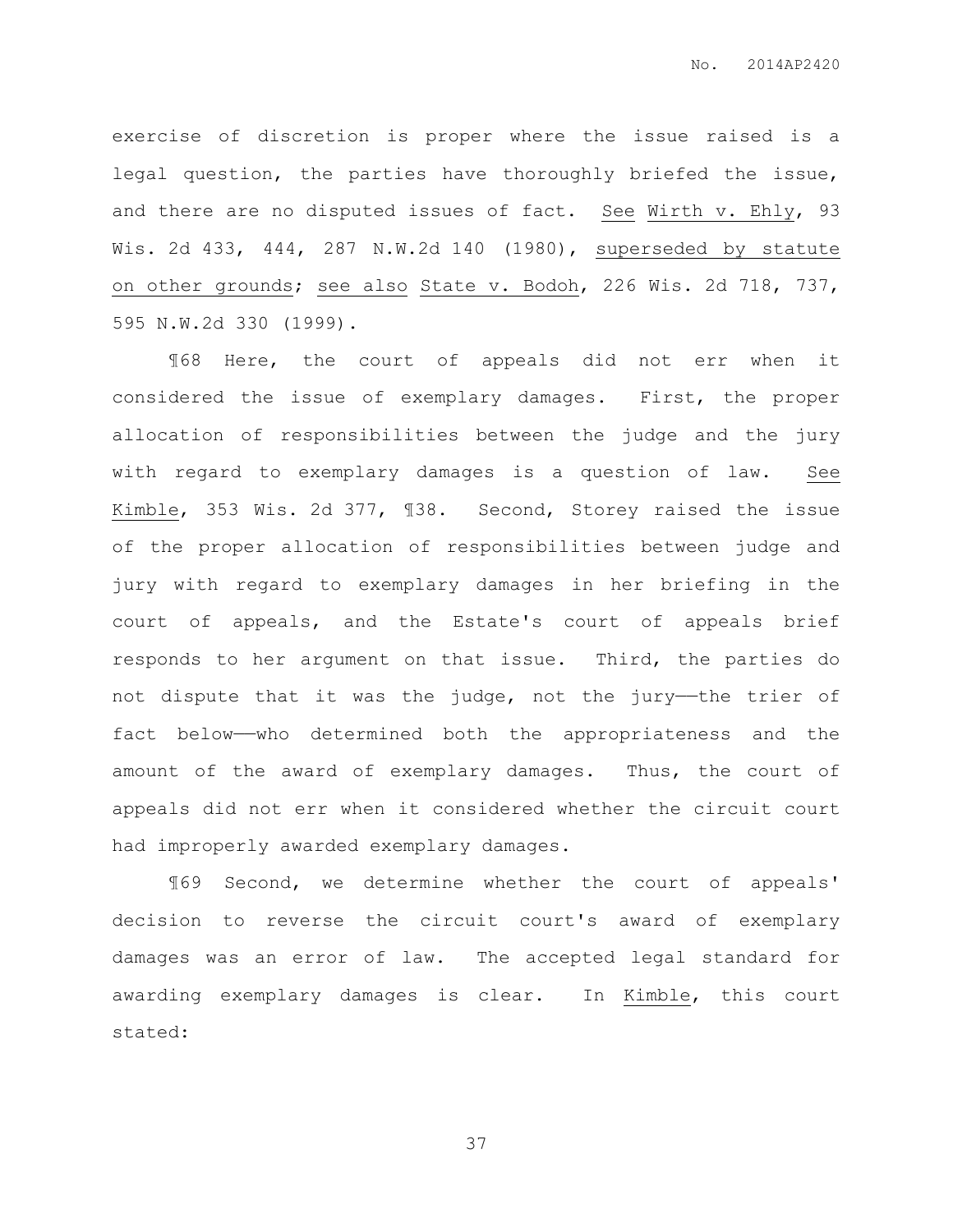The judge has the duty to act as the "gatekeeper" when determining whether the issue of punitive damages $32$  is properly before the jury. Once the judge has determined that the issue of punitive damages is properly before the jury, whether to actually award punitive damages in a particular case is entirely within the discretion of the jury.

353 Wis. 2d 377, ¶44 (citation omitted) (footnote added). This establishes that, although the judge initially determines whether exemplary damages are an appropriate issue to be presented to the trier of fact, it is within the discretion of the trier of fact to determine whether to actually award exemplary damages and, if so, in what amount. See also Topolewski v. Plankinton Packing Co., 143 Wis. 52, 53, 126 N.W. 554 (1910); Shopko Stores, Inc. v. Kujak, 147 Wis. 2d 589, 601, 433 N.W.2d 618 (Ct. App. 1988). Of course, that determination is subject to post-verdict review, for example, on proper motion and/or on appeal.

¶70 Here, the trier of fact in the circuit court was the jury.<sup>33</sup> Thus, the circuit court's decision to first award exemplary damages on the Estate's post-verdict motion was contrary to clear law because the issue was not first presented to the jury, and the court of appeals' decision to reverse was proper.

 $\overline{a}$ 

<sup>32</sup> "Exemplary damages" are synonymous with "punitive damages." Exemplary Damages, Black's Law Dictionary 692 (10th ed. 2014).

 $33$  We note that in some instances, the judge is also the trier of fact and it would be appropriate in that instance for the judge to determine whether to award exemplary damages and the amount of the award.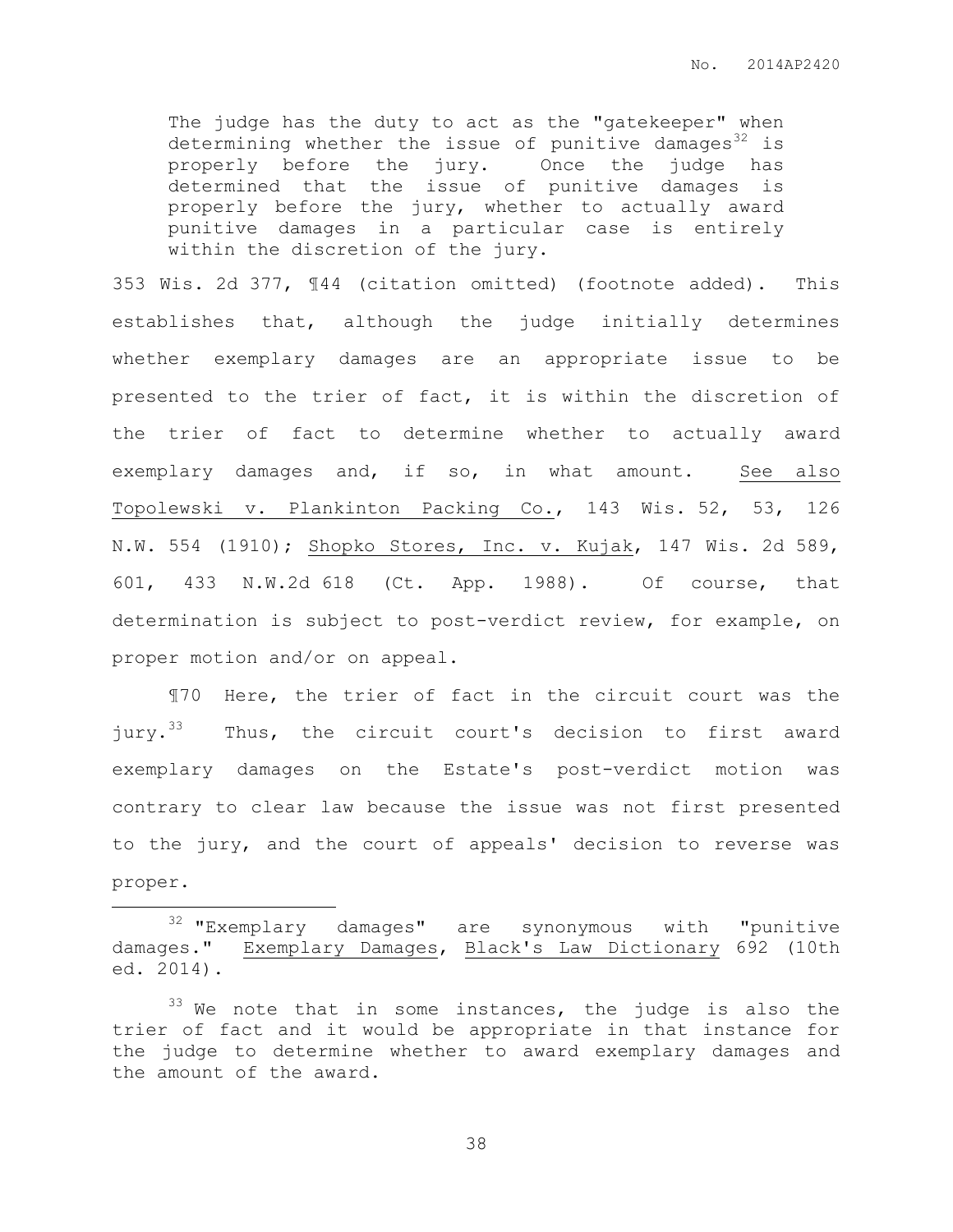¶71 In sum, we affirm the court of appeals' exercise of discretion to consider the issue of the circuit court's postverdict award of exemplary damages. After consideration of the issue, the court of appeals held that, in a jury trial, the award of exemplary damages must be decided by the jury. See Estate of Miller, 371 Wis. 2d 669, ¶16. Because this is a proper application of the legal standard, we also affirm the court of appeals' holding on the merits.

> D. Whether The Court Of Appeals Properly Denied The Estate's Motion For Reconsideration.

¶72 The fourth and final issue we consider is whether the court of appeals properly denied the Estate's motion for reconsideration. The Estate filed its motion for reconsideration on July 11, 2016. In its motion, the Estate argued that the court of appeals' holding as to actual damages was not supported by the case law cited in the opinion and that the holding as to double costs did not address existing precedent interpreting the application of Wis. Stat. § 807.01. The court of appeals withdrew its opinion on July 14, 2016.

¶73 On July 28, 2016, the court of appeals denied the Estate's motion, and, on August 16, 2016, the court of appeals issued a revised opinion. With regard to actual damages, the court of appeals removed citations to legal authority and added language that the Estate had conceded the issue. Estate of Miller, 371 Wis. 2d 669, ¶21. With regard to double costs, the court of appeals added language that the Estate had conceded the issue. Id., ¶31.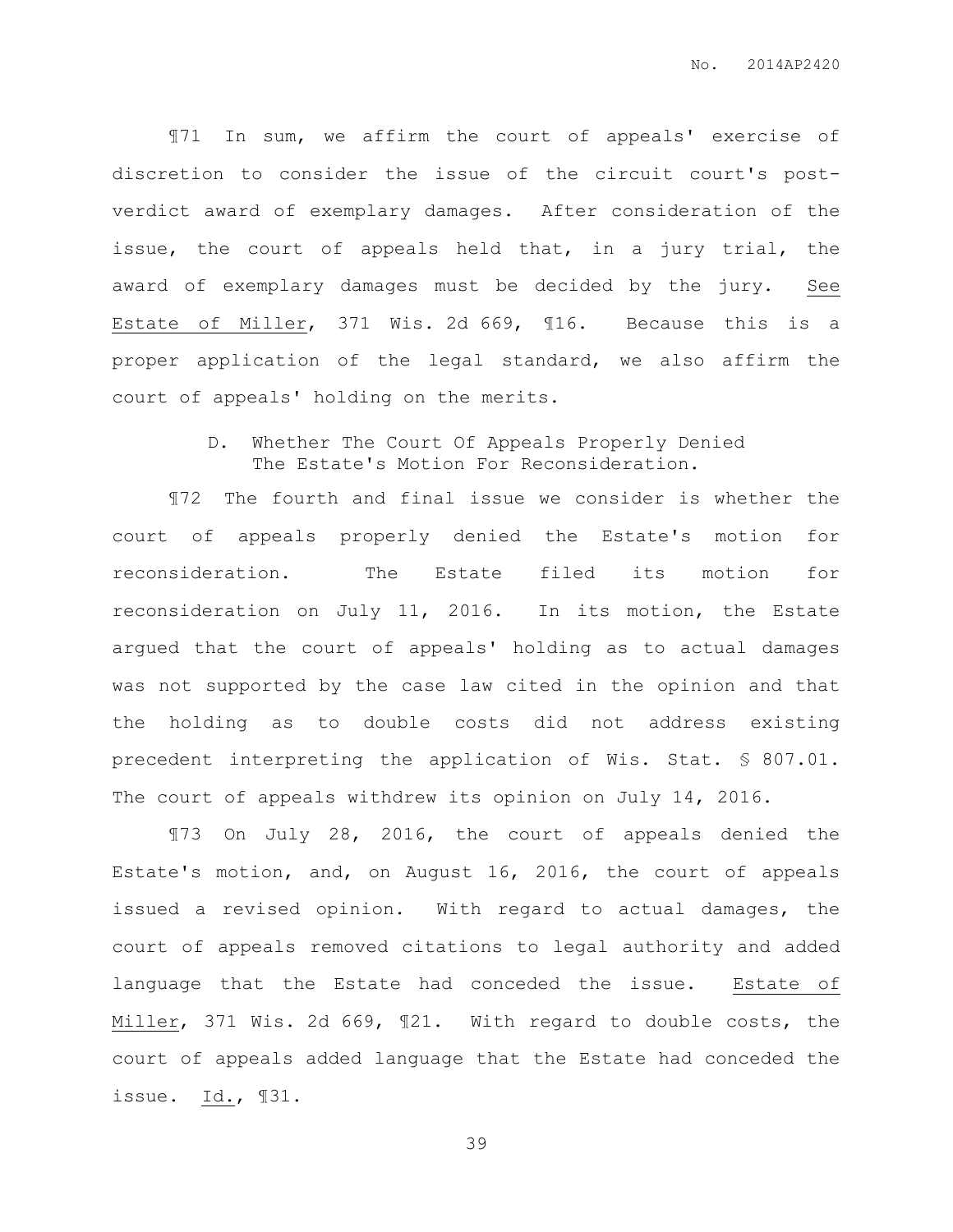¶74 The Estate argues that the court of appeals erroneously exercised its discretion because the court of appeals withdrew and revised its opinion contemporaneously with its consideration of the Estate's motion for reconsideration and two of the revisions made were responsive to two of the motion's arguments. In essence, the Estate argues that the court of appeals cannot both revise its decision and deny the Estate's motion for reconsideration, especially because the revisions appear to be based on the merits of the motion's arguments. Storey argues that the court of appeals properly exercised its discretion because its withdrawal of its decision and its denial of the Estate's motion for reconsideration were "completely within its statutory authority."

¶75 We conclude that our analysis as to the first issue renders analysis of this issue unnecessary because our reversal of the court of appeals' holdings on actual damages and double costs obviates the substance of the Estate's remaining arguments. 34, 35

 $\overline{a}$ 

 $34$  As a general matter, we note that, under Wis. Stat. (Rule) § 809.24(3), the court of appeals may reconsider a decision on its own motion. Section 809.24(3) does not dictate the grounds on which the court of appeals may withdraw and revise a previously issued opinion. Thus, the court of appeals is afforded discretion in withdrawing and revising previously issued opinions. Additionally, under § 809.24(2), the court of appeals may deny a motion for reconsideration. Section 809.24(2) does not dictate what action the court of appeals must take on a motion, just that it must take action. Thus, the court of appeals is afforded discretion to deny motions for reconsideration.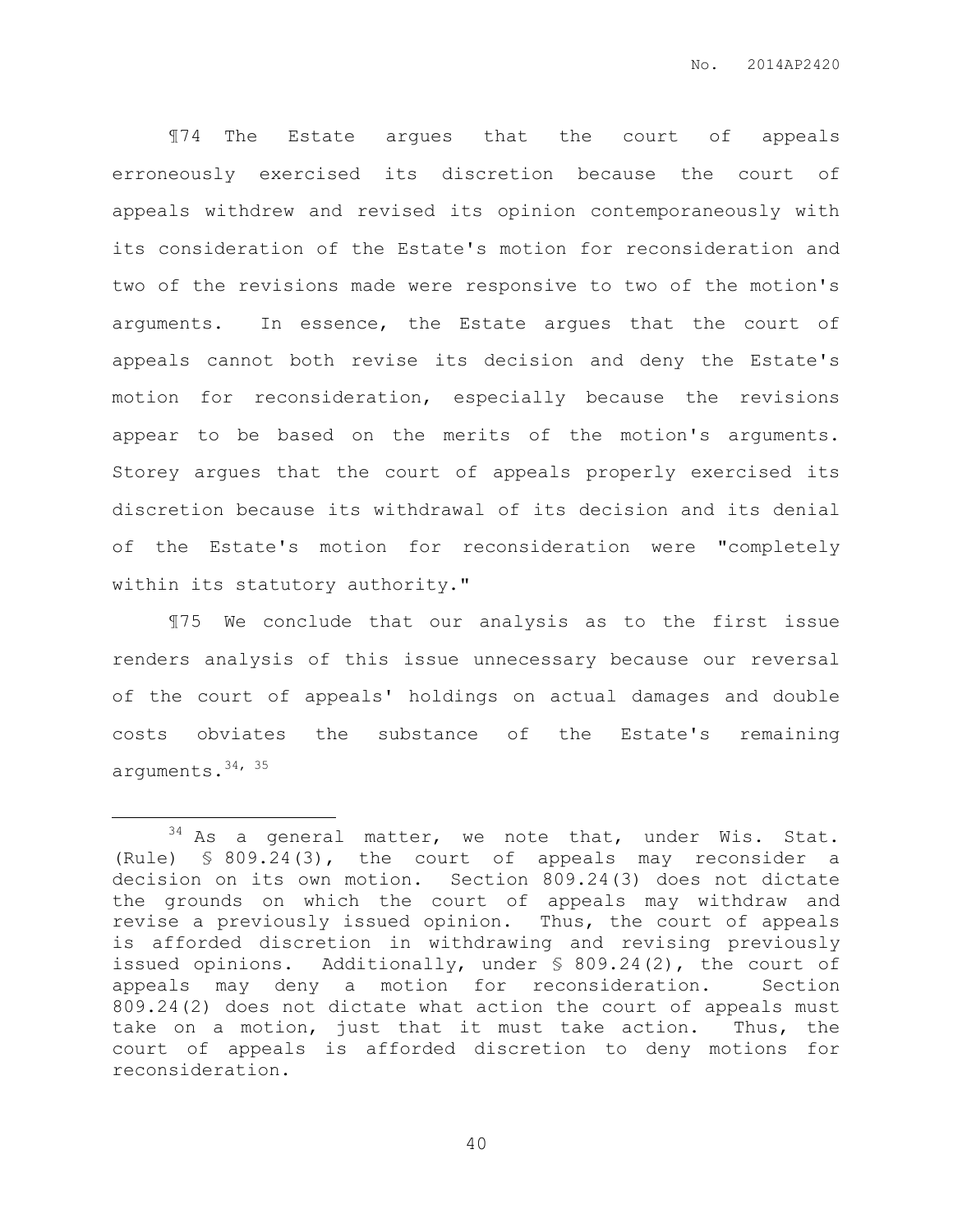¶76 Above, we concluded that the Estate's claim is an "other civil action" for which the \$10,000 damages cap applies and that double costs are authorized by law. See supra ¶¶32-47. This obviates the need for us to further analyze the court of appeals' holding on this issue,  $36$  and we decline to do so.

# IV. CONCLUSION

¶77 There are four issues on this appeal. First, we consider whether Wis. Stat. § 895.446 is an "action based in tort" under Wis. Stat. § 799.01(1)(cr) or an "other civil action" under § 799.01(1)(d). Our conclusion on this issue resolves the consequent issues of which damages cap under § 799.01 applies and whether double costs are authorized under Wis. Stat. § 807.01(3). Second, we consider whether attorney fees are included within the meaning of "costs of investigation

 $\overline{a}$ 

 $35$  Again, to the extent that the Estate's arguments may be read to raise a question of law regarding the court of appeals' statutory authority under Wis. Stat. (Rule) § 809.24, analysis of that issue is also rendered unnecessary by our analysis of the first issue and we need not comment further on whether the court of appeals' revision actually reflects a grant of the motion for reconsideration. See also supra note 11.

<sup>&</sup>lt;sup>36</sup> The court of appeals held that the Estate conceded that it should have filed in large claims. See Estate of Miller, 371 Wis. 2d 669, 121. Although we do not analyze that holding, we note that it appears from the record that the Estate did not concede this issue: first, it is not clear that Storey's brief in the court of appeals fully developed this as an argument; second, there was no reference anywhere in the record to the requirements for filing a large claim, not the least of which is the filing fee, see Wis. Stat. ch. 814.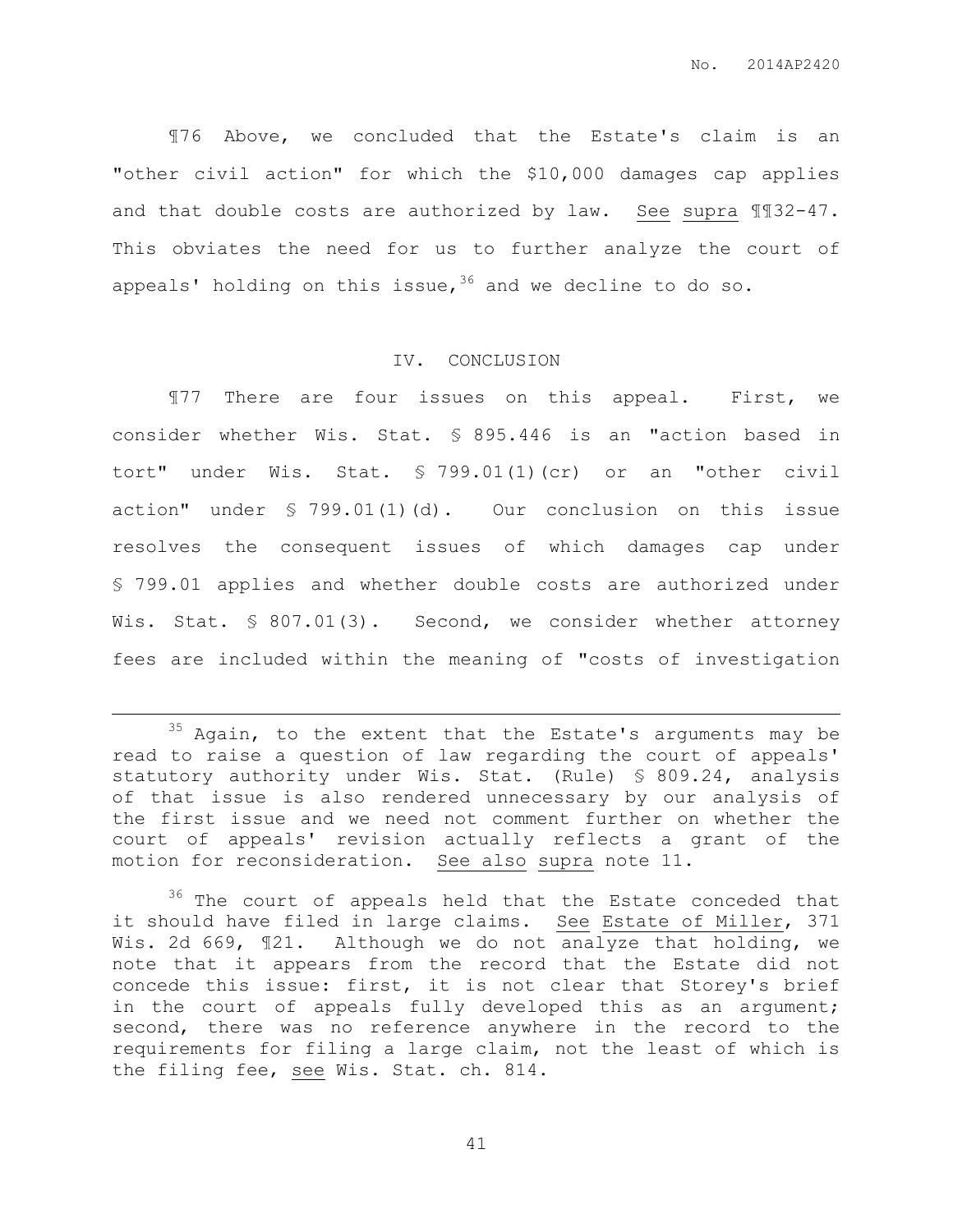and litigation" under § 895.446(3)(b). Third, we consider whether the court of appeals erroneously exercised its discretion in considering whether the circuit court erred when it awarded exemplary damages on the Estate's post-verdict motion. Fourth, we consider whether the court of appeals properly denied the Estate's motion for reconsideration.

¶78 As to the first issue, we conclude that Wis. Stat. § 895.446 is an "other civil action" under Wis. Stat. § 799.01(1)(d) based on fundamental principles of statutory interpretation and the established distinctions between statutory civil claims and common law tort claims. Because we conclude that § 895.446 is an "other civil action," we consequently conclude that the damages cap is \$10,000 under § 799.01(1)(d) and that double costs are authorized under Wis. Stat. § 807.01(3).

¶79 As to the second issue, we conclude that attorney fees are included within the meaning of "costs of investigation and litigation" under Wis. Stat. § 895.446(3)(b) because Stathus, 260 Wis. 2d 166, a judicial interpretation by the court of appeals, has long stood for that proposition, and the legislature, despite taking other, subsequent action in that very statute, has not legislated so as to alter that interpretation.

¶80 As to the third issue, we conclude that the court of appeals did not err when it considered the issue of exemplary damages, in part because the issue raised was a legal question, the parties thoroughly briefed the issue, and there were no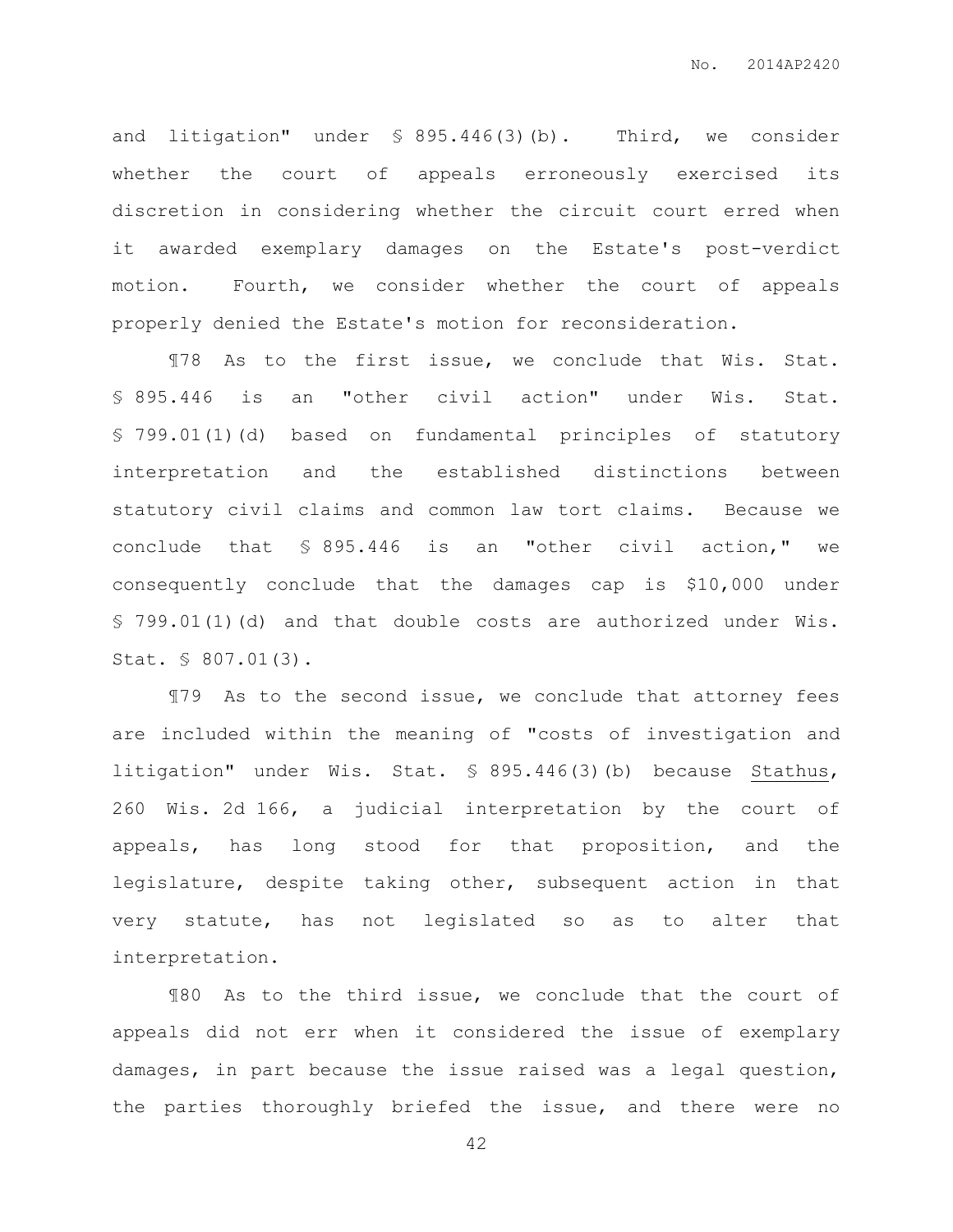disputed issues of fact. We also conclude that the court of appeals' reversal of the circuit court was proper because the circuit court's ruling was contrary to the clear legal standard set forth in Kimble, 353 Wis. 2d 377.

¶81 As to the fourth issue, we conclude that our analysis as to the first issue renders analysis of the fourth issue unnecessary because our reversal of the court of appeals' holdings on actual damages and double costs obviates the substance of the Estate's remaining arguments.

¶82 Thus, we reverse the decision of the court of appeals as to the first and second issues and affirm the decision of the court of appeals as to the third issue. Because we reverse on the first issue, we need not decide the fourth issue. We remand for further proceedings consistent with this opinion.

*By the Court*.—The decision of the court of appeals is affirmed in part, reversed in part, and the cause is remanded to the circuit court for further proceedings consistent with this opinion.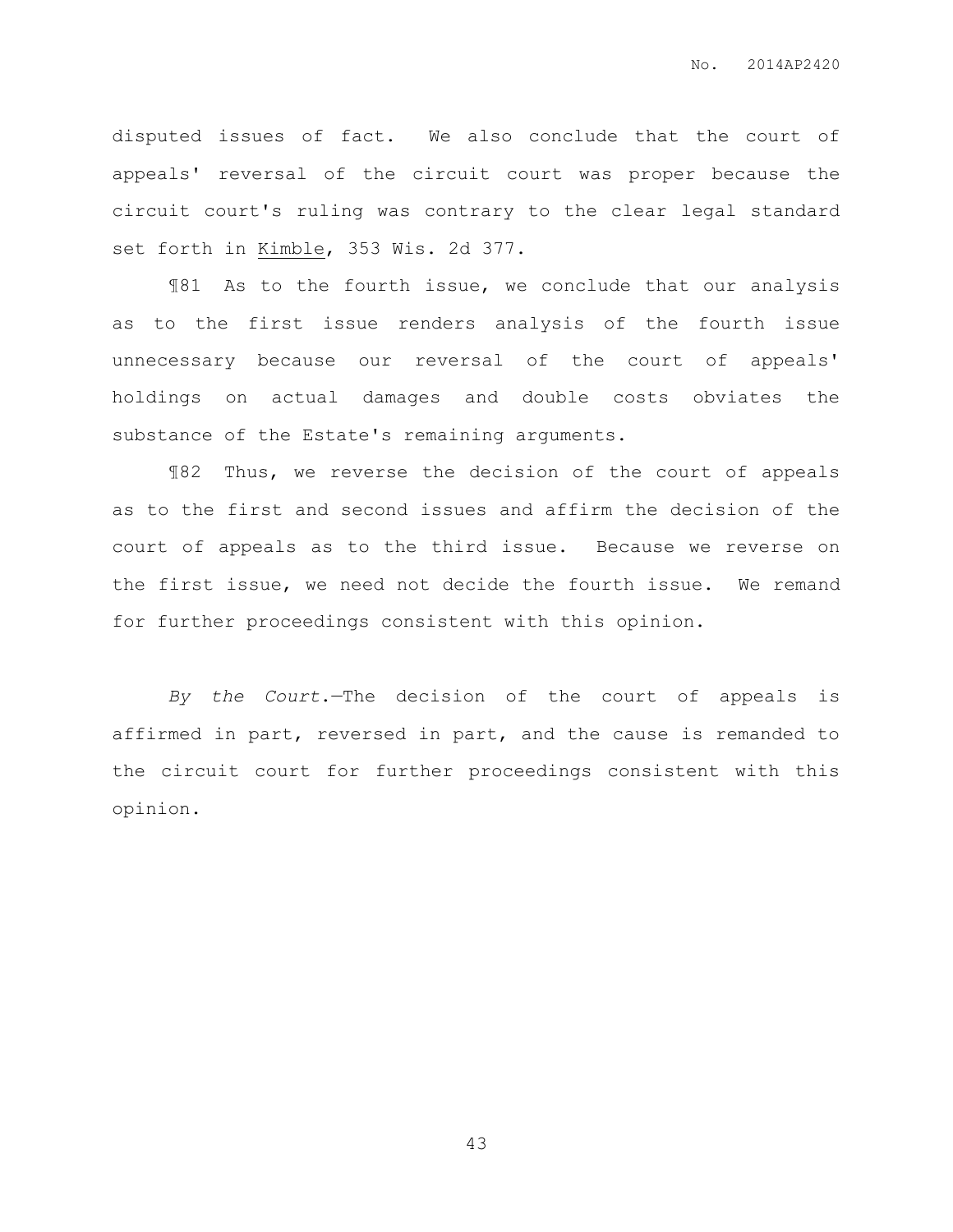¶83 DANIEL KELLY, J. *(concurring in part, dissenting in part).* I join the court's opinion except insofar as it concludes that Wis. Stat. § 895.446(3)(b) awards attorney's fees to prevailing plaintiffs. Stathus v. Horst, $^1$  our opinion's sole source of authority supporting that conclusion, is actually silent on the issue. And the legislature has been silent with respect to Stathus's silence. But in that doubly-quiet void we purport to hear not only an authoritative interpretation of a statute, but also the legislature's commendation of that unspoken interpretation. Because I hear no such thing, I must respectfully dissent from that part of our opinion.

¶84 The availability of attorney's fees depends entirely on what Wis. Stat. § 895.466(3) means when it says a prevailing plaintiff "may recover all of the following: . . . All costs of investigation and litigation that were reasonably incurred, including the value of the time spent by any employee or agent of the victim." Our methodology for discerning that meaning focuses on the statute's text, context, and structure. State ex rel. Kalal v. Cir. Ct. for Dane Cty., 2004 WI 58, ¶¶45-46, 271 Wis. 2d 633, 681 N.W.2d 110 ("[S]tatutory interpretation 'begins with the language of the statute.'  $\ldots$  . Context is important to meaning. So, too, is the structure of the statute in which the operative language appears. Therefore, statutory language is interpreted in the context in which it is used; not in isolation but as part of a whole; in relation to the language of

 $\overline{a}$ 

<sup>1</sup> 2003 WI App 28, 260 Wis. 2d 166, 659 N.W.2d 165.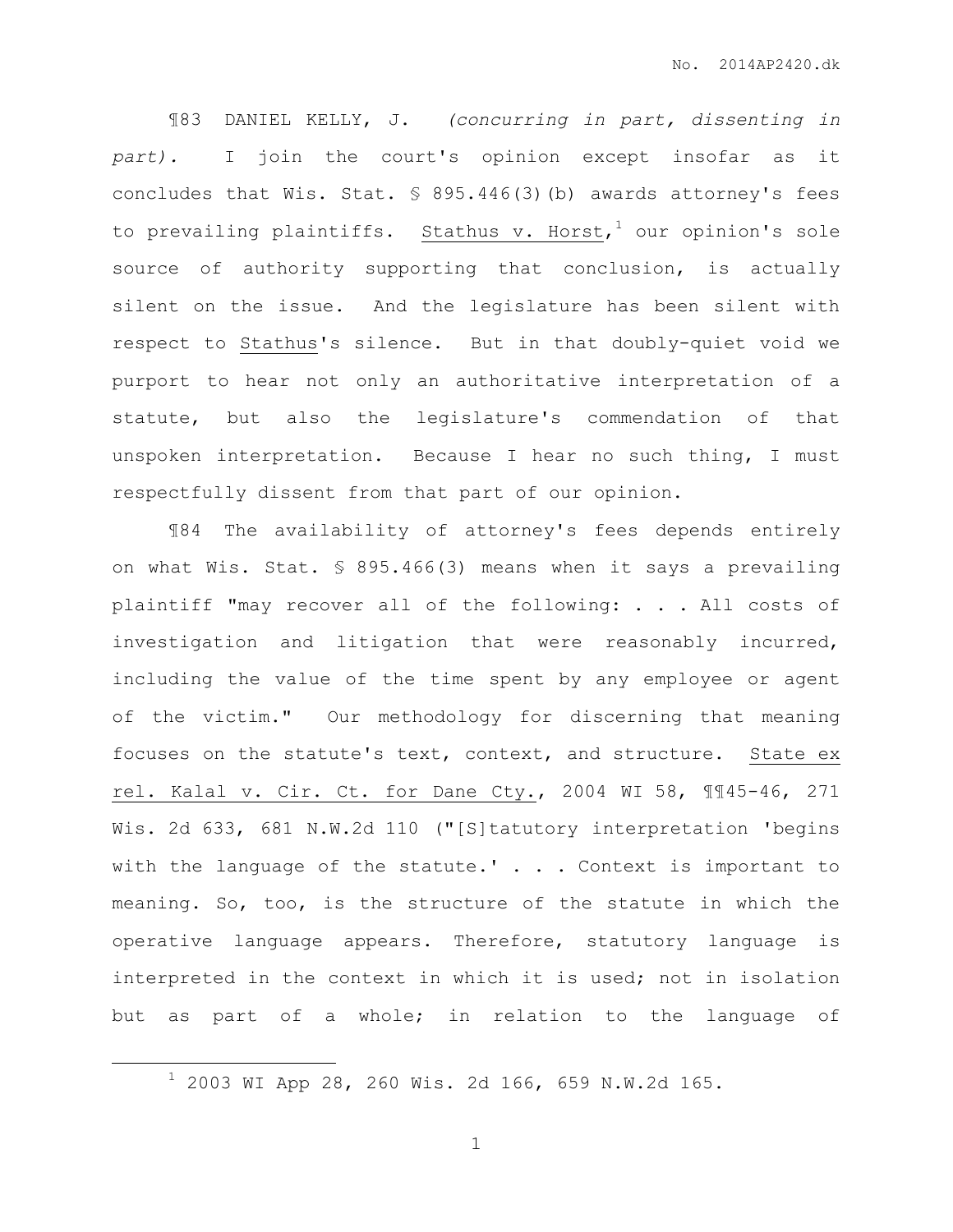surrounding or closely-related statutes . . . . " (internal citation omitted)). In performing this analysis, we carefully avoid ascribing an unreasonable or absurd meaning to the text. Id.,  $\mathbb{I}46$  ("[S]tatutory language is interpreted . . . reasonably, to avoid absurd or unreasonable results." (citations omitted)). If we find the statute's plain meaning through this methodology, we go no further. Id., ¶45 ("If the meaning of the statute is plain, we ordinarily stop the inquiry.'" (quoting Seider v. O'Connell, 2000 WI 76, ¶43, 236 Wis. 2d 211, 612 N.W.2d 659)); see generally Daniel R. Suhr, Interpreting Wisconsin Statutes, 100 Marq. L. Rev. 969 (2017).

¶85 Our opinion does not conform to this methodology. Instead of "begin[ning] with the language of the statute," we began with a court opinion that did not address itself to the question sub judice. Instead of considering the statute's context and structure, we turned to a canard about the significance of legislative inaction. And we argued that it would be wise policy to award attorney's fees in situations like this——an argument on which I offer no comment except to say that the wisdom of a given policy makes the asserted meaning of a statute neither more nor less likely to be true. And then, at the end, we finally arrived at the statute's language, but only in search of justification for the conclusion we had already reached. This is a method of statutory interpretation so far removed from the practice we endorsed in Kalal that it is unrecognizable.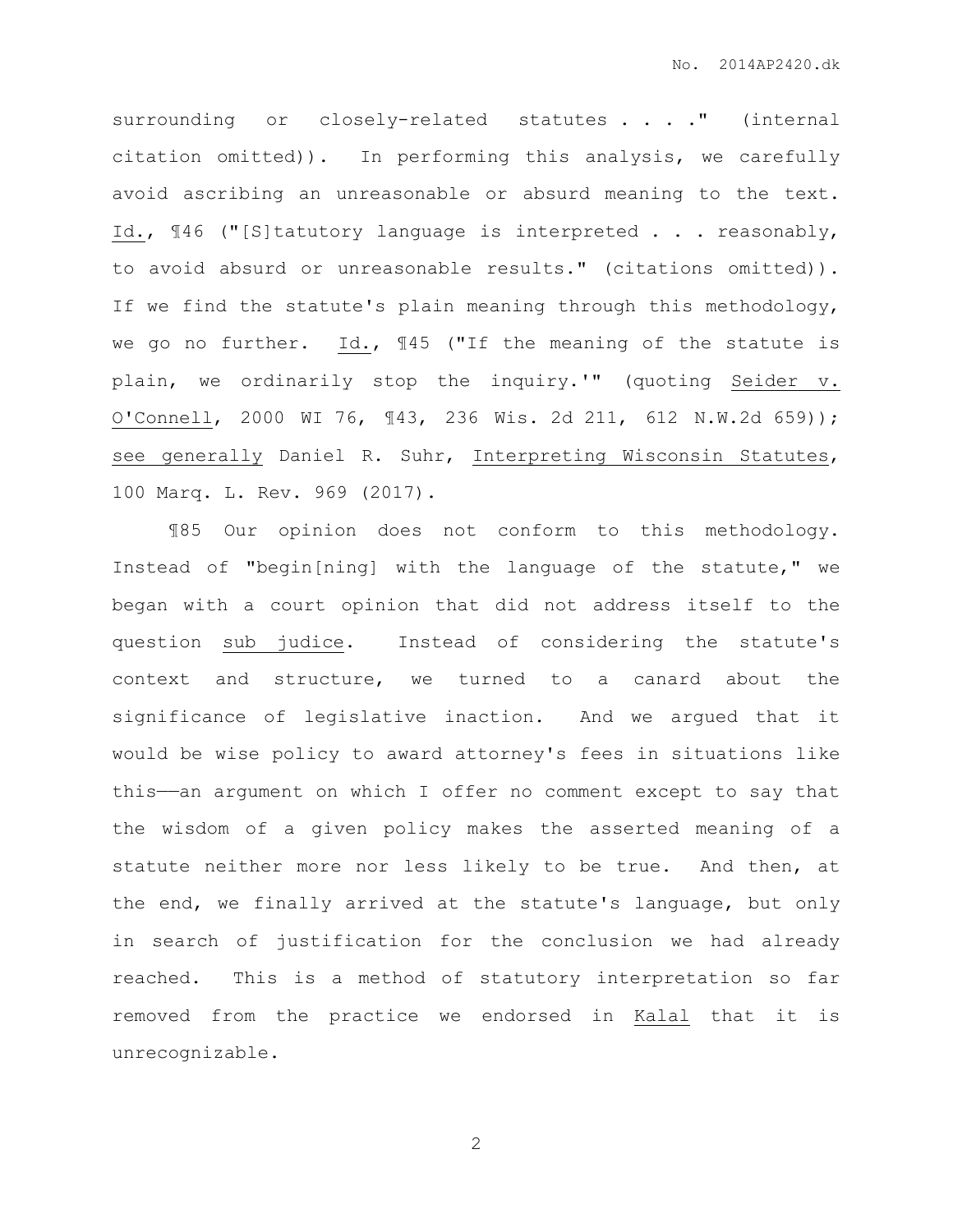## I. WHAT STATHUS V. HORST CANNOT TELL US

¶86 Citing Kalal, our opinion says "[w]e begin with the language of the statute." Majority op., ¶50. And we did, inasmuch as we quoted Wis. Stat. § 895.446(3) near the beginning of the attorney's fees section of our opinion. But Kalal is not telling us where we should place the quote——it is telling us that the language should be the first thing to capture our analytical attention. However, after quoting the statute, we promptly ignored it until giving it a paragraph's worth of attention at the end of our analysis, and then only after we had already concluded the language we did not construe awards attorney's fees to prevailing plaintiffs. Our analysis actually started with the invocation of a canon of construction to make it appear that Stathus said something it did not.

¶87 We said that the "Prior Construction Canon" requires us to read Wis. Stat. § 895.446(3) as awarding attorney's fees to prevailing plaintiffs. This interpretive aid counsels that "[i]f a statute uses words or phrases that have already received authoritative construction by the jurisdiction's court of last resort, or even uniform construction by inferior courts . . . , they are to be understood according to that construction." Antonin Scalia & Bryan A. Garner, Reading Law: The Interpretation of Legal Texts 322 (2012). We have never construed the language of  $\frac{1}{5}$  895.446(3)(b), so the canon directs our attention to our court of appeals.

¶88 We offered Stathus as the only candidate in which we may find an authoritative construction of the statute's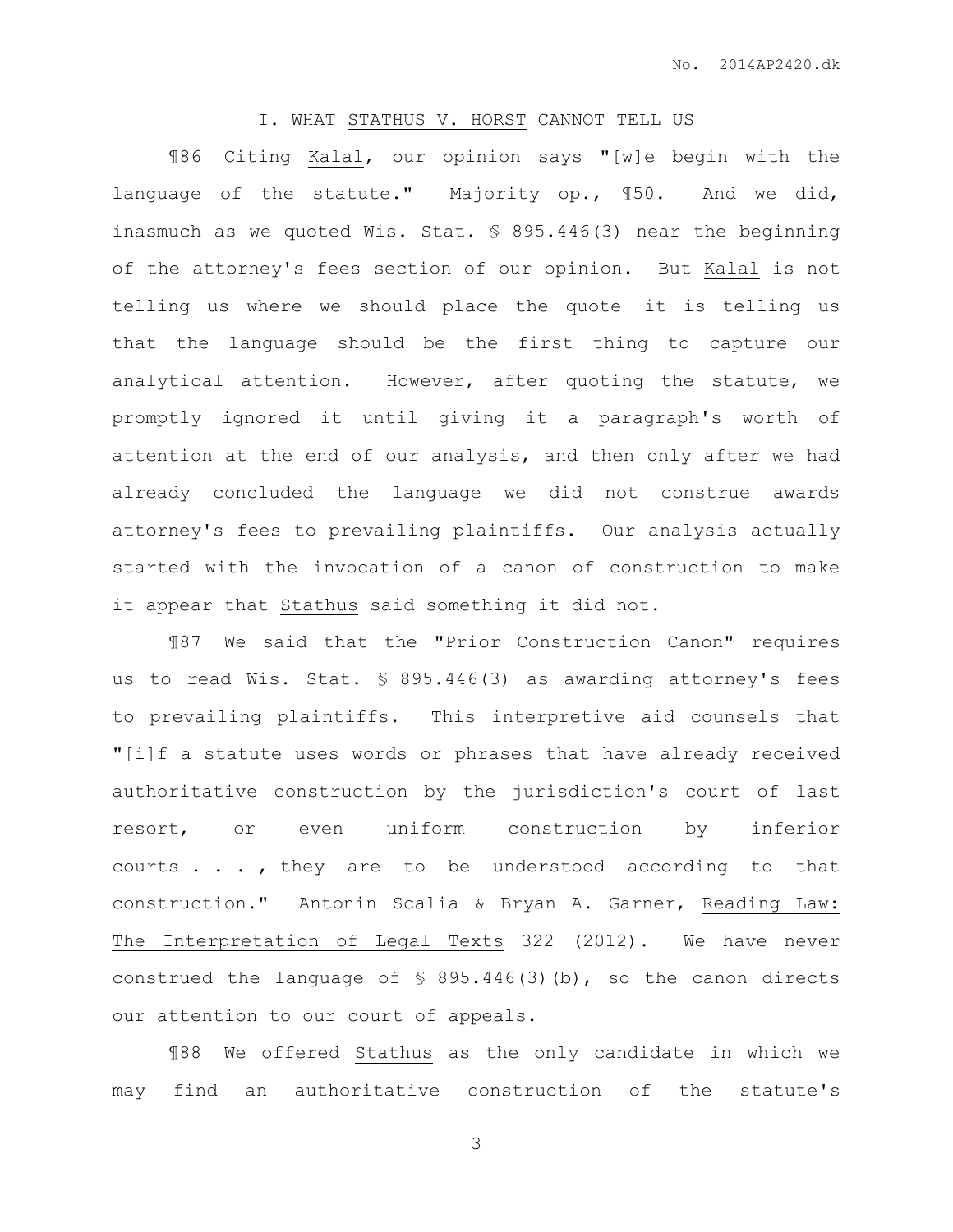language. But before we hunt through the Stathus opinion for such a thing, it's worth a short digression to describe the subject of our search. The term "construction" refers to the process by which we discover the meaning of the written law. It is "[t]he act or process of interpreting or explaining the sense or intention of a writing (usu. a statute, opinion, or instrument)." Black's Law Dictionary 308 (7th ed. 1999).

Construction, as applied to written law, is the art or process of discovering and expounding the meaning and intention of the authors of the law with respect to its application to a given case, where that intention is rendered doubtful either by reason of apparently conflicting provisions or directions, or by reason of the fact that the given case is not explicitly provided for in the law.

Id. (quoting Henry Campbell Black, Handbook on the Construction and Interpretation of the Laws 1 (1896)).

¶89 So if Stathus is to bear the weight we assign it, we should find in that opinion an effort to discover and expound on the meaning of Wis. Stat. § 895.446(3)(b) as it relates to liability for the plaintiff's attorney's fees. Stathus, of course, contains no such thing. Surprisingly, this is not even a point of contention—our opinion frankly admits the court of appeals did not construe the language in which we are interested: "We acknowledge that the Stathus court did not directly consider the issue of whether attorney fees were awardable; rather, in promulgating the standards by which a circuit court should determine whether an award of attorney fees under the statute is reasonable, the Stathus court assumed that attorney fees were awardable." Majority op., ¶52 n.21. Because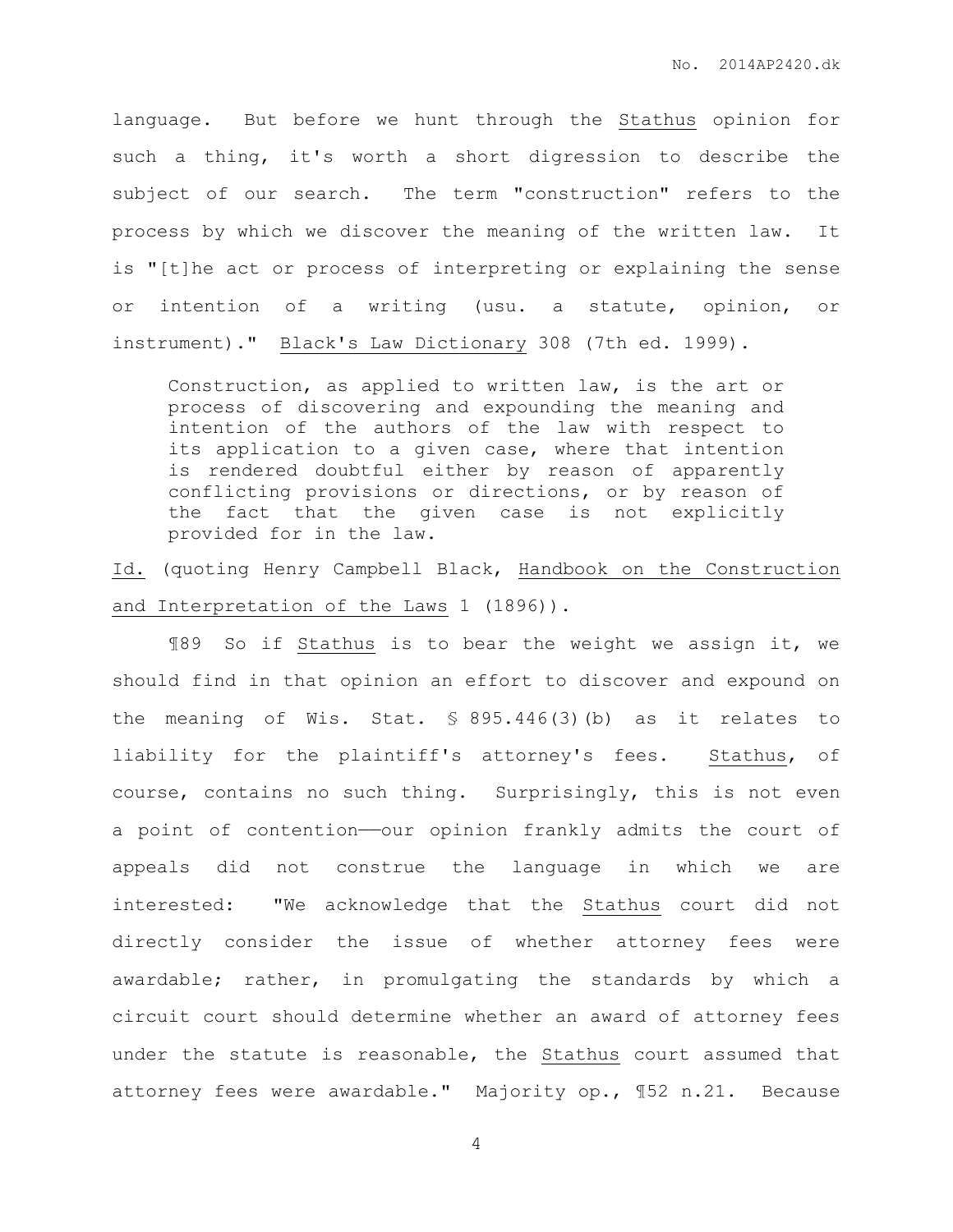the "Prior Construction Canon" performs its work on "constructions," our concession that Stathus contains only an assumption necessarily disqualifies it from the canon's operation.

¶90 But with a liberal application of a few more canons, we claim to have coaxed something authoritative out of Stathus: "This assumption, however, is a prior construction under the Predicate-Act Canon<sup>[2]</sup> and the Interpretation Principle<sup>[3]</sup> of statutory construction. . . Thus, when the Stathus court remanded to the circuit court with instructions to 'apply the appropriate standards for determining "reasonableness"' of attorney fees under the statute, it necessarily construed the statute as authorizing the award of attorney fees." Majority op., ¶52 n.21. No sentence that begins "[t]his assumption . . . is a prior construction" can advance any logically defensible proposition. A "construction," as described above, is the discovery and exposition of meaning. An

 $\overline{a}$ 

 $2$  "Authorization of an act also authorizes a necessary predicate act." Antonin Scalia & Bryan A. Garner, Reading Law: The Interpretation of Legal Texts 192 (2012) (defining the "Predicate-Act Canon").

 $3$  "Every application of a text to particular circumstances entails interpretation." Id. at 53 (defining the "Interpretation Principle").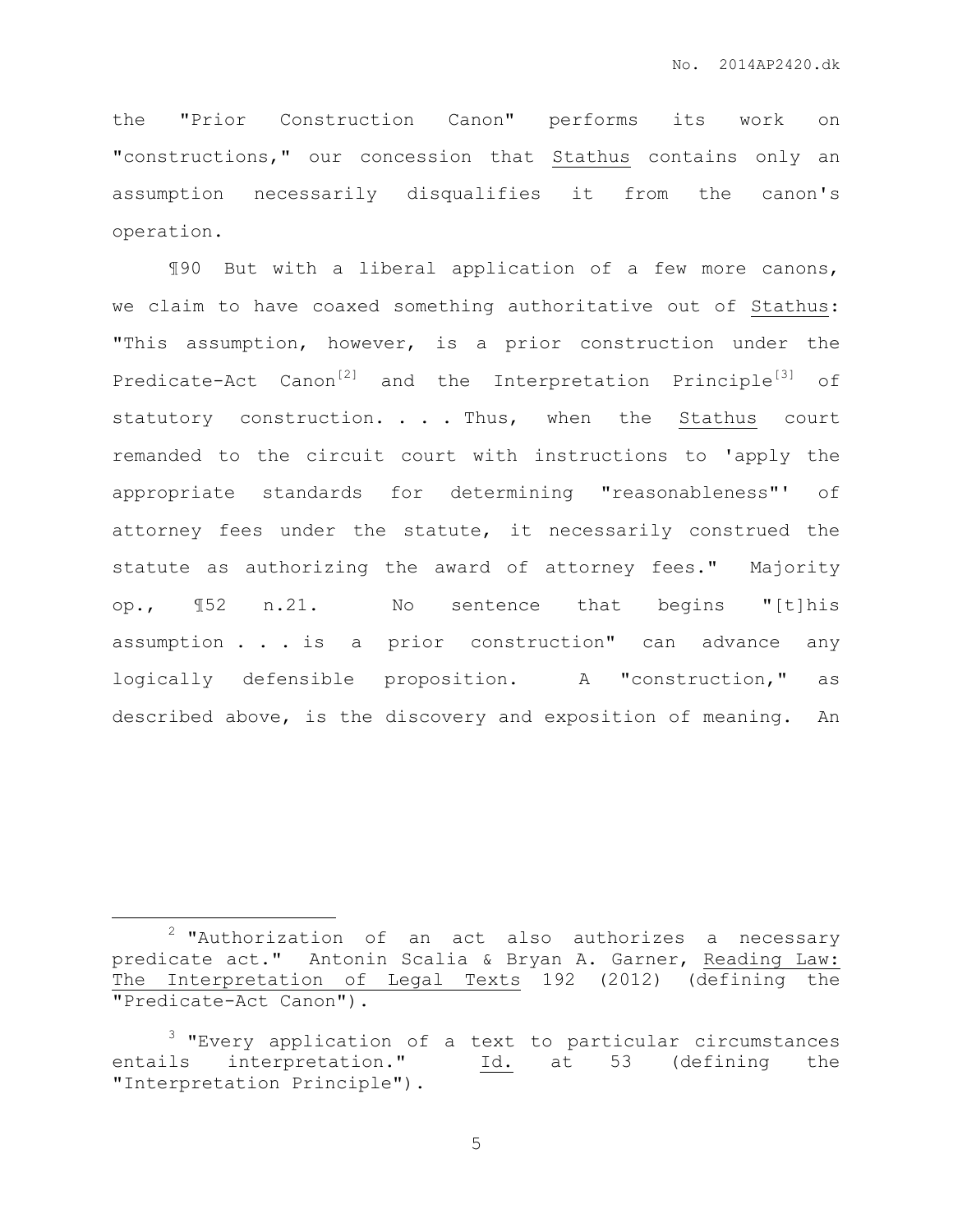assumption is the absence of that. The laws of a rational universe forbid these being the same thing. $4$ 

¶91 Even without this error, the "Predicate-Act Canon" can provide no useful instruction here. It is certainly true that the Stathus court, in remanding the case to determine the reasonableness of the claimed attorney's fees, also authorized the circuit court to award those fees. But what of it? Our project here is discerning the meaning of a statute, not a matter's undisputed procedural history. But perhaps we mean to say the Stathus court's assumption was an "act" within the meaning of this canon. If that is what we meant, then this is a good object lesson in why the canon applies to "acts" (as its name suggests), not reasoning. If the canon allows us to conclude that Stathus authoritatively answered the question before us because its assumptions were necessary for its conclusion, then the canon does nothing but create logical fallacies. Positing an argument's premise in the conclusion as a means of proving the premise's truth is known as the petitio principii (or "begging the question") error. Bootstrapping does not make a premise more likely to be true.

 $\overline{a}$ 

<sup>4</sup> The law of non-contradiction holds that a proposition cannot be simultaneously true and not true. Aristotle, Metaphysics bk. IV, ch. VI, at 1011b (W.D. Ross, trans., Oxford, Clarendon Press 1908) (c. 350 B.C.E.) (stating that "the most indisputable of all beliefs is that contradictory statements are not at the same time true"). Thus, the Stathus court cannot have both: (1) assumed this statute awards attorney's fees; and also (2) engaged in a process of discovery and exposition on that subject.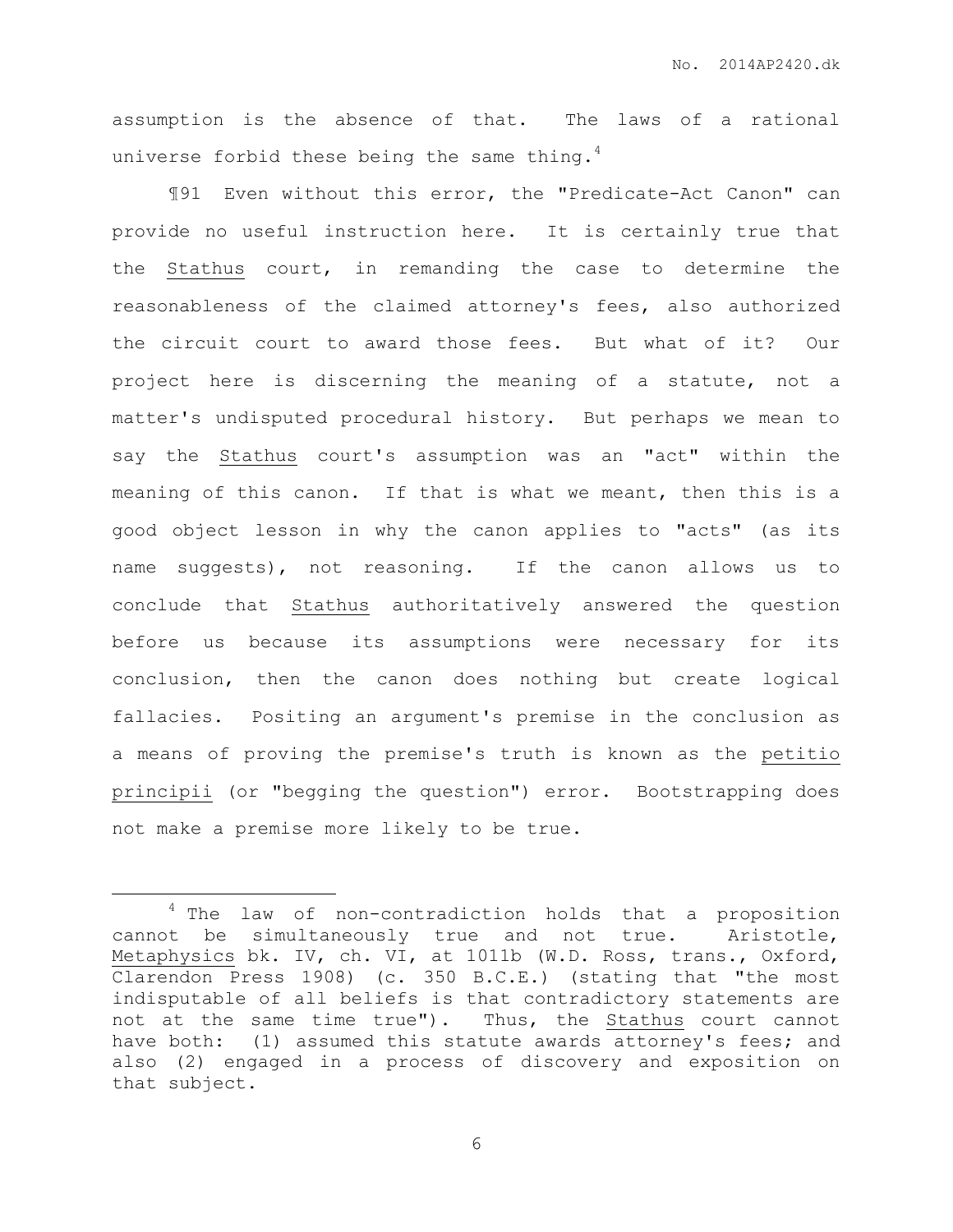¶92 The "Interpretation Principle" is similarly unhelpful. Yes, "[e]very application of a text to particular circumstances entails interpretation." Scalia & Garner, supra ¶5, at 53. But that truism requires an application of the text. As our opinion admits, however, the Stathus court didn't apply the text to the question in which we are interested. Thus, there is no interpretation for this canon to validate. So, even if we had the power to suspend the iron-clad law of non-contradiction, this brace of canons is no more helpful than the first.

¶93 As our opinion reveals, we don't have enough interpretive canons to make Stathus say something authoritative about the availability of attorney's fees under Wis. Stat. § 895.446(3)(b). We should be grateful this is so. For if our opinion is correct, and this cocktail of canons has the power to create ex nihilo*,* then we have called forth from our interstitial silences a host of undefined (and undefinable) authorities. Who knows what manner of inchoate precedent will answer that summons? Our responsibility (and authority) lies only in saying what the law is——that is, saying what it already is; it is not for us to use interpretive canons to speak the law into existence. Marbury v. Madison, 5 U.S. 137, 177 (1803).

# II. LEGISLATIVE INACTION

¶94 To affirm the continuing validity of Stathus's nonholding, our opinion observes that the legislature has done nothing to counter the court of appeals' assumption that Wis. Stat. § 895.446(3)(b) awards attorney's fees to prevailing plaintiffs: "[T]he legislature had ample opportunity to act on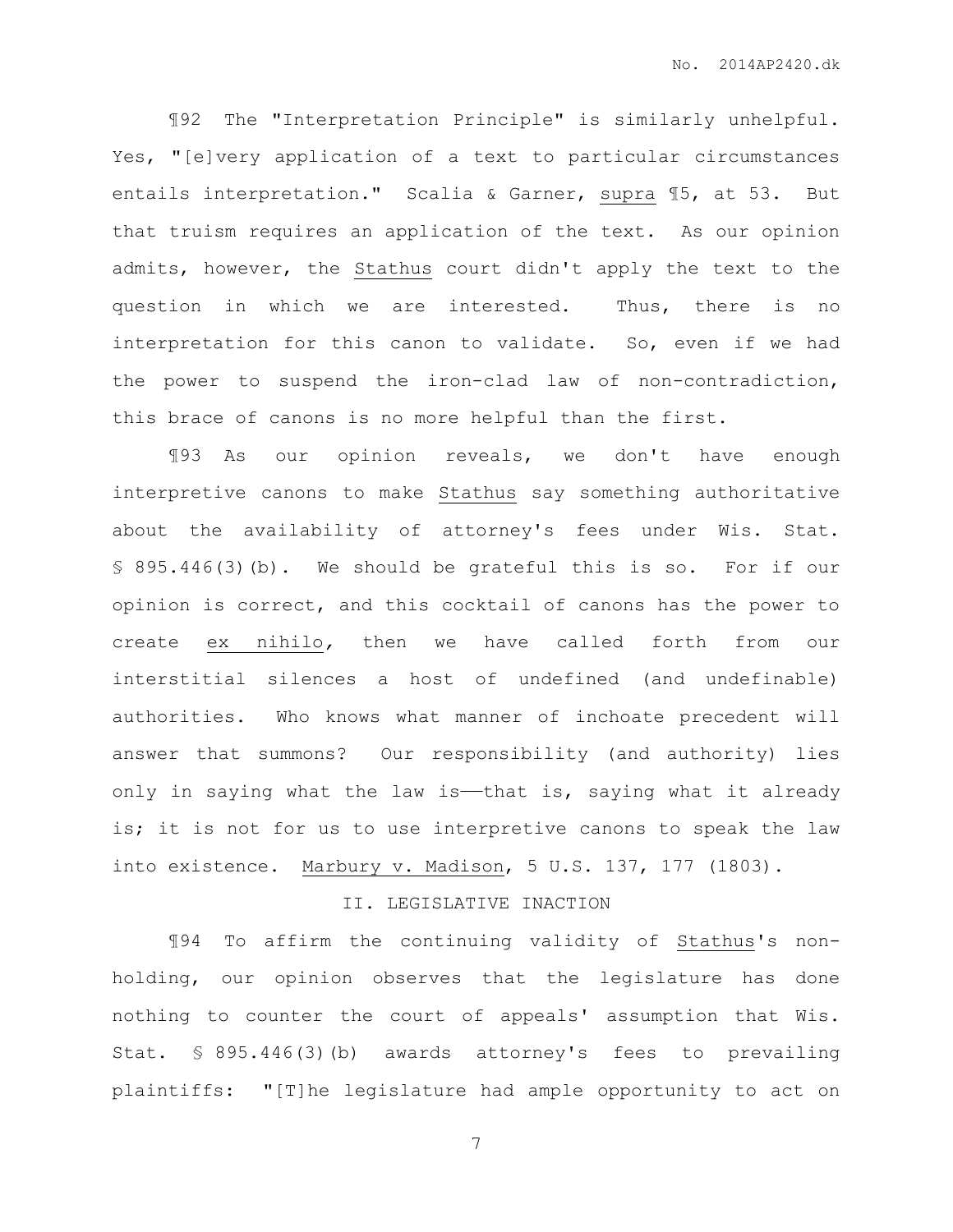or repeal the judicial interpretation of 'costs of . . . litigation' in Stathus, particularly when it amended subsection (3)(b). . . . [b]ut the legislature did not act on or repeal the interpreted language." Majority op., ¶52. Accepting for the sake of argument that there was a "judicial interpretation" to which the legislature could respond, there is nothing to suggest the legislature's non-response could have anything to say about the statute.

¶95 As mentioned above, we look for a statute's meaning in its text, context, and structure. Kalal, 271 Wis. 2d 633, 1145-46. These are things that exist and have definable content, the meaning of which we may contest. Some would also include legislative history as a source of a statute's meaning-e.g., instructions delivered to the bill's drafter, iterations of a bill presented in committee or to the full legislative body, statements delivered by the members in a legislative chamber, et cetera. Regardless of the propriety of consulting such material, it at least shares with the statute's text the benefit of being something that exists; it has definable content to which construing minds might have recourse.

¶96 Legislative inaction, on the other hand, is a negation. There is no definable content in a void, and there can be no meaning drawn from it. There are several reasons this is true.

¶97 First, attributing significance to legislative inaction depends on an overweening, court-centric view of our relationship to the other branches of government. If this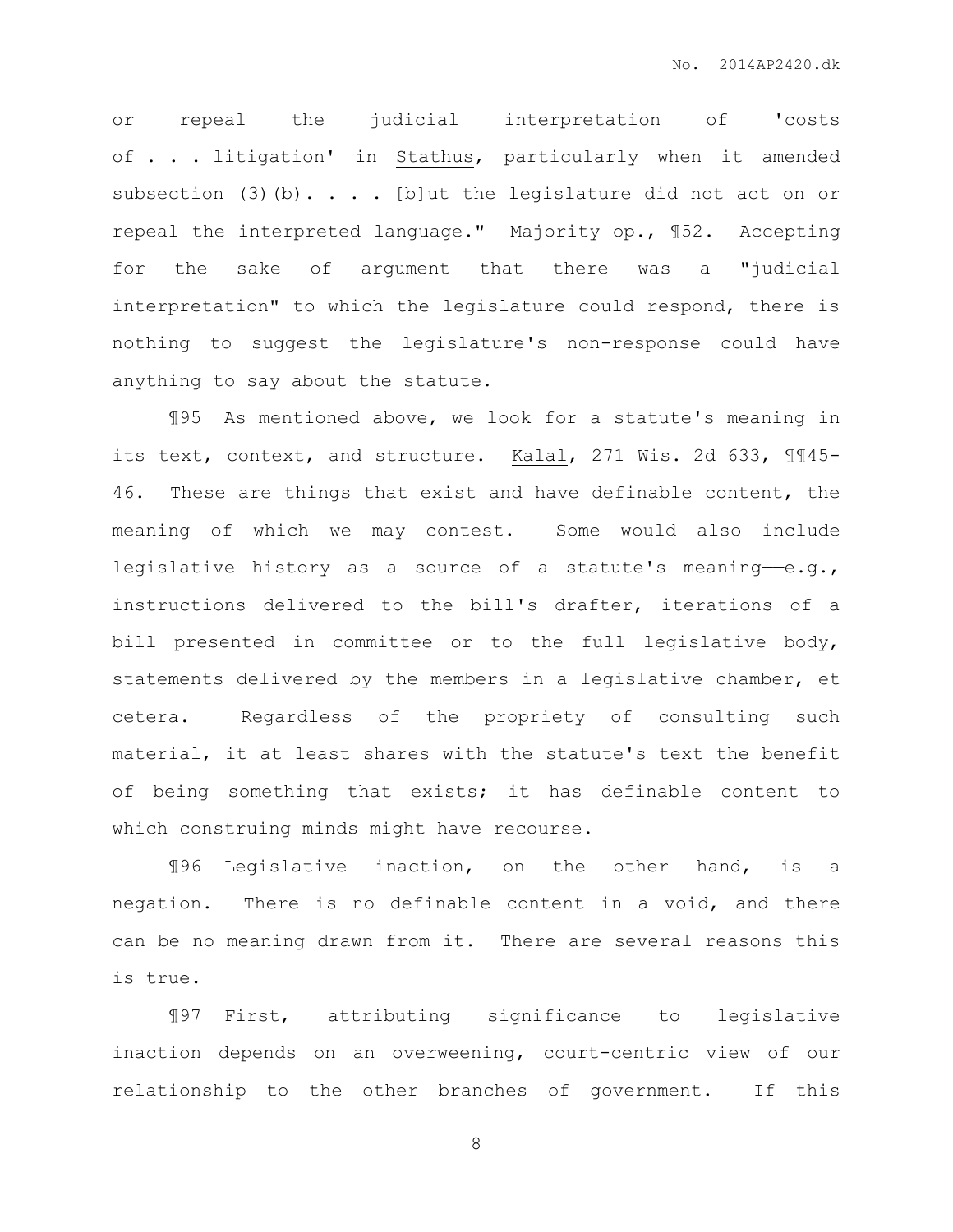interpretive device is to function, it requires a belief that the legislature carefully attends to everything we say, rigorously compares our pronouncements to its own understanding of the statutory corpus,<sup>5</sup> compiles a list of disagreements, and privileges corrective measures over everything else on its crowded legislative calendar.

¶98 This, of course, hasn't the slightest correlation to reality. The legislature is a coordinate branch of government with its own unique responsibilities, functions, and priorities. It does not pay court to us, nor does it have the least obligation to do so. That it does, from time to time, adopt legislation specifically designed and intended to respond to one of our holdings gives us no license to pretend it will always do so when it disagrees with us.

¶99 Second, drawing an inference from legislative inaction involves an unwarranted temporal elision. The meaning of a statute is fixed at the point it is adopted. To the extent we are looking past the text to the legislature to determine what its membership thought the statute meant, we should at least look to the body that adopted it. The legislature does not have stagnant membership——it is, in fact, reconstituted every other year. Many legislators return, but the change of even one member makes it a new body. If we look for meaning in the

 $\overline{a}$ 

<sup>5</sup> The legislature does not actually have a collective understanding of a statute's meaning. A legislature is not a monolith; ours is a body that comprises 132 members, all of whom exercise their mental faculties independently of the others. So to speak of a collective understanding is to speak of a fiction.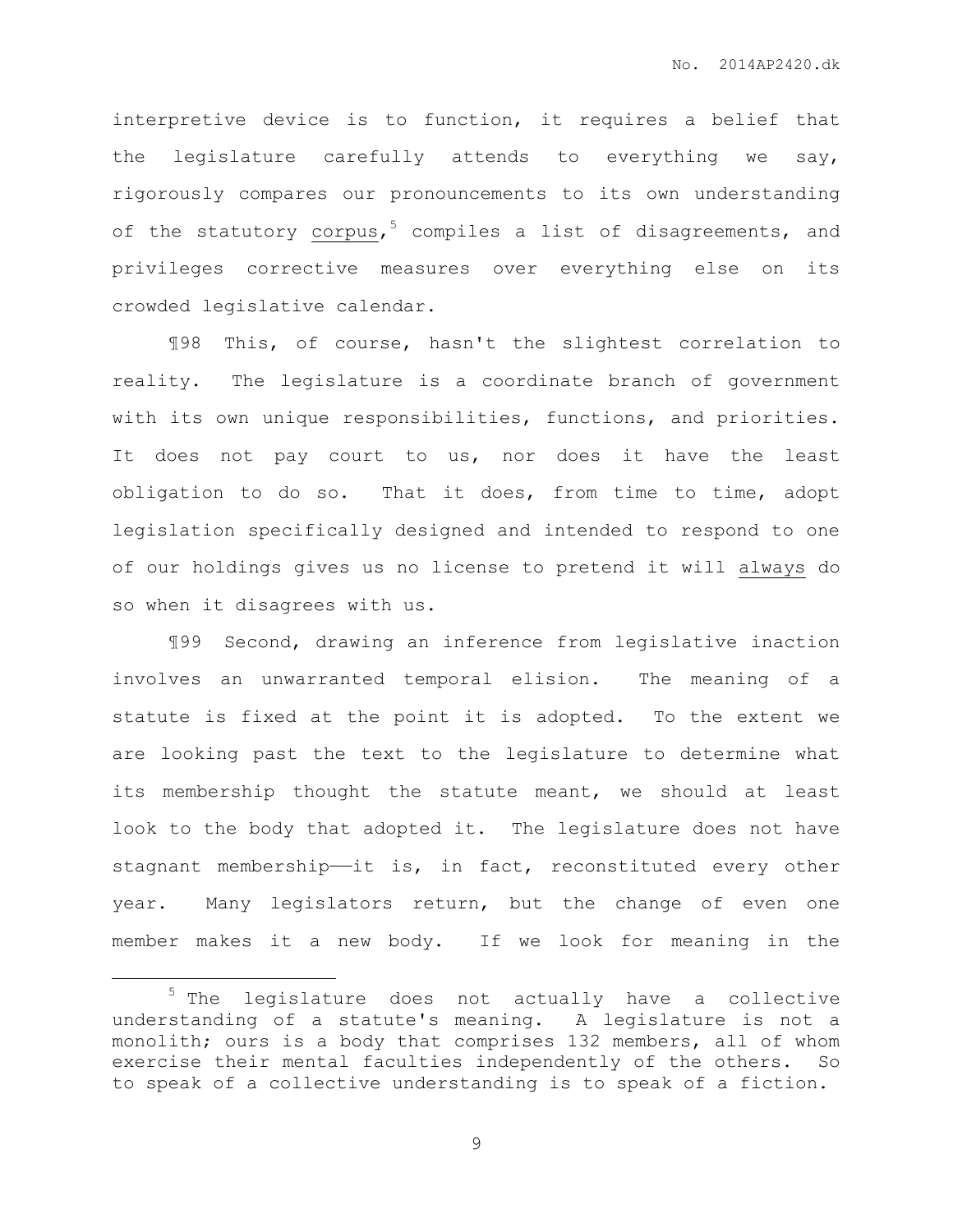inactivity of successive legislatures, then we are asking after the wrong body.

This assumption [about the significance of legislative inactivity], which frequently haunts our opinions, should be put to rest. It is based, to begin with, on the patently false premise that the correctness of statutory construction is to be measured by what the current Congress desires, rather than by what the law as enacted meant.

Johnson v. Transp. Agency, Santa Clara Cty. Cal., 480 U.S. 616, 671 (1987) (Scalia, J., dissenting).

¶100 Third, whether a court's interpretation of a statute should be rejected is a substantively different question from whether the statute should be adopted in the first instance: "To make matters worse, it [the legislative inaction principle] assays the current Congress' desires with respect to the particular provision in isolation, rather than (the way the provision was originally enacted) as part of a total legislative package containing many quids pro quo." Id. (emphasis omitted). There is no telling what might incentivize legislators to reject our statutory interpretations, or dissuade them from doing so. Nor do we have the means by which to compare those dynamics to the supporting rationale for the statute's provisions when adopted.

¶101 Finally, there are a variety of reasons the legislature may take no action on any given question. Because most of those reasons have nothing to do with the accuracy of our work, there simply isn't any way to espy meaning in the legislature's silence: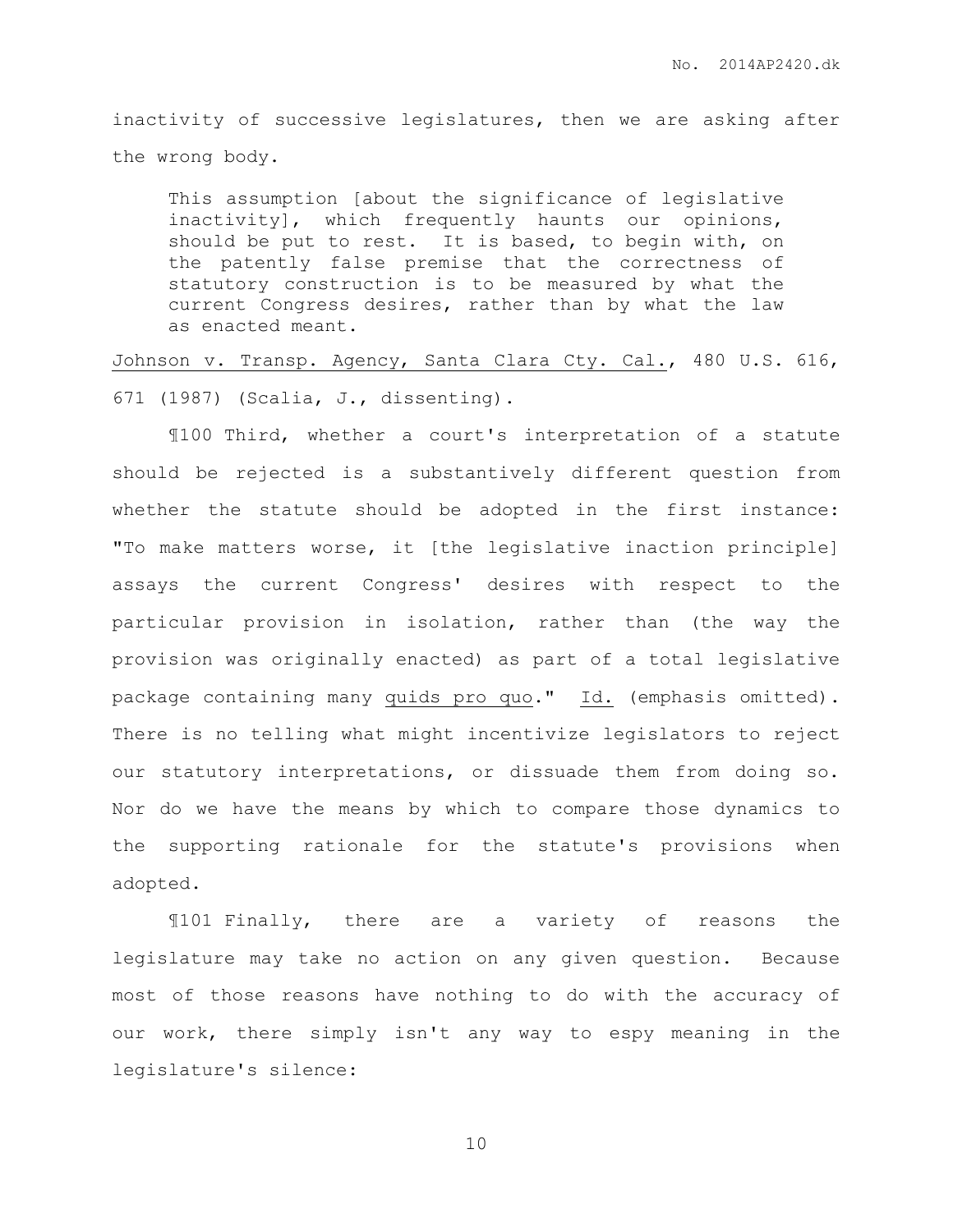But even accepting the flawed premise that the intent of the current Congress, with respect to the provision in isolation, is determinative, one must ignore rudimentary principles of political science to draw any conclusions regarding that intent from the failure to enact legislation. The 'complicated check on legislation,' The Federalist No. 62, p. 378 (C. Rossiter ed. 1961), erected by our Constitution creates an inertia that makes it impossible to assert with any degree of assurance that congressional failure to act represents (1) approval of the status quo, as opposed to (2) inability to agree upon how to alter the status quo, (3) unawareness of the status quo, (4) indifference to the status quo, or even (5) political cowardice.

Id. at 671-72. Even if a majority of one of the succeeding legislature's members wished to rebuke our interpretation, that desire still might not result in a new law: "[I]ntuiting those desires from congressional failure to act is an uncertain enterprise which takes as its starting point disregard of the checks and balances in the constitutional scheme of legislation designed to assure that not all desires of a majority of the Legislature find their way into law." United States v. Johnson, 481 U.S. 681, 703 (1987) (Scalia, J., dissenting).

¶102 This "legislative inaction" device has no explanatory power whatsoever, and we should not pretend it does. As Justice Scalia said, "I think we should admit that vindication by congressional inaction is a canard." Johnson, 480 U.S. at 672 (Scalia, J., dissenting). I do, too.

¶103 Our opinion relies on it anyway because, well, that's what we do: "[The] concurrence/dissent takes issue with this canon of construction . . . but does not argue that Wisconsin law does not support application of the canon or that we have incorrectly applied the canon here." Majority op., ¶51 n.20.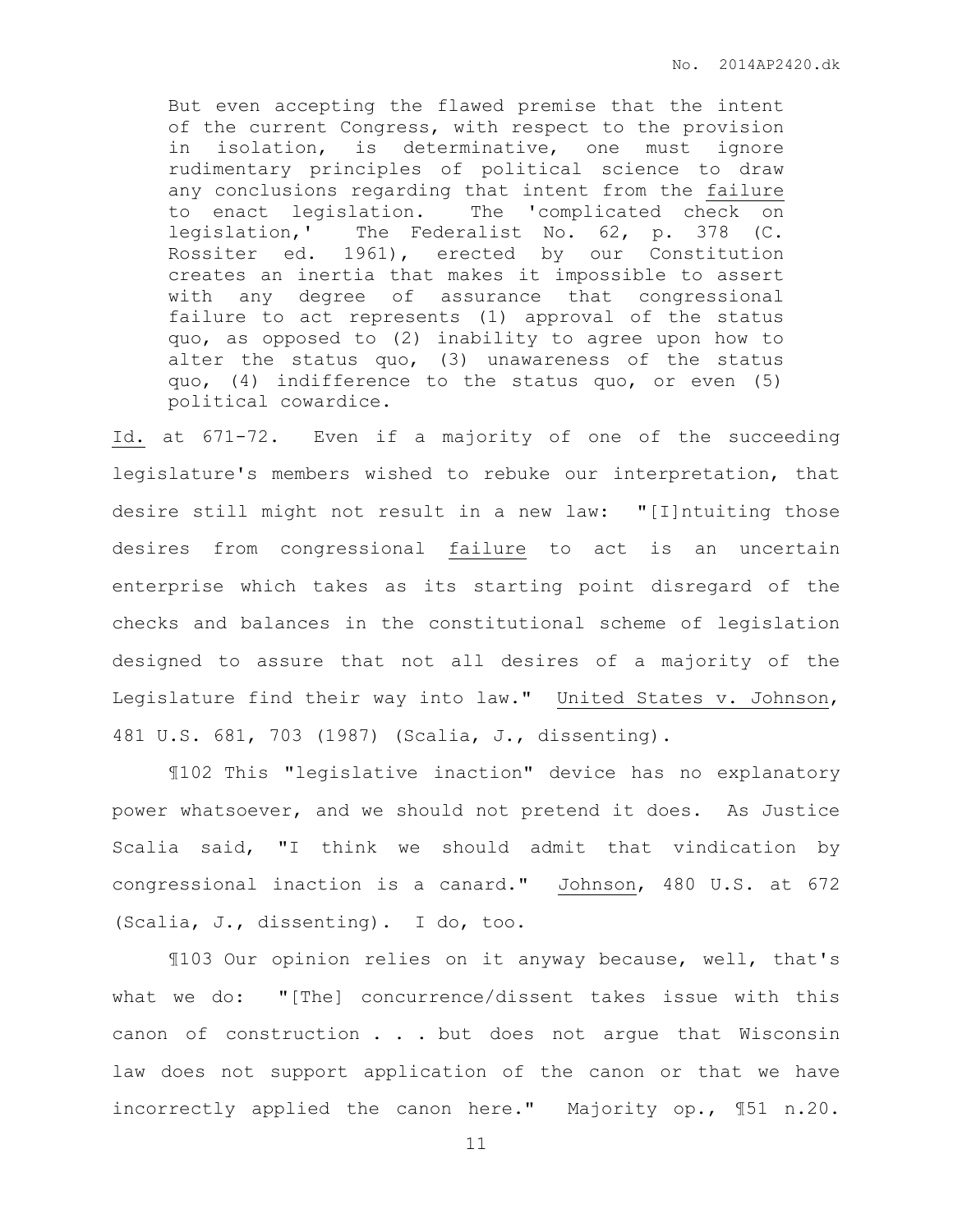Alas for the day in which exposing one of our analytical constructs as just make-believe doesn't diminish its authority. Notwithstanding the emptiness of this judicial fabrication, we are so humbled by it that we cannot even imagine challenging its place in our jurisprudence. Yes, our prior opinions support the use of this fiction. But reason doesn't. Between the two, we should choose the latter. We have both the authority and the responsibility to do so.

¶104 Perhaps even more unsettling is our revelation that, without this fiction and a clutch of inapposite canons, we would be unable to interpret our statutes: "In other words, the dissent has presented a problem without suggesting a solution, and we decline to digress from the established canons of construction because to do so would leave us with no intelligible, generally accepted and consistently applied theory of statutory interpretation." Majority op., ¶51 n.20 (internal quotations and citation omitted). We could always consult the statute's text, as Kalal teaches-a solution with which I introduced this opinion, and which I address below.

# III. THE STATUTE'S TEXT

¶105 After having already concluded that the statute shifts responsibility for attorney's fees to the defendant, our opinion finally turns to the statute's text to see what it might have to say for itself: "Furthermore, other language in the statute supports our conclusion that attorney fees are recoverable."<sup>6</sup>

 $\overline{a}$ 

 $6$  We reached our conclusion as early as  $149$ ; our treatment of the statute's language did not start until ¶61.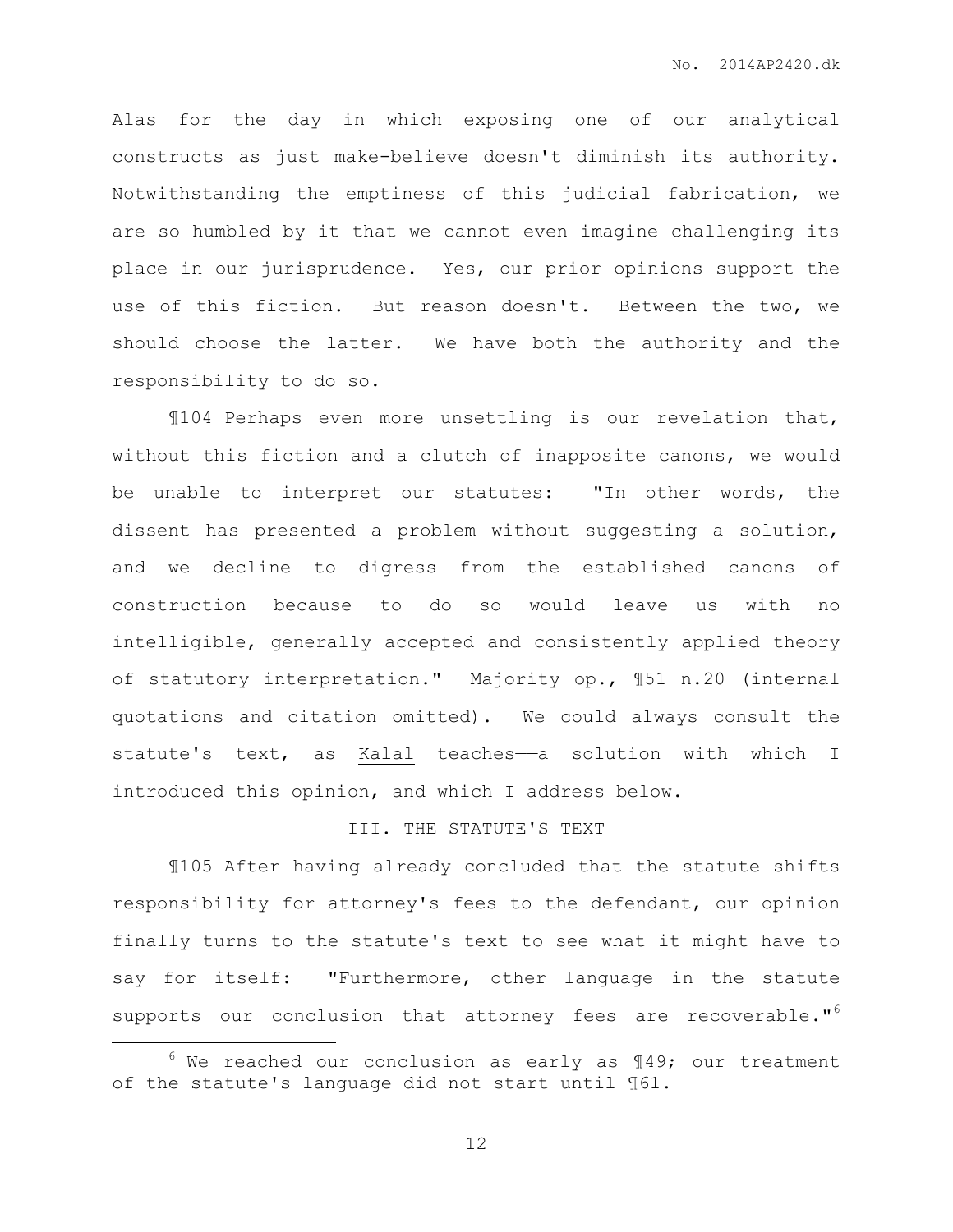Majority op., ¶61. "Other" language supports our conclusion? This suggests we had already construed some of the statute's language. We hadn't. Until this paragraph all we had done with the language was quote it. In any event, our analysis of the statute's language spanned a single paragraph. See id. And in that paragraph we simply recognized that: (1) attorneys act in an agency capacity with respect to their clients; and (2) the statute awards "the value of the time spent by any employee or agent of the victim" as a cost to the prevailing plaintiff.

¶106 While it is true that attorneys act in an agency capacity for their clients, it does not inexorably follow from this that the legislature means the term "agent" to encompass "attorney." And there is substantial evidence that it does not mean this. When the legislature wants a provision to apply to both attorneys and agents, it makes its intention known by actually saying it applies to both attorneys and agents. It has done this so consistently, and so broadly across the statutory corpus, that it has created a quite distinct pattern, a pattern our opinion does not acknowledge. See, e.g., Wis. Stat. §§ 19.05 ("the plaintiff's agent or the plaintiff's attorney"), 42.01 ("an authorized attorney or agent"), 59.40 ("the party's agent or the party's attorney"), 59.694 ("agent or attorney"), 60.06 ("agents, attorneys and representatives"), 60.351 ("agent or attorney"), 62.23 ("by agent or by attorney"), 66.0111 ("attorney or agent"), 66.0703 ("agents or attorneys"), 71.78 ("agent or attorney"), 73.01 ("petitioner's attorney or agent"), 76.30 ("person's authorized agent or attorney"), 77.61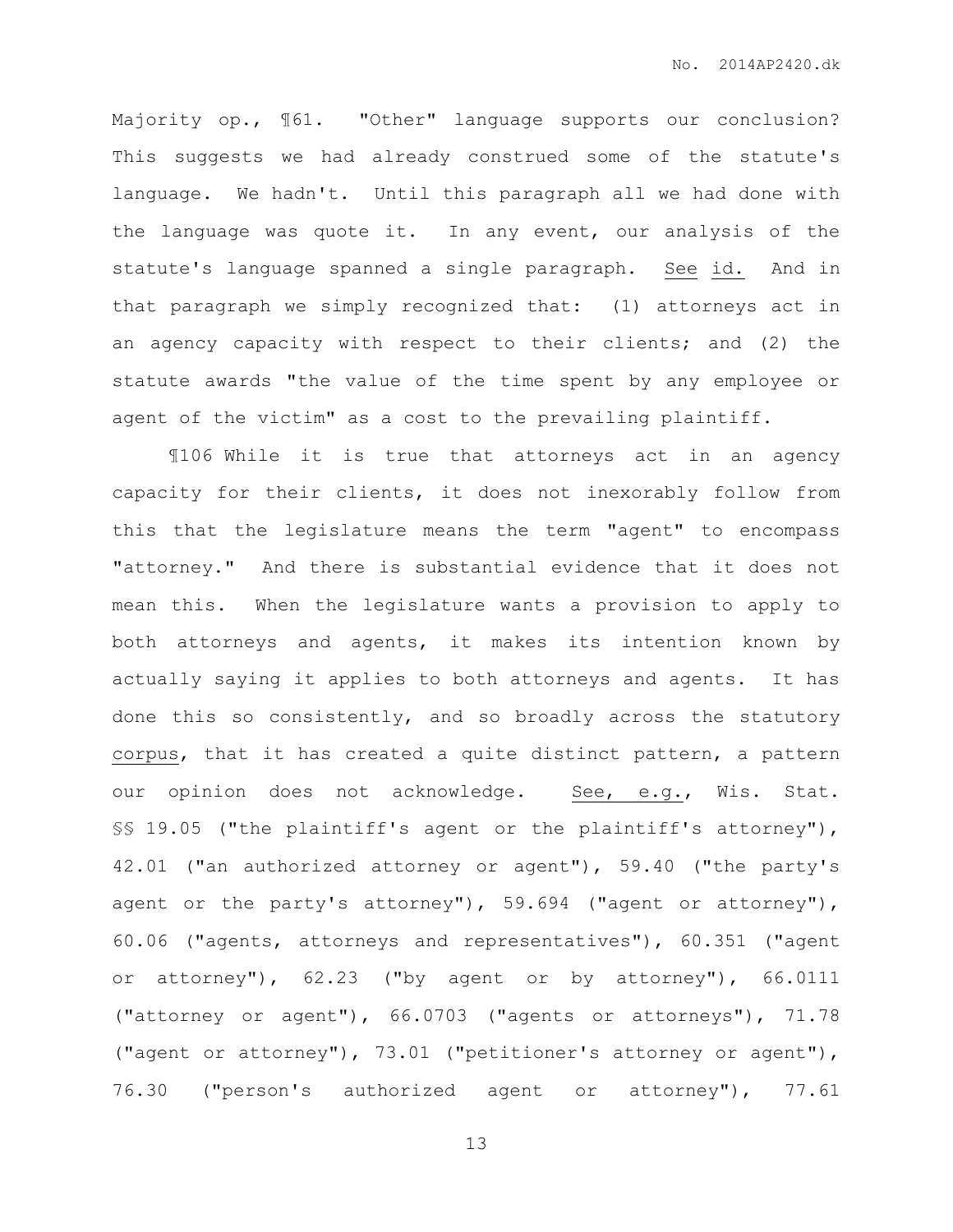("person's authorized agent or attorney"), 87.12 ("engineers, attorneys, agents, assistants, clerks, employees and laborers"), 93.18 ("agent or attorney"), 100.23 ("his or her agent or attorney"), 102.123 ("employee's attorney or other authorized agent"; "employee, attorney, or agent"), 102.30 ("agent or attorney"), 102.33 (stating phrase "attorney or authorized agent" five times), 103.275 ("attorney or agent"; "person's attorney or agent"), 103.58 ("agents, servants, employees and attorneys"), 133.08 ("applicant's agent or attorney"), 115.997 ("officers, attorneys, employees, agents, or consultants"), 134.19 ("principal, agent or attorney"), 145.10 ("attorney or agent"; "person's attorney or agent"), 171.04 ("person's agent or attorney"), 171.05 ("person's agent or attorney"), 171.06 ("person's agent or attorney"), 181.1603 ("member's agent or attorney"; "agent or attorney"), 180.0720 (stating "shareholder or his or her agent or attorney" three times), 180.1602 ("agent or attorney"), 180.1603 ("shareholder's agent or attorney"), 185.47 ("any member or stockholder, or his or her agent or attorney"), 186.70 ("agent or attorney"), 193.501 ("member's agent or attorney"), 214.525 ("person, agent, or attorney"), 217.19 ("agent or attorney"), 221.0518 (stating "shareholder or his or her agent or attorney" three times), 279.07 ("interested persons or their agents or attorneys"), 280.13 ("attorney or agent"; "licensee's attorney or agent"), 304.16 ("officers, attorneys, employees, agents, or consultants"), 321.61 (stating "person's agent or attorney" three times; "person or agent or attorney"), 610.50 ("insurer or an employee, agent or attorney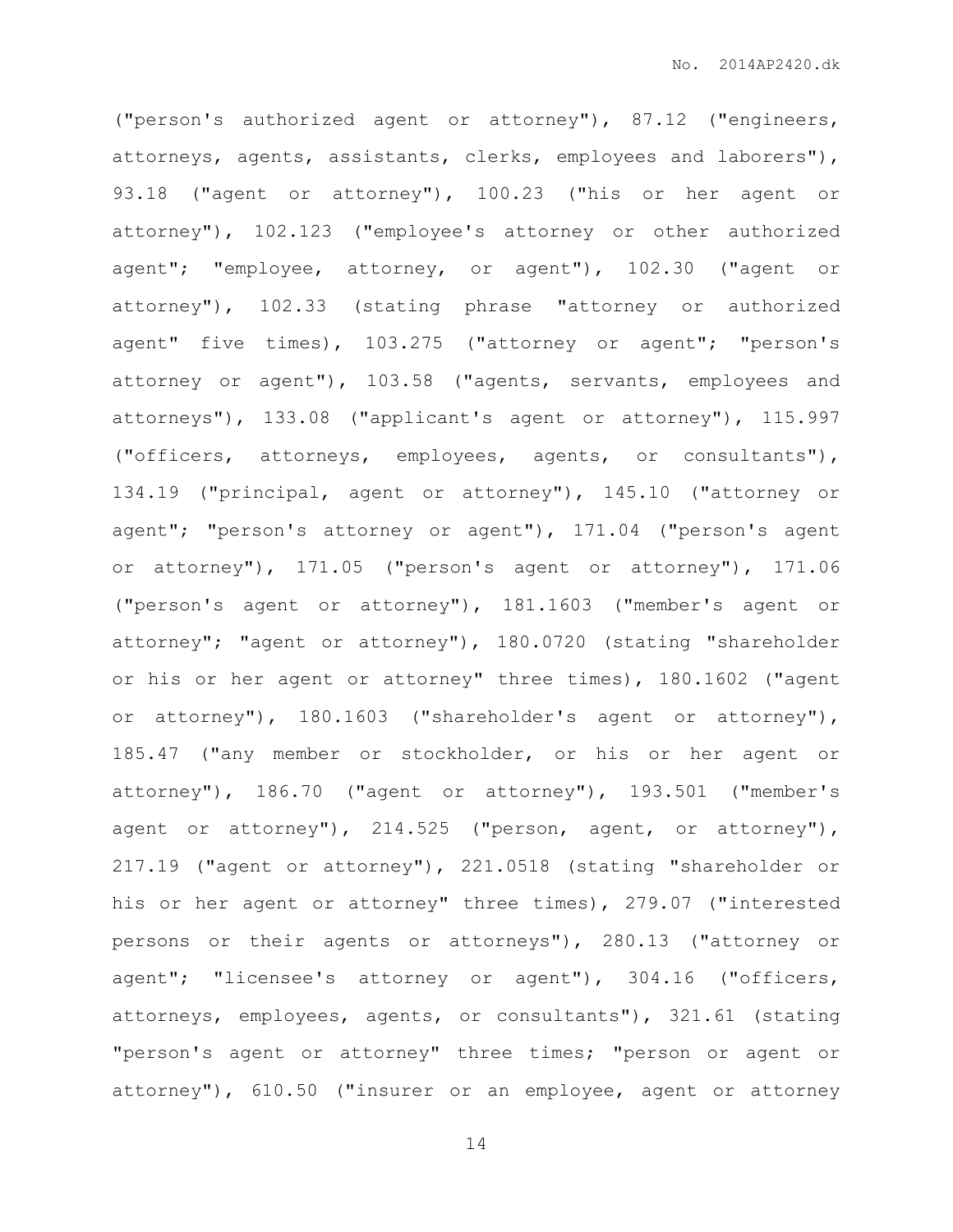of an insurer"), 611.51 ("policyholder's agent or attorney"), 701.0802 ("agent or attorney of the trustee"), 757.30 ("person who appears as agent, representative or attorney"), 779.98 ("person's agent or attorney"), 799.45 ("plaintiff's attorney or agent"; "plaintiff or his or her attorney or agent"), 804.01 ("attorney, consultant, surety, indemnitor, insurer, or agent"), 814.245 ("attorneys or agents"), 815.53 ("creditor or his or her attorney, or agent"), 881.016 ("attorneys, accountants, investment advisers, agents or other persons"), 893.80 ("party, agent or attorney"), 893.82 ("his or her agent, attorney or personal representative"), 895.14 ("the party injured, agent or attorney"), 898.02 ("plaintiff's agent or attorney"), 898.03 ("plaintiff's agent or attorney"), 938.999 ("officers, attorneys, employees, agents, or consultants"), 946.13 ("director, officer, employee, agent or attorney"), 946.17 ("agent or attorney of any person"; "agent or attorney"). 7

¶107 If the term "agent" subsumes "attorney," there would have been no need to mention the latter on these 60 occasions. We should not shoehorn the term "attorney" into "agent" when the legislature so clearly does not. The statute, by its own terms, makes a defendant liable for the time value of the prevailing plaintiff's agents. But, for whatever reason, the legislature

 $\overline{a}$ 

 $7$  Two of these statutes, Wis. Stat.  $\S$ \$ 60.06 and 814.245, are fee-shifting provisions, demonstrating that even in this context the legislature makes a distinction between "attorneys" and "agents." All of these statutes refer to the current 2015- 16 version.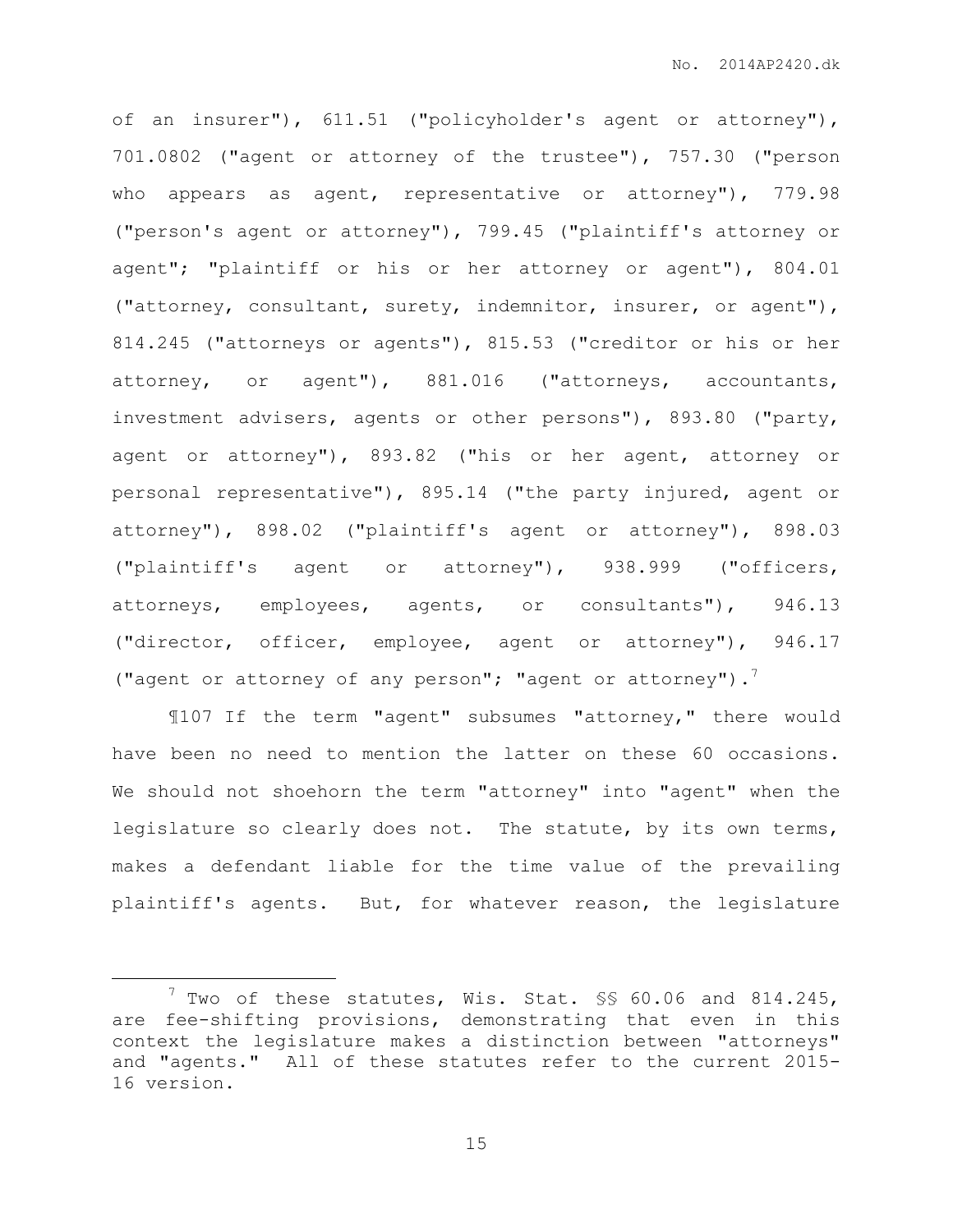chose not to extend the statute's mandate to attorney's fees. Whether it should have done so is none of our business.

¶108 Even if this were an insufficient reason to reject our reading of the statute, the text provides an even more explicit reason to do so. One of the most respected principles of statutory construction is that we should not interpret text in a manner that reduces any of its language to ignominious surplusage. Kalal, 271 Wis. 2d 633, ¶46 ("Statutory language is read where possible to give reasonable effect to every word, in order to avoid surplusage."). We cannot understand "agent" as inclusive of "attorney" without violating that principle for the following reasons.

¶109 The statute under consideration actually contains two cost-shifting provisions. The first is general and applies to all causes of action authorized by Wis. Stat. § 895.446(1): "If the plaintiff prevails in a civil action under sub. (1), he or she may recover all of the following:  $\ldots$  . . . "  $\lessgtr$  895.446(3). The second is specific, and applies only to a subset of claims authorized by the statute. This specific provision explicitly makes the defendant liable for the prevailing plaintiff's attorney's fees: "If the violation of s. 943.01(1) involves the circumstances under s. 943.01(2d), the court may award a prevailing plaintiff the reasonable attorney fees incurred in litigating the action . . . . "  $\text{\$ } 895.446 \text{ (3m)} \text{ (b)}.$ <sup>8</sup>

 $\overline{a}$ 

 $8$  The type of property damage to which this provision refers is not at issue in this case.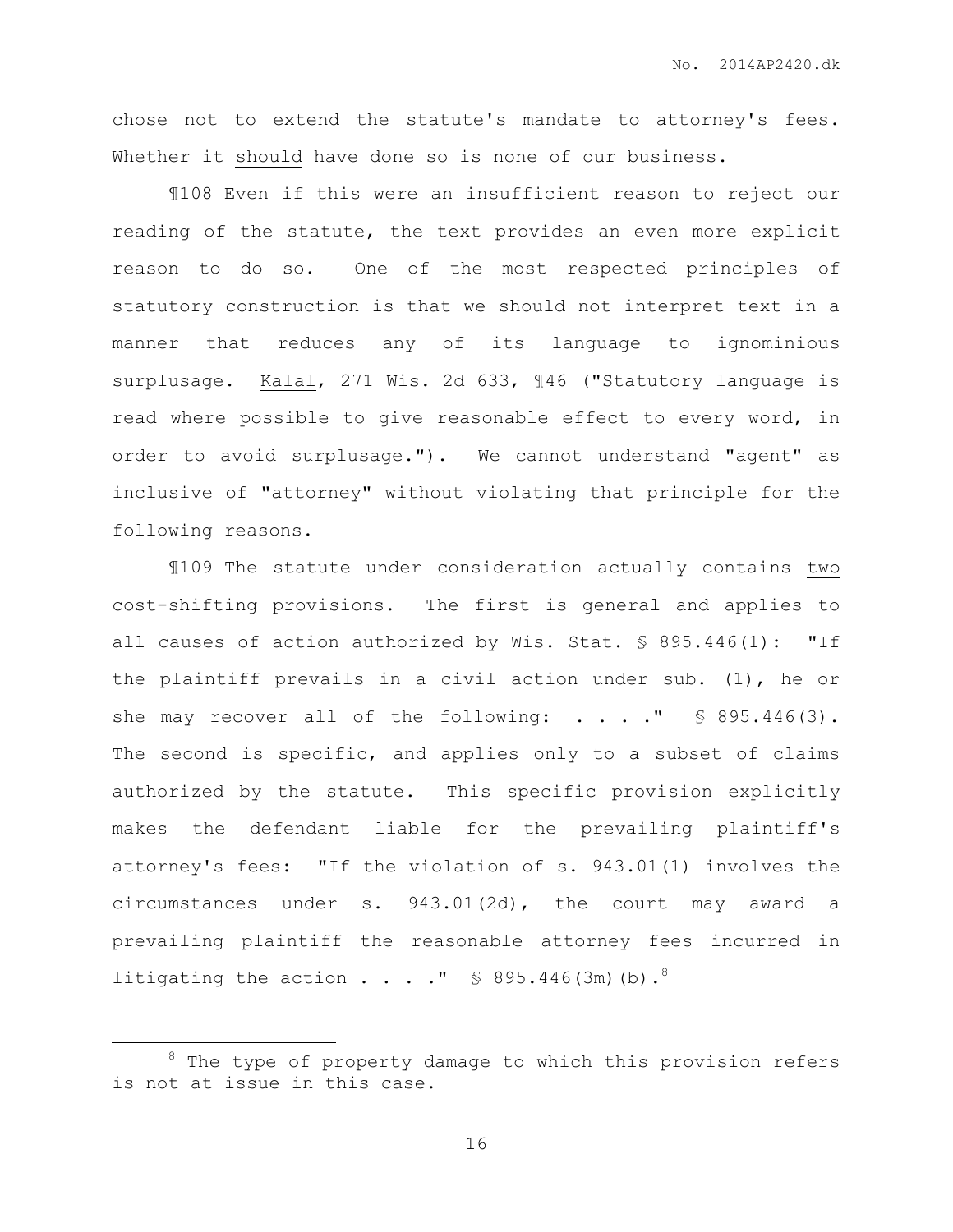¶110 Our conclusion does irremediable damage to the text of the specific cost-shifting provision. If the general provision already includes attorney's fees, there is no reason for the specific provision to authorize a court to make such an award. That is to say, our understanding of the general provision makes the specific provision's award of attorney's fees entirely meaningless. But there is nothing about the statute or this case that requires us to cause that damage. If we don't stuff "attorney" into "agent" (which would be felicitously consistent with the legislature's choices), then the specific provision's award of attorney's fees will have good work to do. And we will have given "reasonable effect to every word," and left no surplusage. We did not explain why we should ignore this internally-consistent reading of the statute.

¶111 Our opinion demonstrates an understandable fondness for canons of statutory construction. When carefully applied in applicable circumstances, they can powerfully illuminate a statute's meaning. Out of the many cited canons, however, perhaps the only applicable one is the presumption against legislative changes to the common law: "A statute will be construed to alter the common law only when that disposition is clear." Scalia & Garner, supra ¶5, at 318 (defining the "Presumption Against Change in Common Law"); see majority op., ¶51. In Wisconsin, we follow the "American Rule" with respect to attorney's fees:

The general rule, known as the American rule, is that attorney's fees are not ordinarily recoverable in the absence of a statute or enforceable contract providing therefor. Each party to a lawsuit, under this theory,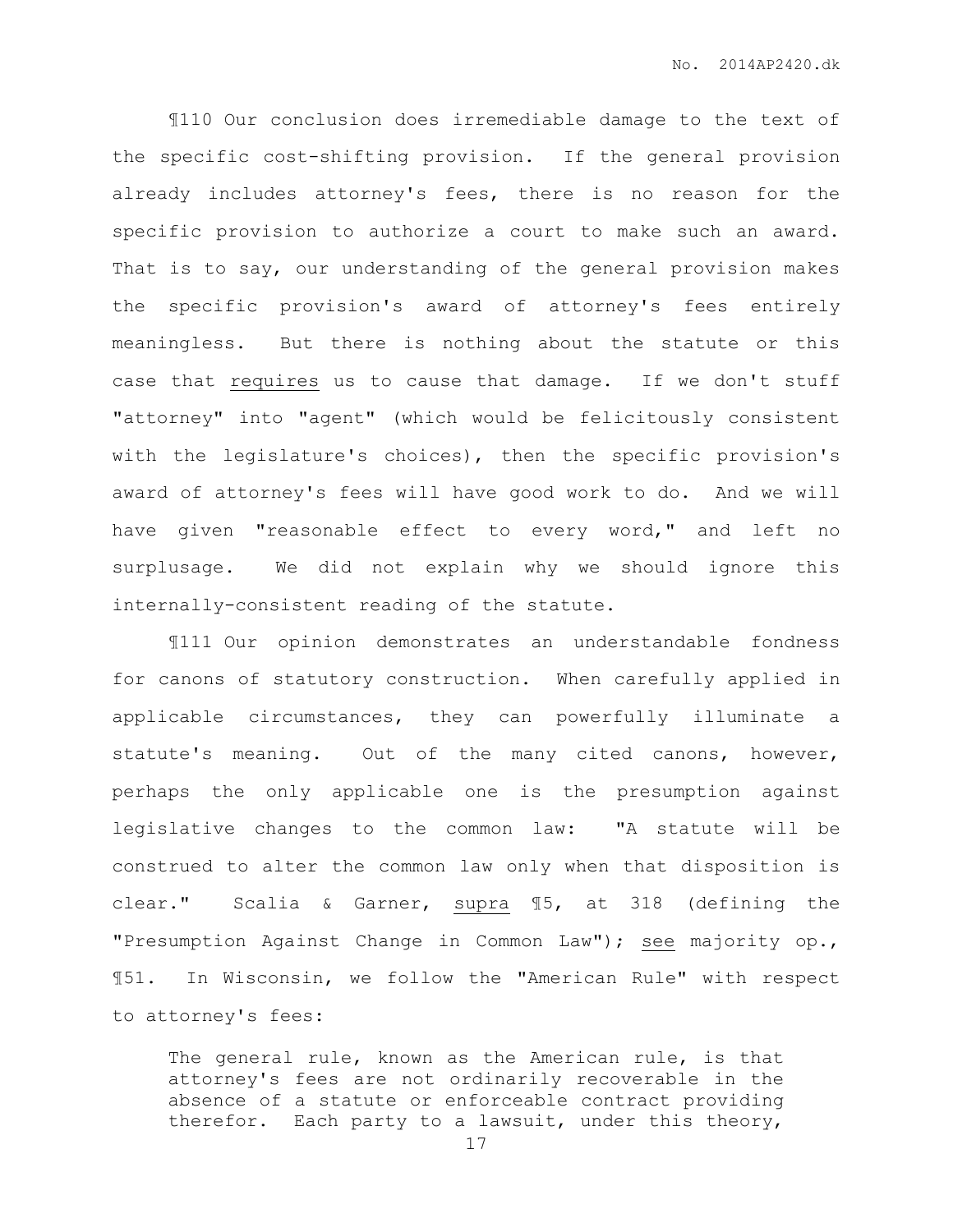should bear its own costs of litigation. The American rule has been recognized and followed in Wisconsin.

Kremers-Urban Co. v. Am. Emp'rs Ins. Co., 119 Wis. 2d 722, 744- 45, 351 N.W.2d 156 (1984) (internal citations omitted). That's our common law. So if Wis. Stat. § 895.446(3)(b) is to alter that rule, it must do so clearly. We, however, derived our attorney's fees holding wholly from what we think we squeezed out of silence. That should make it self-evident that this statute did not "clearly" alter the common law.

## IV. CONCLUSION

¶112 We found the meaning of Wis. Stat. § 895.446(3)(b) in a court of appeals opinion that did not address the question we answered, a collection of inapposite interpretive canons, some policy arguments, and a canard. This is not how we are supposed to interpret statutes. And the methodology we employed led us to the wrong conclusion. Consequently, I respectfully dissent from that portion of our opinion.

¶113 I am authorized to state that Justice REBECCA GRASSL BRADLEY joins this opinion concurring in part and dissenting in part.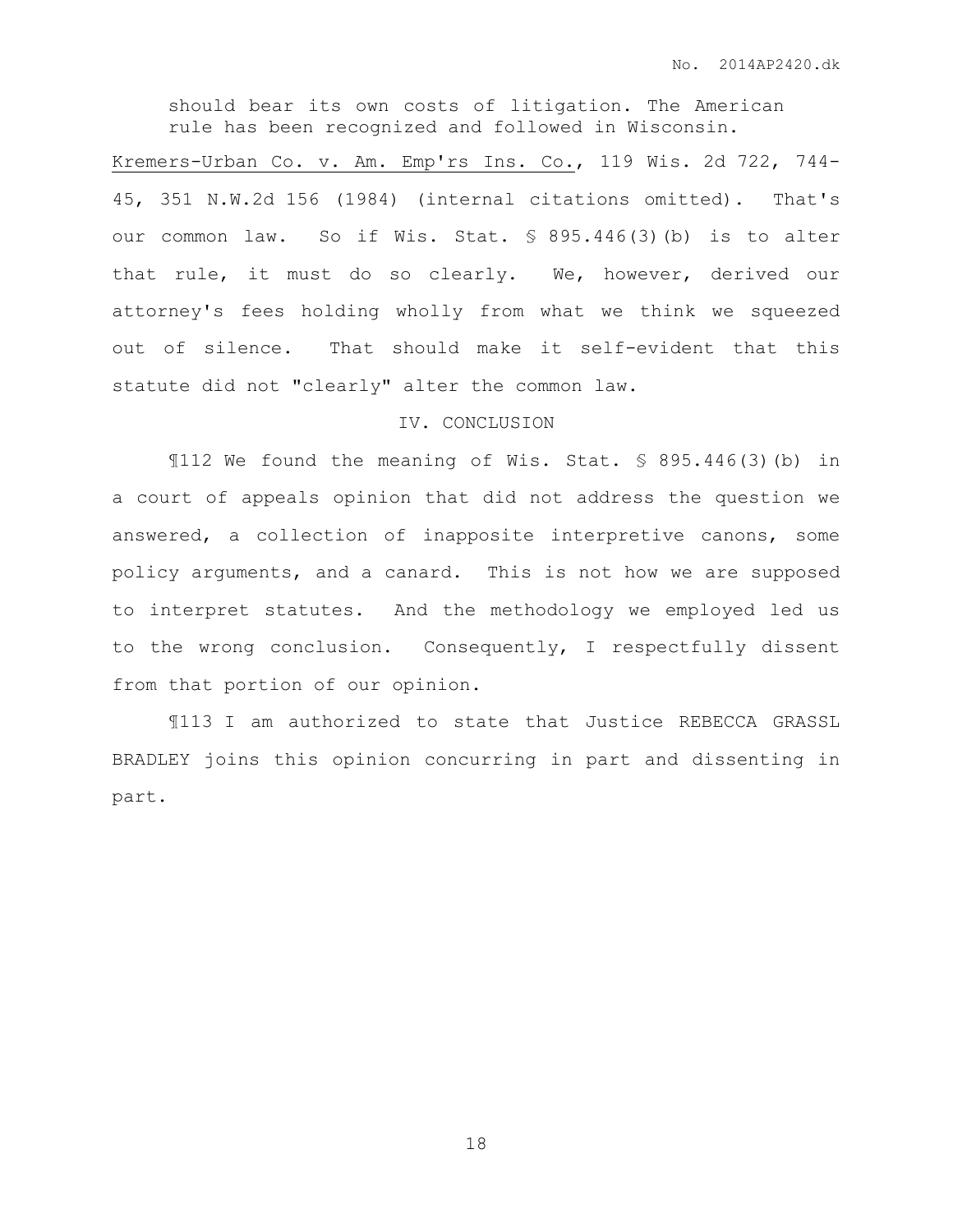¶114 SHIRLEY S. ABRAHAMSON, J. *(dissenting).* Unlike the majority, I conclude that civil theft is an "action based in tort" within the meaning of Wis. Stat. § 799.01(1)(cr). Therefore, the Estate's compensatory damages should be capped at \$5,000, and the Estate is not entitled to double  $costs.<sup>1</sup>$ 

¶115 In reaching an opposite conclusion, the majority relies entirely on unremarkable truisms and simply ignores the wealth of prior cases in which Wisconsin courts have either explicitly or implicitly characterized certain statutory causes of action as "torts" or as "sounding in tort."

¶116 The majority repeatedly draws distinctions between statutory claims and "common law" tort claims in order to conclude that the statutory claim for civil theft under Wis. Stat. § 895.446 cannot be a common law tort claim. In so doing, the majority pulls a bait-and-switch in order to answer a question that was never asked.

¶117 The question presented in the instant case is not whether a civil theft claim pursuant to Wis. Stat. § 895.446 is a "common law" tort claim. It obviously is not. Rather, the actual question presented is whether a civil theft claim pursuant to § 895.446 is an "action based in tort" under Wis. Stat. § 799.01(1)(cr). Reader beware! The majority's choice of language is calculated to erect a strawman that it can then

 $\overline{a}$ 

 $1$  I agree with the majority that whether to award exemplary damages, and if so, in what amount, is a question to be decided by the finder of fact.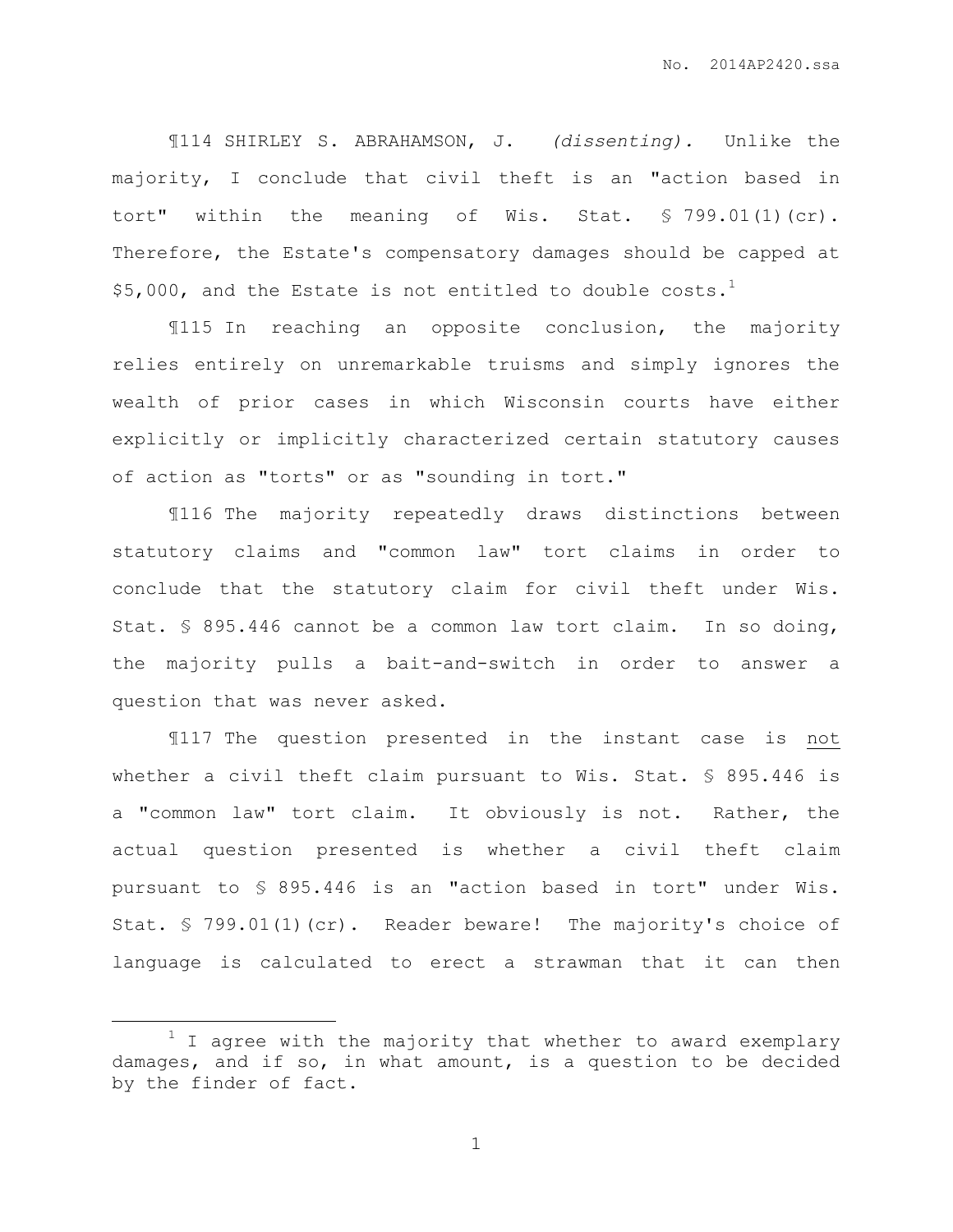easily set ablaze in the guise of reasoned and principled analysis.

¶118 I also write to make clear that I do not agree with the majority's conclusion that Wis. Stat. § 895.446(3)(b) awards attorney fees in the present case. On this issue, I largely agree with the analysis of Justice Kelly's dissent.

¶119 Lastly, I conclude that the majority fails to fully delineate the elements of the private attorney general doctrine, leading to a flawed result.

¶120 Because a civil theft claim pursuant to Wis. Stat. § 895.446 is an "action based in tort" and attorney fees are not awardable to prevailing plaintiffs under Wis. Stat. § 895.446(3)(b), I dissent.

I

¶121 The majority states four equally unpersuasive reasons for its conclusion that a civil theft claim pursuant to Wis. Stat. § 895.446 is not an "action based in tort," but instead, qualifies as an "other civil action" under Wis. Stat. § 799.01(1)(d). The majority reasons as follows: first, § 895.446, the civil theft statute, states that it is creating a "civil action"; second, Wisconsin case law distinguishes the statutory civil theft claim under § 895.446 from similar commonlaw tort claims; third, Wisconsin case law distinguishes between other statutorily created civil claims and common-law tort claims; and fourth, there is a long-standing distinction in the common law between crimes and torts, even though both may be based on the same conduct, which suggests that a plaintiff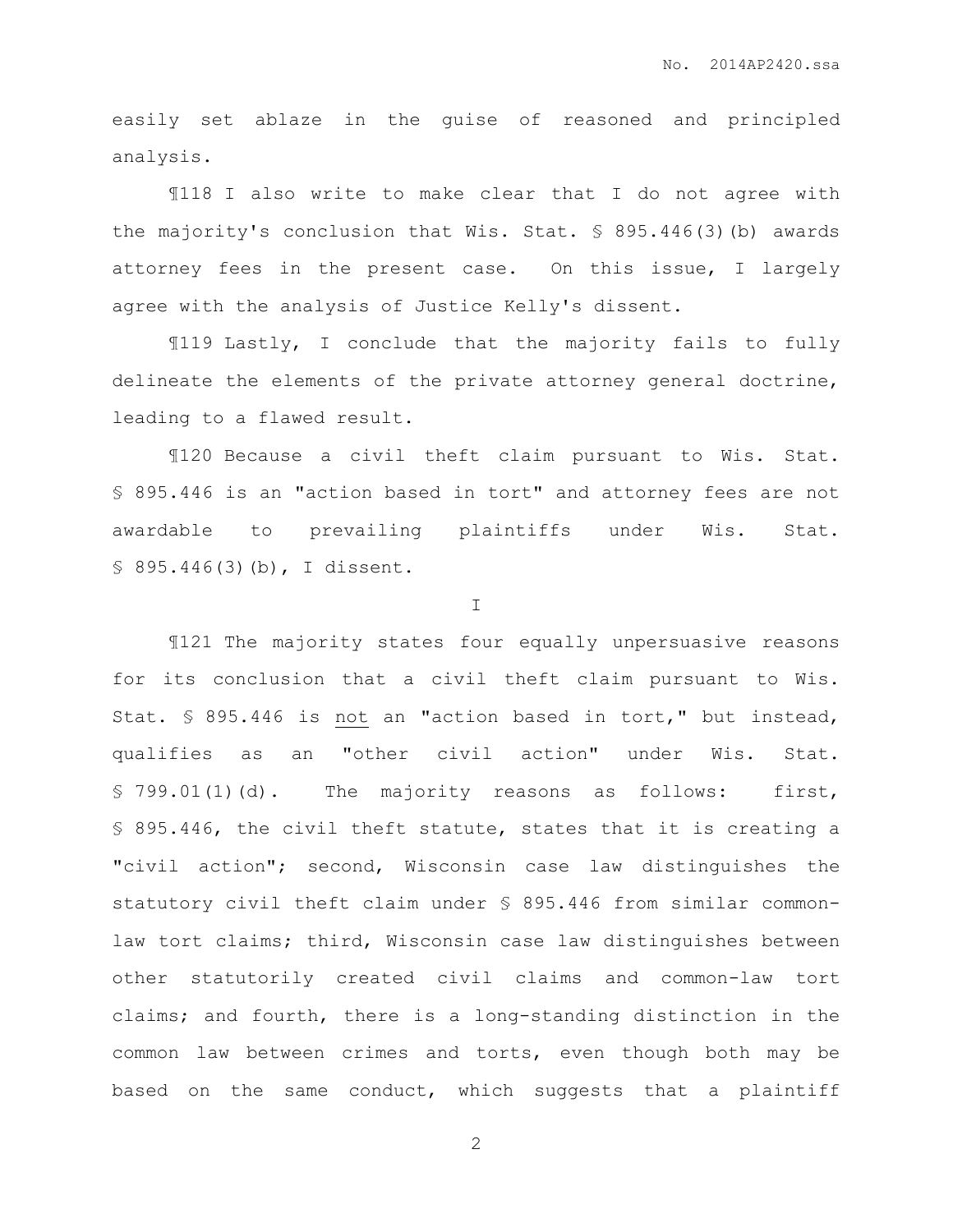acting under a civil statute that enables enforcement of criminal law is not bringing an action based in tort. Majority op., ¶34.

¶122 The majority's latter three reasons together suffer from the same infirmity: these three reasons answer a question that was never asked. These three reasons answer the question "Is a civil theft claim pursuant to Wis. Stat. § 895.446 a common law tort claim?" This is not the question presented by the case. The question presented is as follows: "Is a civil theft claim pursuant to Wis. Stat. § 895.446 an 'action based in tort' under Wis. Stat.  $\text{\$ }799.01(1)(cr)\text{?"}^2$ 

¶123 The majority spends several paragraphs explaining the unremarkable proposition that specific statutory causes of action are separate and distinct from their similar common law counterparts, see, e.g., majority op., ¶¶36-40, and pointing out that "there has long been a distinction in the common law between a tort claim and a criminal charge[,]" majority op., ¶41.

 $\overline{a}$ 

<sup>2</sup> The majority opinion explains that causes of action created by Wis. Stat. § 895.446(1), including a civil theft claim, are referred to as "civil actions." Majority op., ¶35; Wis. Stat.  $\frac{1}{5}$  895.446(2), (3). It then concludes that "the use of the term 'civil action' in Wis. Stat. § 895.446 to describe the cause therein provided indicates that the cause may also be properly characterized as a 'civil action' under Wis. Stat. § 799.01." Majority op., ¶35. This conclusion leads nowhere. It is a dead end. Every action listed in § 799.01 is a "civil action," including all tort actions. Being a "civil action" is not a distinguishing characteristic that is helpful in determining the specific subsection of § 799.01 into which the claim of civil theft falls.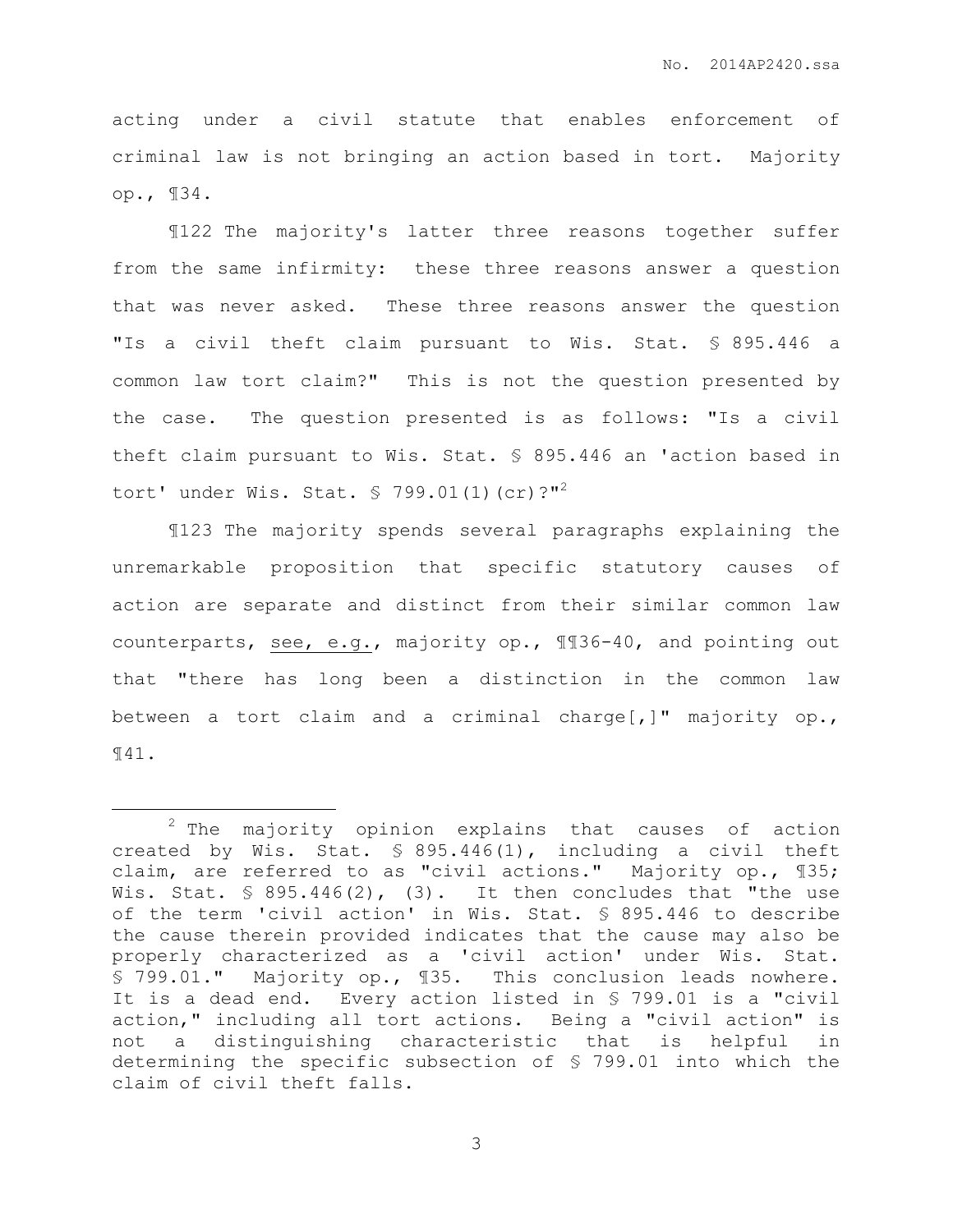¶124 The majority's analytical errors are threefold. First, the majority answers a question that is not asked. It repeatedly draws distinctions between statutory claims and common law tort claims without ever acknowledging that the question presented asks whether a statutory civil theft claim is "an action based in tort" as opposed to asking whether a statutory civil theft claim is a "common-law tort."

¶125 Second, the majority fails to explain why a statutory claim and a very similar, though distinct, common-law tort claim cannot both be considered actions based in tort. The great weight of Wisconsin authority confirms that statutory claims and very similar, though distinct, common-law tort claims may both be considered actions based in tort.<sup>3</sup>

¶126 Third, the relevance of the majority's pointing out that a civil tort claim, whether created by statute or common law, is separate and distinct from a criminal prosecution for the same conduct is not apparent. There are countless crimes

 $\overline{a}$ 

 $3$  See, e.g., Fandrey ex rel. Connell v. Am. Family Mut. Ins. Co., 2004 WI 62, ¶¶9, 19, 272 Wis. 2d 46, 680 N.W.2d 345 (recognizing "that § 174.02 [strict liability dog-bite statute] is a codified tort action" and further explaining that "the fact that liability in this case is predicated upon a statute rather than a common-law cause of action is not dispositive, as § 174.02 still sounds in tort; it is a codified cause of action for a civil wrong"); Hanlon v. Town of Milton, 2000 WI 61, ¶16, 235 Wis. 2d 597, 612 N.W.2d 44 (describing claim under 42 U.S.C. § 1983 as a tort); Johnson v. ABC Ins. Co., 193 Wis. 2d 35, 45- 46, 532 N.W.2d 130 (1995) (describing the "purely [] statutory remedy" of wrongful death action as "an action in tort"); Shopko Stores, Inc. v. Kujak, 147 Wis. 2d 589, 433 N.W.2d 618 (Ct. App. 1988) (referring to an "underlying tort" when examining a civil action under § 943.51 for retail theft).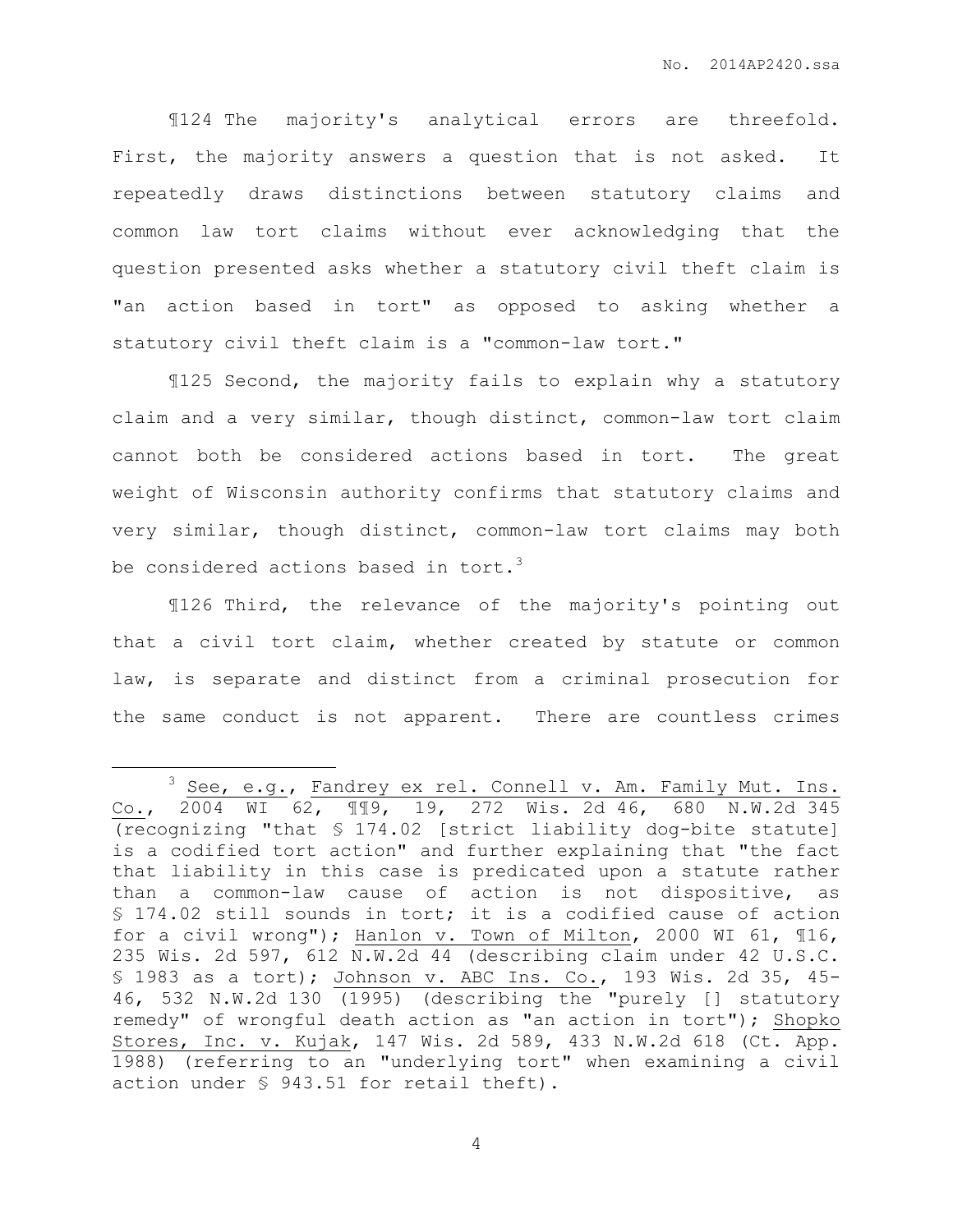the commission of which will likely constitute a tort against the victim, including, for example, battery and theft. Conduct that amounts to a crime is very likely to be considered "conduct that amounts to a legal wrong and that causes harm for which courts will impose civil liability." 1 Dan Dobbs et al., The Law of Torts § 1 (2d ed. 2011).

¶127 In sum, the majority opinion answers a question that was never asked in order to reach a conclusion that contradicts almost 30 years of case law. As a result, the majority is unpersuasive.

II

¶128 In addition to asking this court to determine whether a statutory civil theft claim is an "action based in tort" pursuant to Wis. Stat.  $\frac{1}{5}$  799.01(1)(cr), the instant case also asks us to determine whether Wis. Stat. § 895.446(3)(b), specifically, the language "[a]ll costs of investigation and litigation that were reasonably incurred, including the value of the time spent by any employee or agent of the victim," includes an award for actual reasonable attorney fees to prevailing plaintiffs.

¶129 I agree to a large extent with Justice Kelly's dissent concluding that Wis. Stat. § 895.446(3)(b) does not provide for an award of actual reasonable attorney fees.

¶130 In invoking the private attorney general doctrine to support its conclusion that a plaintiff successful in proving a statutory civil theft claim is entitled to an award of attorney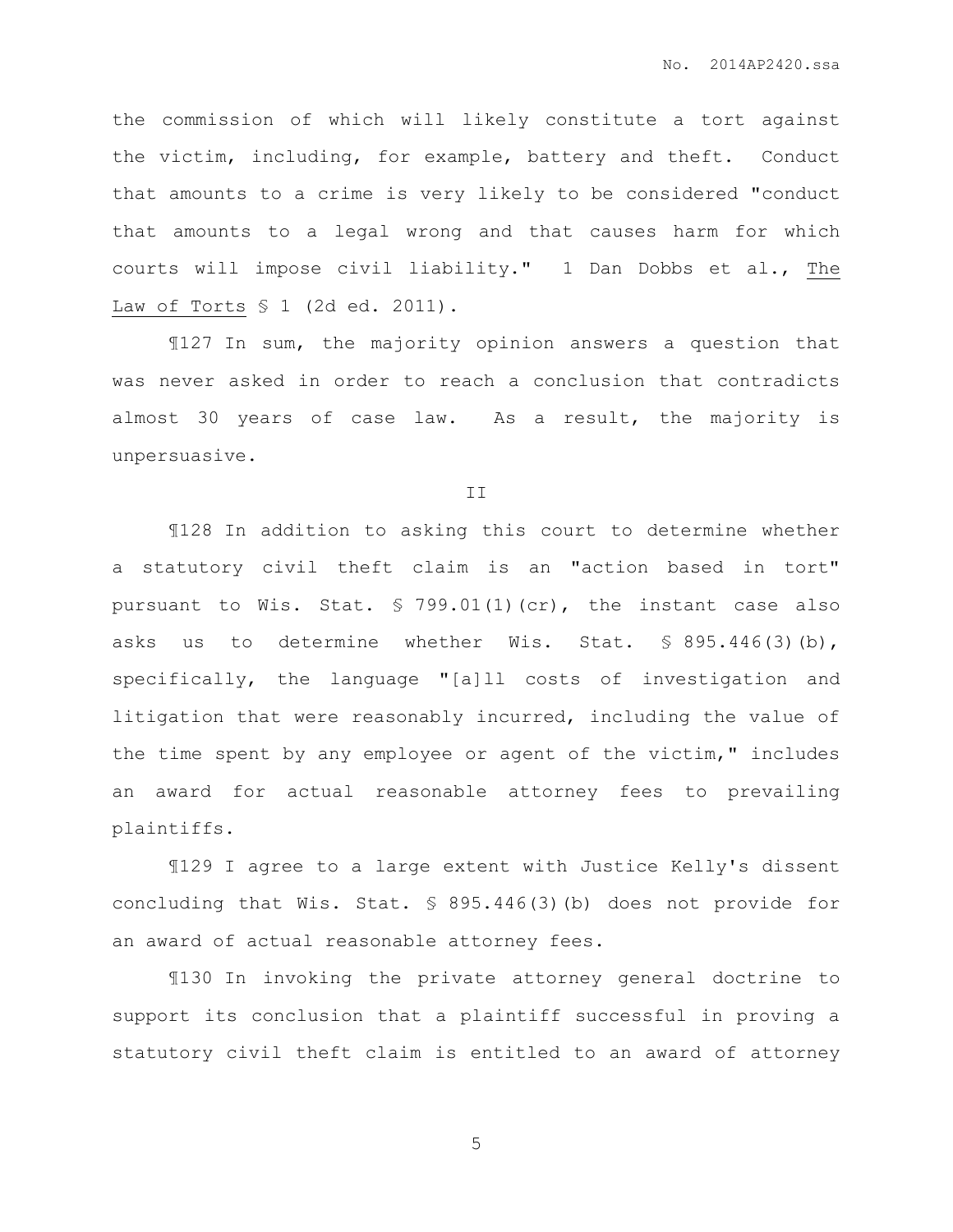fees, the majority writes too broadly and misstates the private attorney general doctrine.<sup>4</sup>

¶131 In Wisconsin, a party will be awarded attorney fees, even in the absence of contractual or statutory authorization, if that party vindicates a right that: (1) benefits a large number of people; (2) requires private enforcement; and (3) is of societal importance. See Shands v. Castrovinci, 115 Wis. 2d 352, 340 N.W.2d 506 (1983); State ex rel. Hodge v. Town of Turtle Lake, 180 Wis. 2d 62, 508 N.W.2d 603 (1993); Watkins v. LIRC, 117 Wis. 2d 753, 345 N.W.2d 482 (1984); Richland Sch. Dist. v. DILHR, 166 Wis. 2d 262, 479 N.W.2d 579 (Ct. App. 1991); accord Maness v. Daily, 307 P.3d 894, 906 (Alaska 2013); Cave Creek Unified Sch. Dist. v. Ducey, 308 P.3d 1152, 1159 (Ariz. 2013); In re Conservatorship of Whitley, 241 P.3d 840, 846 (Cal. 2010); Honolulu Const. & Draying Co., Ltd. v. State, Dep't of Land & Natural Res., 310 P.3d 301, 303 (Haw. 2013); Bitterroot River Protective Ass'n v. Bitterroot Conservation Dist., 251 P.3d 131, ¶20 (Mont. 2011); Highlands at Jordanelle LLC v. Wasatch Cnty., 355 P.3d 1047, ¶35 (Utah 2015); Ann K. Wooster, Annotation, Private Attorney General Doctrine——State Cases, 106 A.L.R. 5th 523 (2003); Carl Cheng, Comment, Important Rights and

 $\overline{a}$ 

 $4$  For further background on the doctrine, see William B. Rubenstein, On What a "Private Attorney General" Is——and Why It Matters, 57 Vand. L. Rev. 2129, 2129-36, 2139-48 (2004); Carl Cheng, Comment, Important Rights and the Private Attorney General Doctrine, 73 Cal. L. Rev. 1929, 1929-41 (1985); The Supreme Court, 1974 Term, 89 Harv. L. Rev. 47, 170-82 (1975).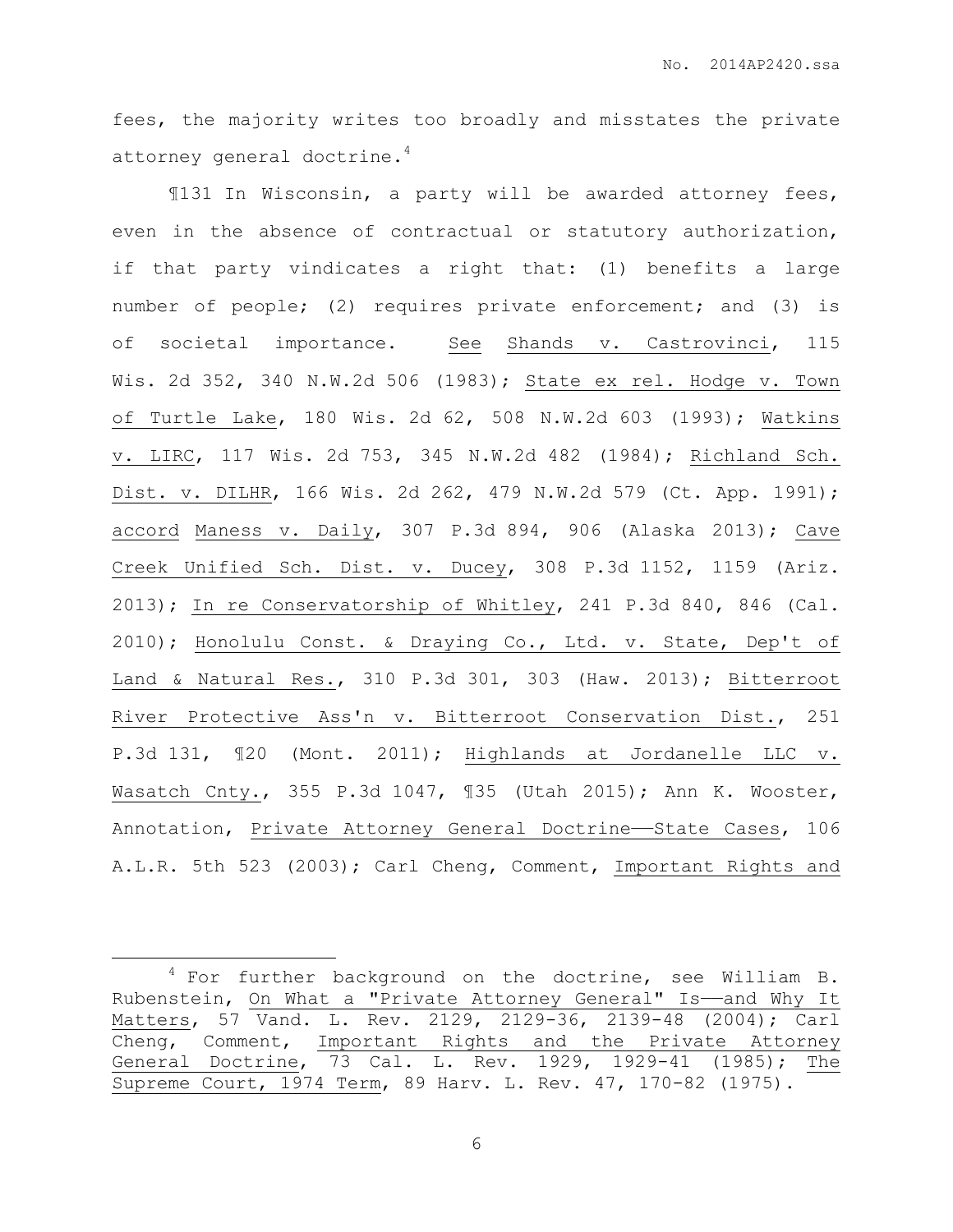the Private Attorney General Doctrine, 73 Cal. L. Rev. 1929, 1929 (1985).

¶132 The seminal Wisconsin case regarding the private attorney general doctrine is Shands v. Castrovinci, 115 Wis. 2d 352, 340 N.W.2d 506 (1983). In Shands, the plaintiff, a residential tenant, commenced a small claims action against her former landlord to recover her security deposit of \$145. Shands, 115 Wis. 2d at 354. The statute under which Shands sued allowed for the recovery of twice the amount of the actual pecuniary loss, together with costs, including a reasonable attorney fee. Wis. Stat. § 100.20(5) (1983-84). The circuit court found that the landlord improperly withheld her security deposit and awarded Shands \$290 as damages. Shands, 115 Wis. 2d at 355. After an evidentiary hearing, the court awarded an additional \$287.50 for attorney fees. Shands, 115 Wis. 2d at 355. Castrovinci appealed but was unsuccessful. Shands, 115 Wis. 2d at 356. The issue on appeal was whether Shands was entitled to an award of attorney fees incurred as a result of the appeal. Shands, 115 Wis. 2d at 357-58. The supreme court held that she was.

¶133 The Shands court held that Shands was entitled to attorney fees incurred as a result of Castrovinci's unsuccessful appeal, explaining that its decision was in accord with the purpose of the statute and public policy in general as follows:

First, the recovery of double damages and attorney fees encourages injured tenants to bring legal actions to enforce their rights under the administrative regulations. Often the amount of pecuniary loss is small compared with the cost of litigation. Thus, it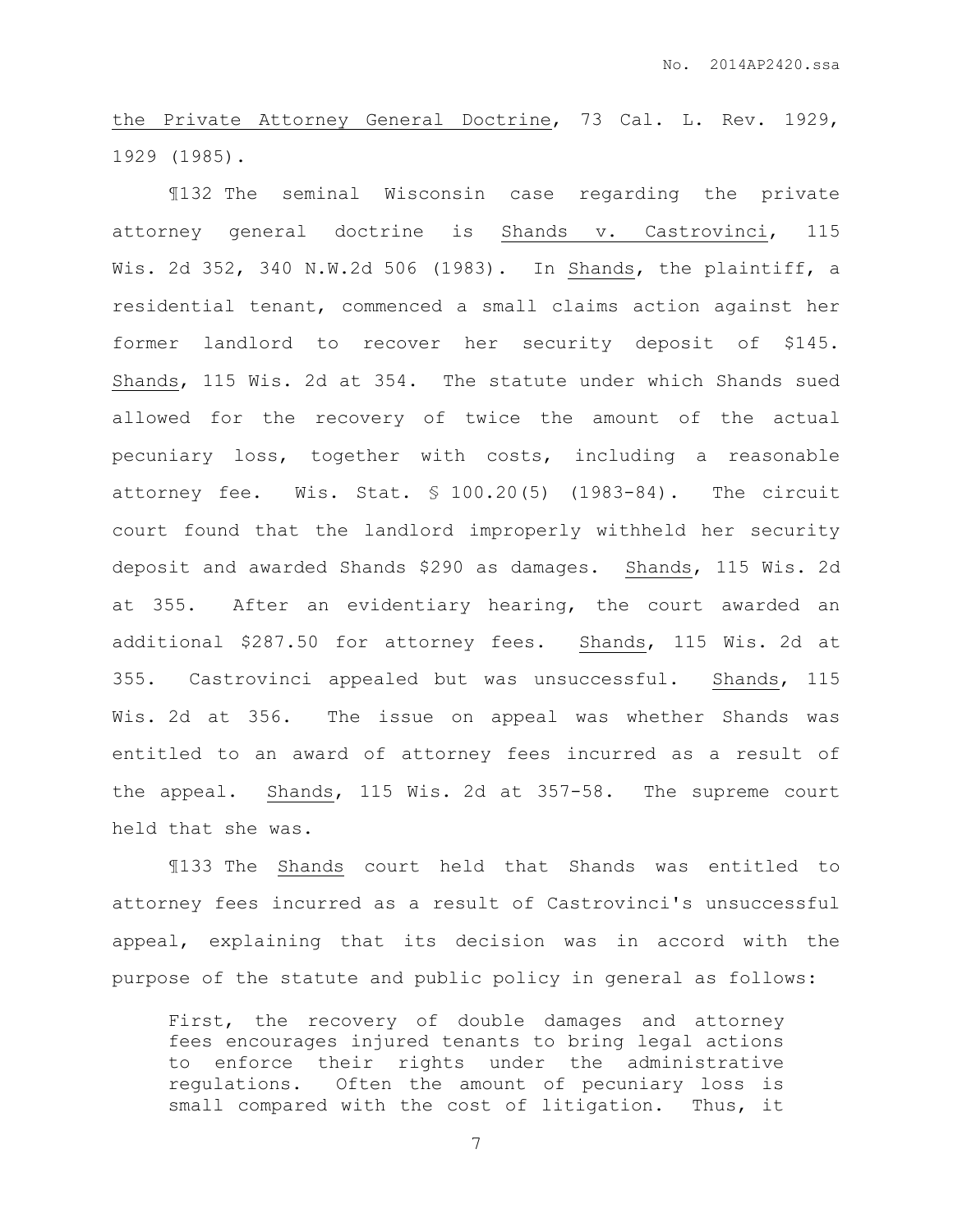was necessary to make the recovery large enough to give tenants an incentive to bring suit. The award of attorney fees encourages attorneys to pursue tenants' claims where the anticipated monetary recovery would not justify the expense of legal action. While attorneys generally are willing to perform pro bono legal services in appropriate cases, we recognize that practical considerations limit the number of such suits.

Second, the tenant who sues under the statute acts as a "private attorney general" to enforce the tenants' rights set forth in the administrative regulations. Thus, the individual tenant not only enforces his or her individual rights, but the aggregate effect of individual suits enforces the public's rights.

Third, tenant suits have the effect of deterring impermissible conduct by landlords because, if they violate the administrative regulations, they will be subject to double damages and will be responsible for costs, including attorney fees. The deterrent effect of the statute strengthens the bargaining power of tenants in dealing with landlords.

Finally, in an amicus brief the Wisconsin Department of Justice noted that private tenant actions provide a necessary backup to the state's enforcement powers under sec. 100.20, Stats. The department pointed out that the sheer number of violations prevent it from proceeding against all violators. Private tenant actions thus constitute an enforcement mechanism reinforcing that of the justice department.

Shands, 115 Wis. 2d at 358-59.

¶134 Wisconsin has also applied the private attorney general doctrine in cases involving the enforcement of rights under the Wisconsin Open Meetings Law, State ex rel. Hodge v. Town of Turtle Lake, 180 Wis. 2d 62, 508 N.W.2d 603 (1993), the Wisconsin Fair Employment Act, Watkins v. LIRC, 117 Wis. 2d 753, 345 N.W.2d 482 (1984), and the Wisconsin Family and Medical Leave Act, Richland Sch. Dist. v. DILHR, 166 Wis. 2d 262, 479 N.W.2d 579 (Ct. App. 1991).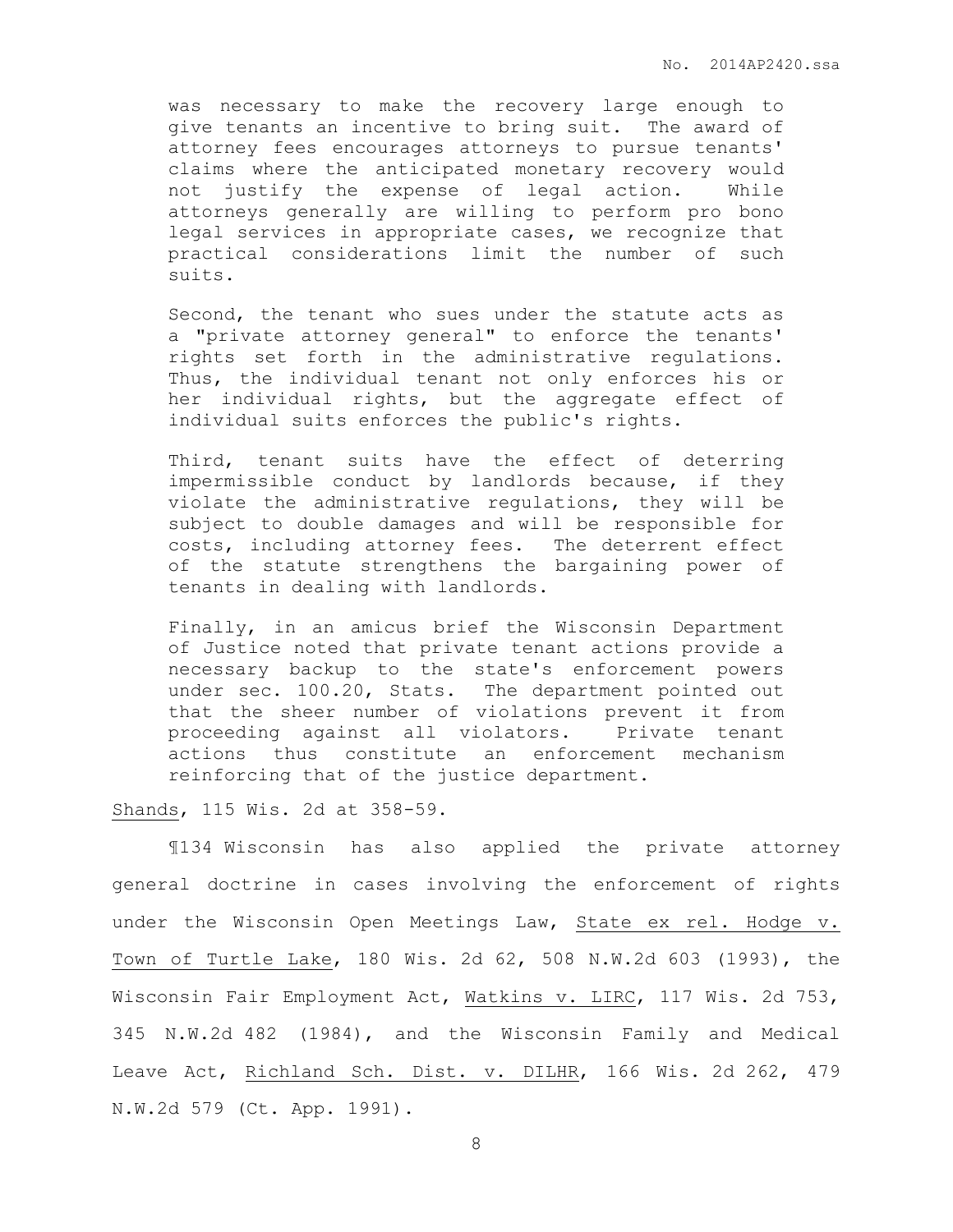¶135 The instant case does not meet the elements of the private attorney general doctrine, and bears no resemblance to other Wisconsin cases in which the private attorney general doctrine has been applied.

¶136 First, the lawsuit does not benefit the general public or a large class of persons. Though the instant case involved theft from an elderly individual, the theft statute and Wis. Stat. § 895.446 apply broadly to all individuals. The benefit conferred to the public in the lawsuit is that the law is enforced.<sup>5</sup> To the extent one could fairly identify a benefit conferred upon the elderly as a class, the motivation for the lawsuit in the instant case was personal monetary recovery, not the advancement of the public's interest in protecting the elderly as such.

¶137 Second, it does not appear that private enforcement is necessary to enforce the public's right to be free from theft. There is no evidence that prosecutors' offices across the state are overwhelmed such that private actions are needed to constitute an enforcement mechanism reinforcing the State criminal law punishing theft. See Shands, 115 Wis. 2d at 359.

¶138 Relatedly, and contrary to the majority's conclusion,<sup>6</sup> the Estate had a sufficient financial incentive to pursue

 $6$  Majority op., 159.

 $\overline{a}$ 

<sup>5</sup> The public always has a significant interest in seeing that the laws are enforced——it always derives some benefit when illegal private or public conduct is rectified. Something more than this general benefit must be shown to make sure that the private attorney general doctrine does not become the default rule.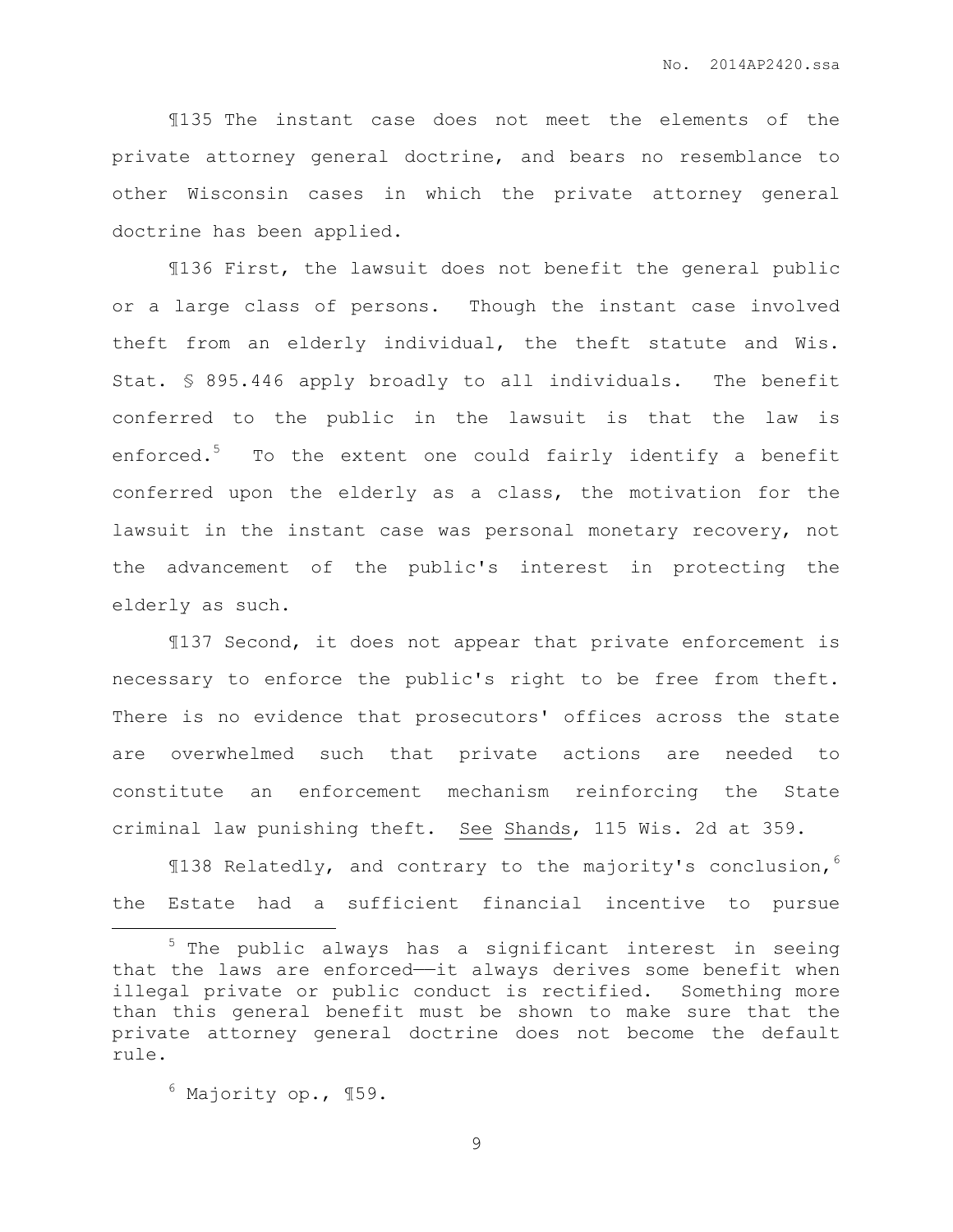litigation in the instant case. It sought \$10,000 in actual damages and could have received an additional \$30,000 in exemplary damages under the statute in addition to costs. Compare this potential \$40,000 recovery with the \$290 recovery in Shands and the lack of any monetary recovery at all to the successful plaintiff in Watkins.

#### III

¶139 By relying entirely on unremarkable truisms and red herrings in the guise of reasoned analysis, the majority concludes that a civil theft claim under Wis. Stat. § 895.446 is not an "action based in tort" within the meaning of Wis. Stat. § 799.01(1)(cr). Thus, the majority contravenes almost 30 years of case law compelling a contrary conclusion.

¶140 Additionally, the majority erroneously concludes that Wis. Stat. § 895.446(3)(b) affords successful plaintiffs an award for attorney fees when the statute's text, context, and structure all lead to a contrary conclusion. Compounding its errors, the majority purports to rely in part on the private attorney general doctrine for its conclusion that the Estate is entitled to attorney fees. In doing so, the majority fails to fully and correctly explain the doctrine's elements, leading to its misapplication of the doctrine. Consequently, I dissent.